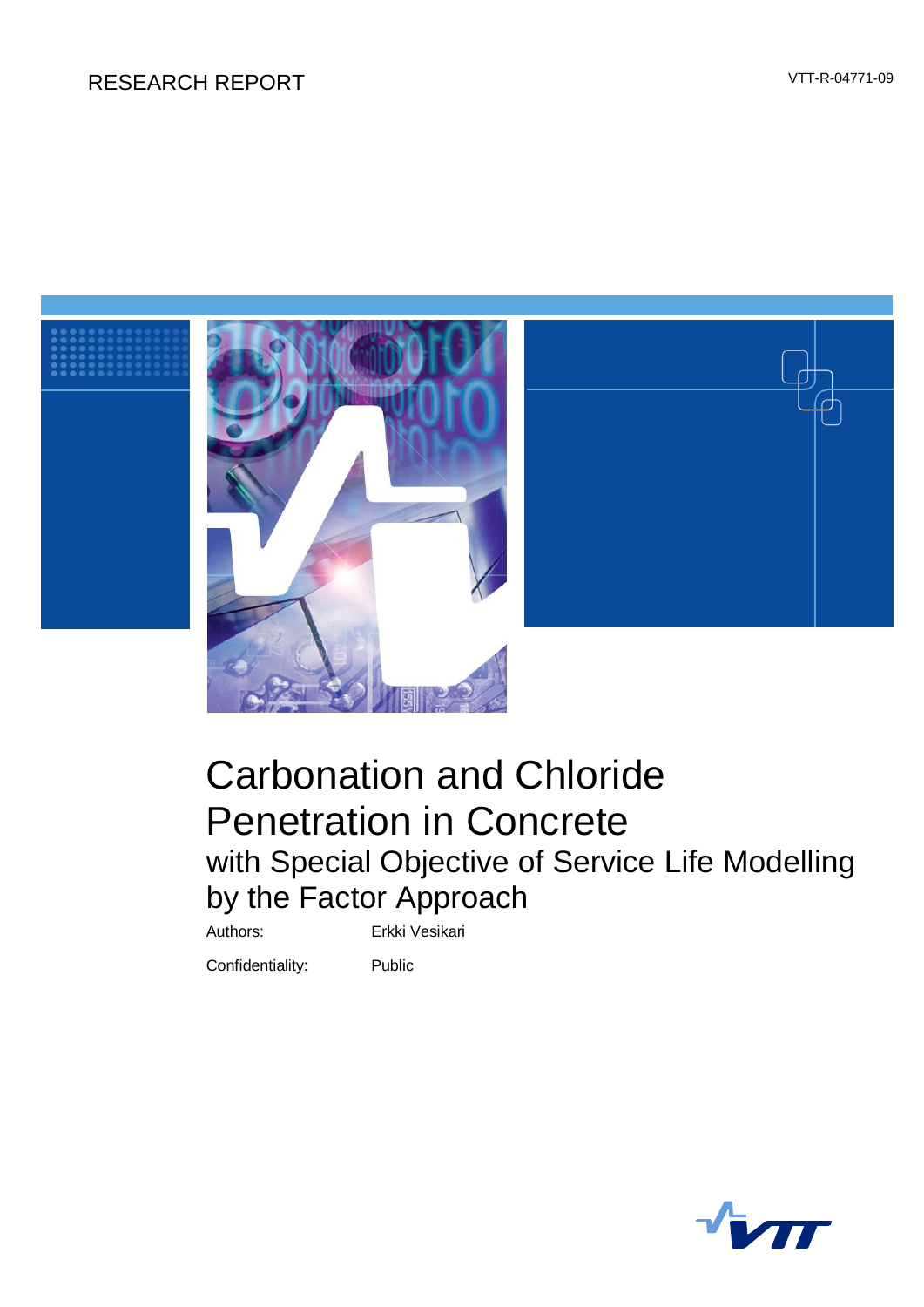

| Report's title                                                                            |                            |  |  |  |  |  |  |  |  |
|-------------------------------------------------------------------------------------------|----------------------------|--|--|--|--|--|--|--|--|
| Carbonation and Chloride Penetration in Concrete - with Special Objective of Service Life |                            |  |  |  |  |  |  |  |  |
| Modelling by the Factor Approach                                                          |                            |  |  |  |  |  |  |  |  |
| Customer, contact person, address                                                         | Order reference            |  |  |  |  |  |  |  |  |
|                                                                                           |                            |  |  |  |  |  |  |  |  |
|                                                                                           |                            |  |  |  |  |  |  |  |  |
| Project name                                                                              | Project number/Short name  |  |  |  |  |  |  |  |  |
| Effect of interacted deterioration parameters on service life of                          | 26848                      |  |  |  |  |  |  |  |  |
| concrete structures in cold environment                                                   |                            |  |  |  |  |  |  |  |  |
| Author(s)                                                                                 | Pages                      |  |  |  |  |  |  |  |  |
| Erkki Vesikari                                                                            | 38 p.                      |  |  |  |  |  |  |  |  |
| Keywords                                                                                  | Report identification code |  |  |  |  |  |  |  |  |
|                                                                                           | VTT-R-04771-09             |  |  |  |  |  |  |  |  |
|                                                                                           |                            |  |  |  |  |  |  |  |  |

Summary

The objective of this research has been to develop a theoretical basis for practical service life models with respect to carbonation and chloride penetration in concrete structures. The interaction of degradation mechanisms is also considered.

The cases addressed in this report are the following:

- Carbonation and chloride penetration on normal concrete surface
- Carbonation and chloride penetration at cracks of concrete
- Carbonation and chloride on a coated concrete surface
- The effect of aging (hydration) on carbonation and chloride penetration
- The effect of frost attack on carbonation and chloride penetration
- Mutual effects of carbonation on chloride penetration.

The final aim has been to find ways to determine factors for service life design according to the "factor approach". The correct theoretical basis for factorizing the service life models has been searched as far as it is possible using simple mathematical formulations.

| Confidentiality                                               | Public |                                                                                                                                                                                                                                     |                                           |
|---------------------------------------------------------------|--------|-------------------------------------------------------------------------------------------------------------------------------------------------------------------------------------------------------------------------------------|-------------------------------------------|
| Espoo 10.8.2009<br>Written by                                 |        | Reviewed by                                                                                                                                                                                                                         | Accepted by                               |
| Erkki Vesikari<br><b>Senior Research Scientist</b>            |        | Tarja Häkkinen<br><b>Chief Research Scientist</b>                                                                                                                                                                                   | Heikki Kukko<br><b>Technology Manager</b> |
| VTT's contact address<br>P.O. Box 1000, FI-02044 VTT, Finland |        |                                                                                                                                                                                                                                     |                                           |
| Distribution (customer and VTT)<br>TEKES, Tiehallinto<br>VTT  |        |                                                                                                                                                                                                                                     |                                           |
|                                                               |        | The use of the name of the VTT Technical Research Centre of Finland (VTT) in advertising or publication in part of<br>this report is only permissible with written authorisation from the VTT Technical Research Centre of Finland. |                                           |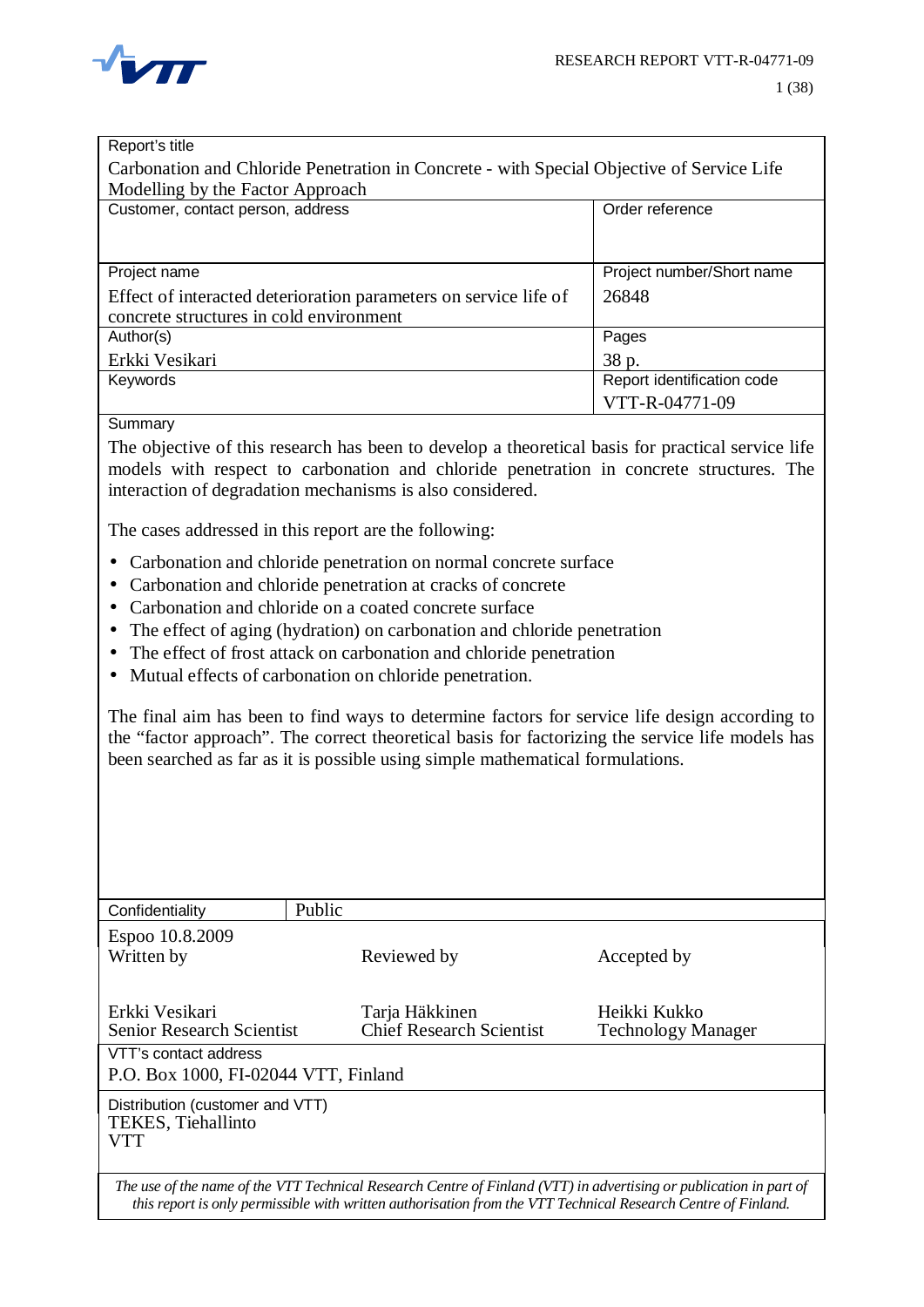

#### **Preface**

This research is a part of the project "DuraInt" which began in 2008 with the objective of evaluating the effect of interacted deterioration parameters on the service life of concrete structures in cold environments. The project DuraInt includes both field and laboratory testing together with theoretical and computational efforts for the development of practical service life models. Especially the interaction of degradation mechanisms is studied. The DuraInt project is funded by TEKES (Finnish Funding Agency for Technology and Innovation) together with the Finnish Road Administration and other Finnish organisations and companies. During the project there has been much international cooperation on the topic of concrete durability.

Participants of the steering group in the DuraInt project were the following: Virpi Mikkonen, TEKES ((Finnish Funding Agency for Technology and Innovation) Ossi Räsänen, FinnRA (Finnish Road Administration) Jorma Virtanen, Finnsementti Oy Risto Mannonen, BY (Concrete Association of Finland) Petri Mannonen, Suomen Betonitieto Oy Seppo Matala, Matala Consulting Vesa Anttila, Rudus Oy Jouni Punkki, Consolis Technology Oy Risto Parkkila, VR-Rata Oy Pekka Siitonen, FinnRA Jari Puttonen, TKK (Helsinki University of Technology) Esko Sistonen, TKK Heikki Kukko, VTT (Technical Research Centre of Finland) Markku Leivo, VTT.

Participants of the work group were the following: Ossi Räsänen, FinnRA Risto Parkkila, VR-Rata Oy Jorma Virtanen, Finnsementti Oy Risto Mannonen, BY Petri Mannonen, Suomen Betonitieto Oy Seppo Matala, Matala Consulting Vesa Anttila, Rudus Oy Jouni Punkki, Consolis Technoligy Oy Ab Jari Puttonen, TKK Esko Sistonen, TKK Fahim Al-Neshawy, TKK Markku Leivo, VTT Hannele Kuosa, VTT Erika Holt, VTT Erkki Vesikari, VTT.

Espoo 10.8.2009

Erkki Vesikari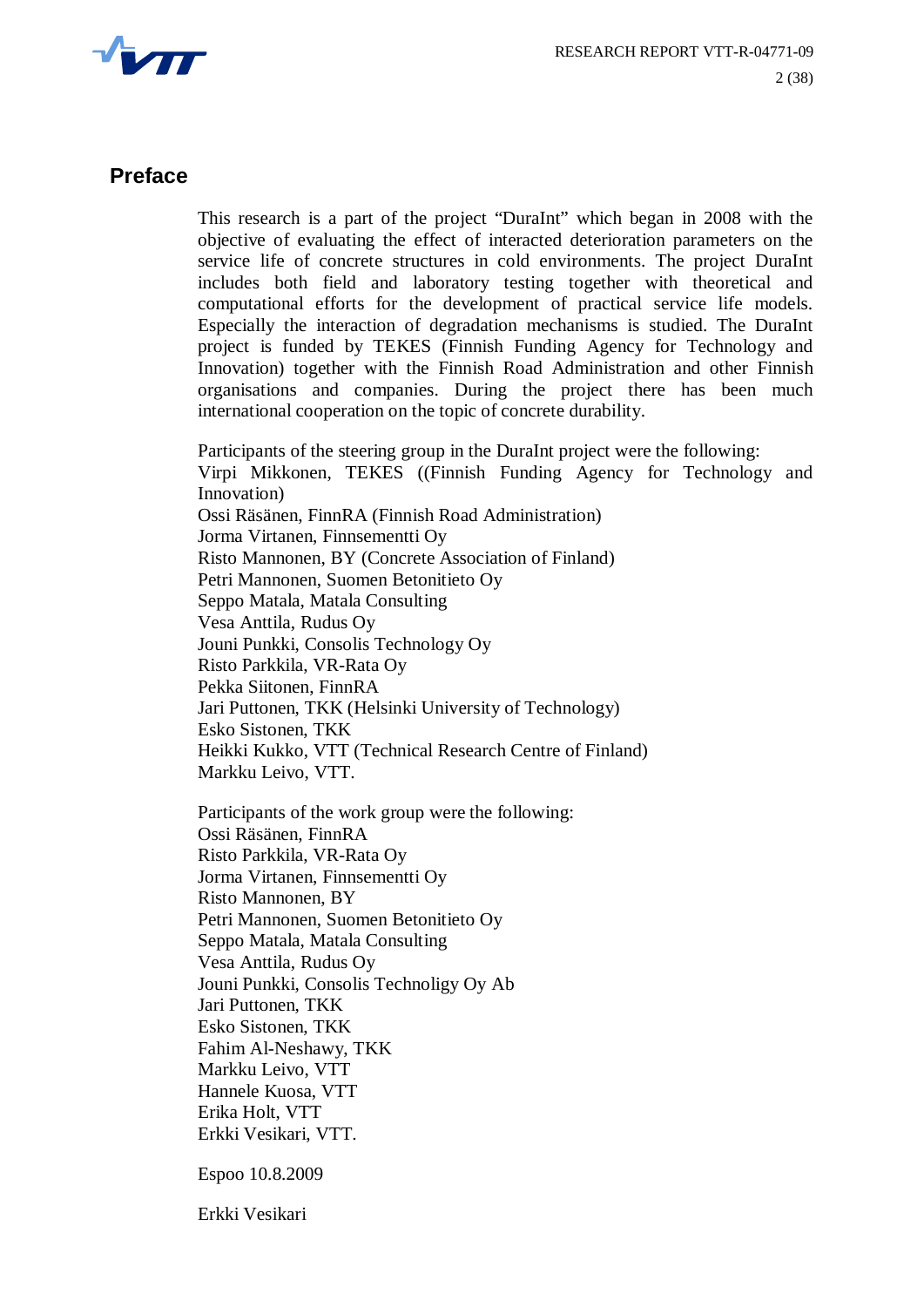

# **Contents**

| 1              |  |
|----------------|--|
| $\overline{2}$ |  |
| 3              |  |
| 4              |  |
| 5              |  |
| 6              |  |
| 7              |  |
| 8              |  |
| 9              |  |
|                |  |
|                |  |
|                |  |
|                |  |
|                |  |
|                |  |
|                |  |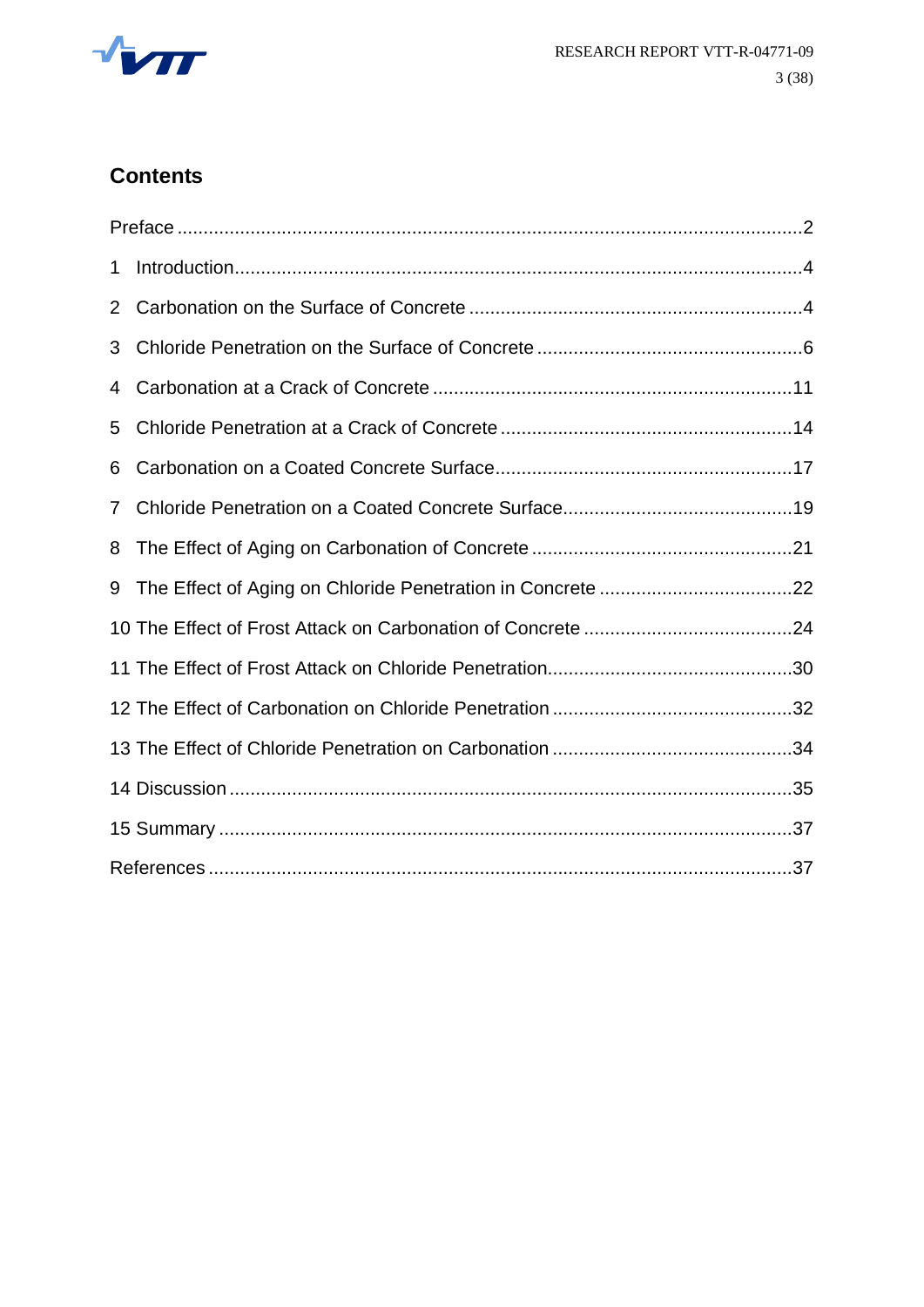

#### **1 Introduction**

Service life models are necessary in today's structural design. Present day structural engineers use service life models in the design of new structures, design of maintenance over time, life cycle analyses, predictive risk analyses etc. This research has been an attempt to develop a theoretical basis for practical service life models with respect to carbonation and chloride penetration in concrete structures. The interaction of degradation mechanisms is also considered.

The models have been developed starting from laws of diffusion and laws of chemical reactions - how the diffused agents,  $CO<sub>2</sub>$  and chloride ions, are chemically bound and stored in the porosity of concrete. Based on the fact that the agents cannot disappear the flux into concrete must be in balance with the material stored in concrete. The models are derived using different preassumptions starting from the simplest cases and ending in more demanding cases. The cases are the following:

- Carbonation and chloride penetration on normal concrete surface
- Carbonation and chloride penetration at cracks of concrete
- Carbonation and chloride on a coated concrete surface
- The effect of aging (hydration) on carbonation and chloride penetration
- The effect of frost attack on carbonation and chloride penetration
- The effect of carbonation on chloride penetration and the effect of chlorides on carbonation.

In some cases an analytical solution is not possible. In those cases the algorithms for numerically solution are presented.

The final aim has been to find ways to determine factors for service life design according to the "factor approach". A correct theoretical basis for factorizing the service life models has been searched as far as it is possible using simple mathematical formulations.

# **2 Carbonation on the Surface of Concrete**

The experimental observation that the depth of carbonation is approximately proportional to the square root of time can be theoretically derived by applying the diffusion theory. In this theory the carbon dioxide is diffused into concrete and reacts with the non-carbonated calcium minerals at the 'moving boundary', that is at the distance of  $x_{ca}$ , depth of carbonation, from the surface of a structure. The carbon dioxide content between the surface and the moving boundary is assumed to be linear. Then the flux of carbon dioxide towards the moving boundary can be evaluated as [9]:

$$
J = D \frac{\Delta c}{x_{ca}} \tag{1}
$$

where J is flux of carbon dioxide into concrete,  $g/(m^2s)$ ,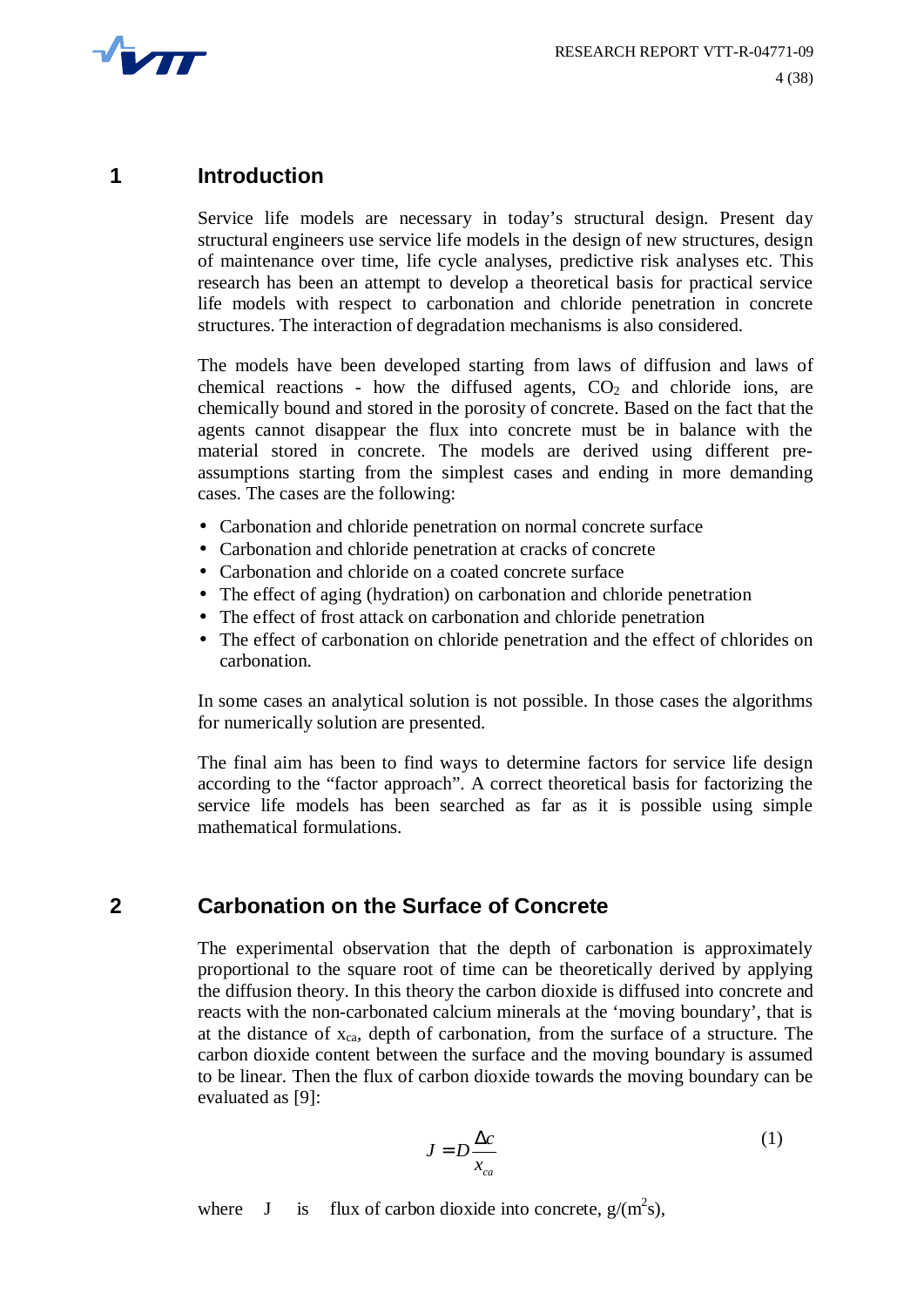

- D diffusion coefficient with respect to carbon dioxide,  $m^2/s$ ,
- xca distance of the moving carbonation boundary from the surface of the structure, m,
- $\Delta c = c_s c_x$ , g(CO<sub>2</sub>)/m<sup>3</sup>,
- $c_s$  CO<sub>2</sub> content of air at the surface of concrete,  $g(CO_2)/m^3$ , and
- $c_x$  CO<sub>2</sub> content of air at the moving boundary,  $g(CO_2)/m^3$ .



*Figure 1. Carbonation on the surface of concrete.*

The carbon dioxide flux into concrete must be in balance with the rate of mass growth of bound  $CO<sub>2</sub>$ :

$$
J = \frac{dQ_{ca}}{dt} \tag{2}
$$

where  $Q_{ca}$  is the mass of chemically bound  $CO_2$  in concrete, kgCO<sub>2</sub>.

The mass of already bound  $CO<sub>2</sub>$  in concrete can be presented as

$$
Q_{ca} = a \cdot x_{ca} \tag{3}
$$

where a is the  $CO_2$ -binding capacity of concrete, kg $CO_2/m^3$ .

$$
\frac{dQ_{ca}}{dt} = a\frac{dx_{ca}}{dt}
$$
 (4)

where t time, s.

By combining Equations 1 and 4 and integrating over time ( $x_{ca} = 0$  when  $t = 0$ ), the following solution is obtained:

$$
x_{ca} = \sqrt{\frac{2D \cdot \Delta c \cdot t}{a}} \tag{5}
$$

From Equation 5 it is seen that at constant conditions and with constant material properties the depth of carbonation is proportional to the square root of time. Thus the equation can be presented in a more simplified form as:

$$
x_{ca} = k_{ca} \sqrt{t} \tag{6}
$$

where t is the age of concrete, a, and

$$
k_{ca}
$$
 is coefficient of carbonation  $\left( = \sqrt{\frac{2D \cdot \Delta c}{a}} \right)$ , mm/a<sup>0.5</sup>.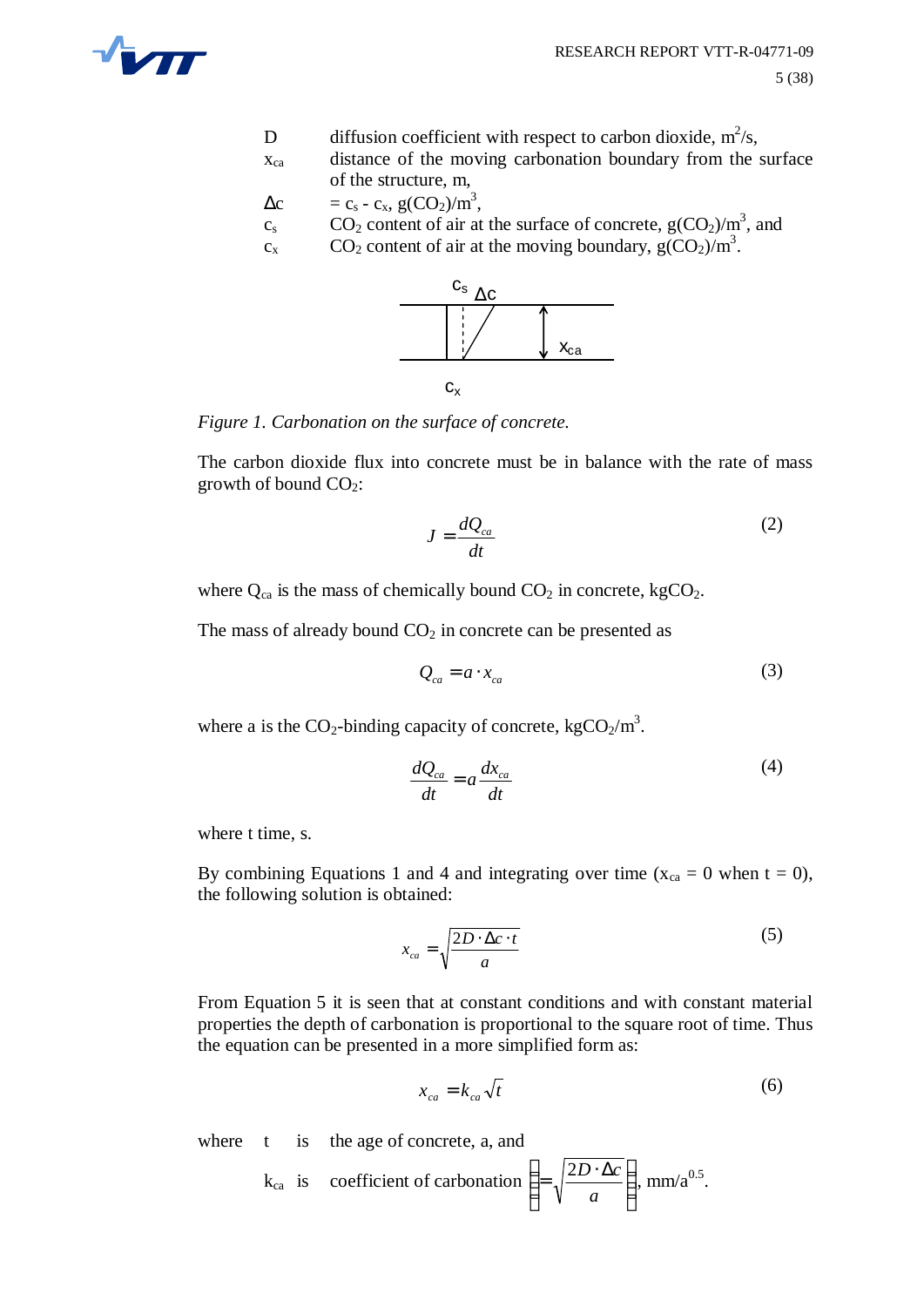

The coefficient of carbonation depends on the permeability of concrete, quality of cement, possible cement replacements (blast furnace slag, silica fume etc.) and the environmental conditions. A less permeable concrete will yield a slower carbonation rate. In wet concrete, carbonation is much slower than in only slightly moist concrete.

Corrosion of reinforcement can start when carbonation attains the depth of reinforcement i.e. when the carbonated zone on the surface of the structure equals the concrete cover, C. So, from Eq. 5 the following equation for the "depassivation time" or "initiation time of corrosion" is obtained:

$$
t_0 = \left(\frac{C}{k_{ca}}\right)^2 = \frac{C^2 \cdot a}{2D \cdot \Delta c} \tag{7}
$$

where  $t_0$  is initiation time of corrosion, a C concrete cover, mm.

Applying these results to the "factor method", the initiation time can be presented as:

$$
t_0 = t_{0r} \cdot A \cdot B \cdot E \tag{8}
$$

where 
$$
t_{0r}
$$
 is reference initiation time of corrosion  $\left( = \frac{C_r^2 \cdot a_r}{2D_r \cdot \Delta c_r} \right)$   
\nA material factor  $\left( = \frac{a}{a_r} \frac{D_r}{D} \right)$   
\nB structural factor  $\left( = \frac{C^2}{C_r^2} \right)$   
\nE environmental factor  $\left( = \frac{\Delta c_r}{\Delta c} \right)$ .

The material factor A depends on the quality of concrete. i.e. the nominal strength of concrete and the quality of cement [7]. The material factor A can be divided into two factors  $(A = A_1.A_2)$  the other factor addressing the concrete strength (or w/c -ratio) and the other factor addressing the cement quality. The environmental factor E takes into account the moisture conditions of the environment as the diffusion of  $CO<sub>2</sub>$  in concrete depends much on the moisture content of concrete. The environmental factor as dependent on  $CO<sub>2</sub>$  content can be neglected if it is assumed that the  $CO<sub>2</sub>$  content is constant.

# **3 Chloride Penetration on the Surface of Concrete**

The chloride penetration into concrete can be assumed to comply with the following equation according to Fick's  $2<sup>nd</sup>$  law of diffusion.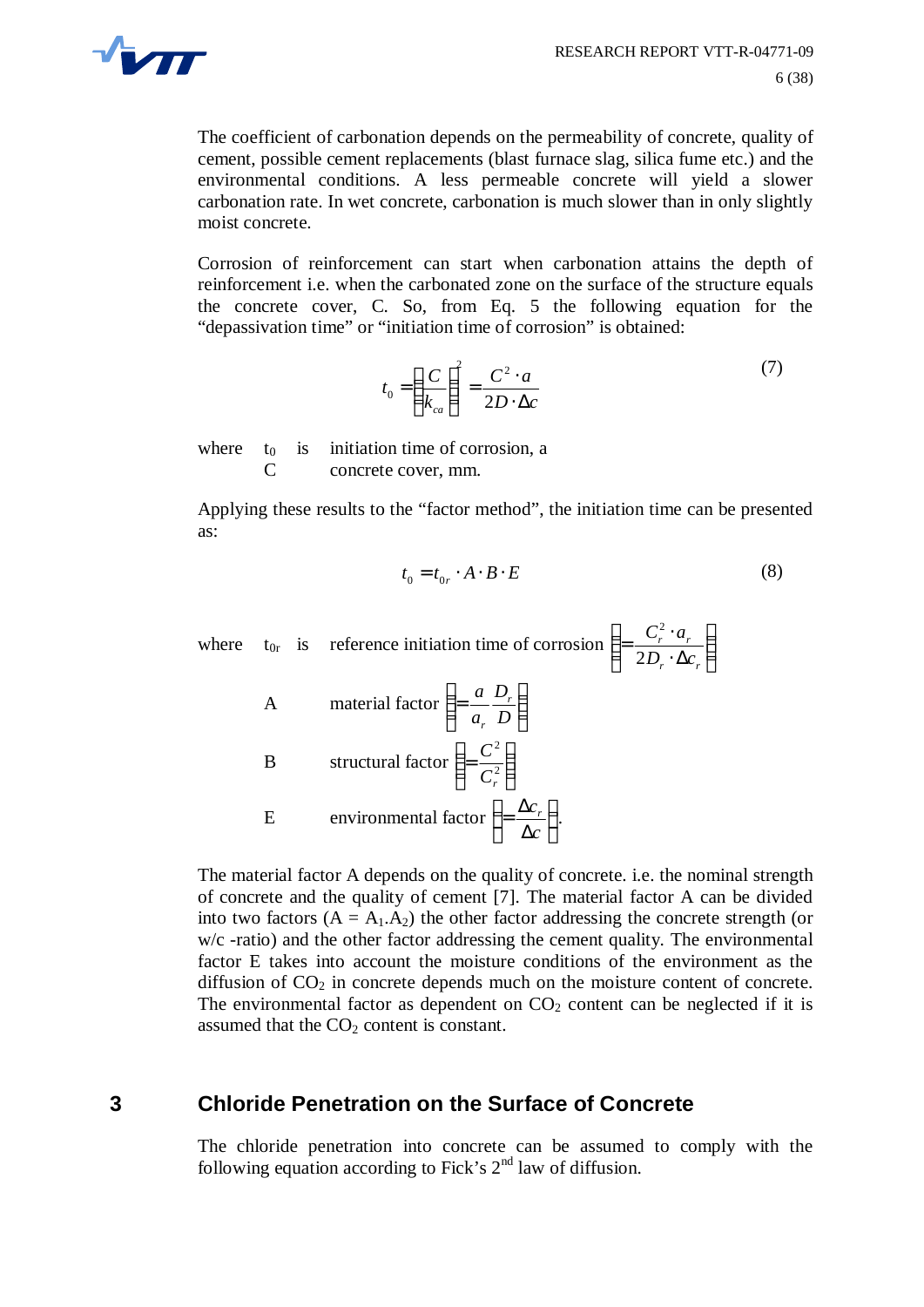

$$
\frac{dc}{dt} = D\frac{d^2c}{dx^2} \tag{9}
$$

where c chloride content,  $g/m^3$ ,

- x distance from surface, m,
- D diffusion coefficient with respect to chloride ion diffusion in concrete,  $m^2/s$ , and
- t time, s.

Actually a part of movable chlorides is chemically bound or adsorbed into concrete. So the equation for free chloride would be as follows:

$$
\frac{dc_{free}}{dt} = D \frac{d^2 c_{free}}{dx^2} - \frac{dc_{bound}}{dt}
$$
 (10)

where  $c_{\text{free}}$  is free chloride content,  $g/m^3$ ,  $c_{\text{bound}}$  bound chloride content,  $g/m^3$ ,

However, it is usually assumed that the amount of bound chloride is proportional to the amount of free chloride [3]:

$$
c_{bound} = R \cdot c_{free} \tag{11}
$$

where R is constant (depending on concrete).

Then the differential equation returns to Eq. 9. with following explanations:

- c is total chloride content ( $c_{\text{free}} + c_{\text{bound}}$ ),  $g/m^3$ , and
- D apparent coefficient of diffusion with respect to chloride ions,  $m^2/s$ .

Although the free chloride gradient is the real driving potential for chloride penetration the total chloride content is used instead in the calculations and the (apparent) coefficient of diffusion is determined based on the total chloride gradient.

In the following it is assumed that the above mentioned rules are valid. This is important for practical reasons because the determination of free chloride content is extremely difficult. So, in practice the chloride content is determined as the total (acid soluble) chloride content and the surface chloride contents and critical chloride contents, which are essential parameters in service life models, are given as total chloride contents. Also the determination of the diffusion coefficient is based on total chloride content.

Having the differential equation 9 and assuming a semi-infinite wall with no time dependent changes in material properties the following solution can be derived for chloride content in concrete:

$$
c = c_s \left( 1 - erf \left( \frac{x_{cl}}{2\sqrt{D \cdot t}} \right) \right)
$$
 (12)

 $c_S$  chloride content at the surface of concrete,  $g/m^3$ ,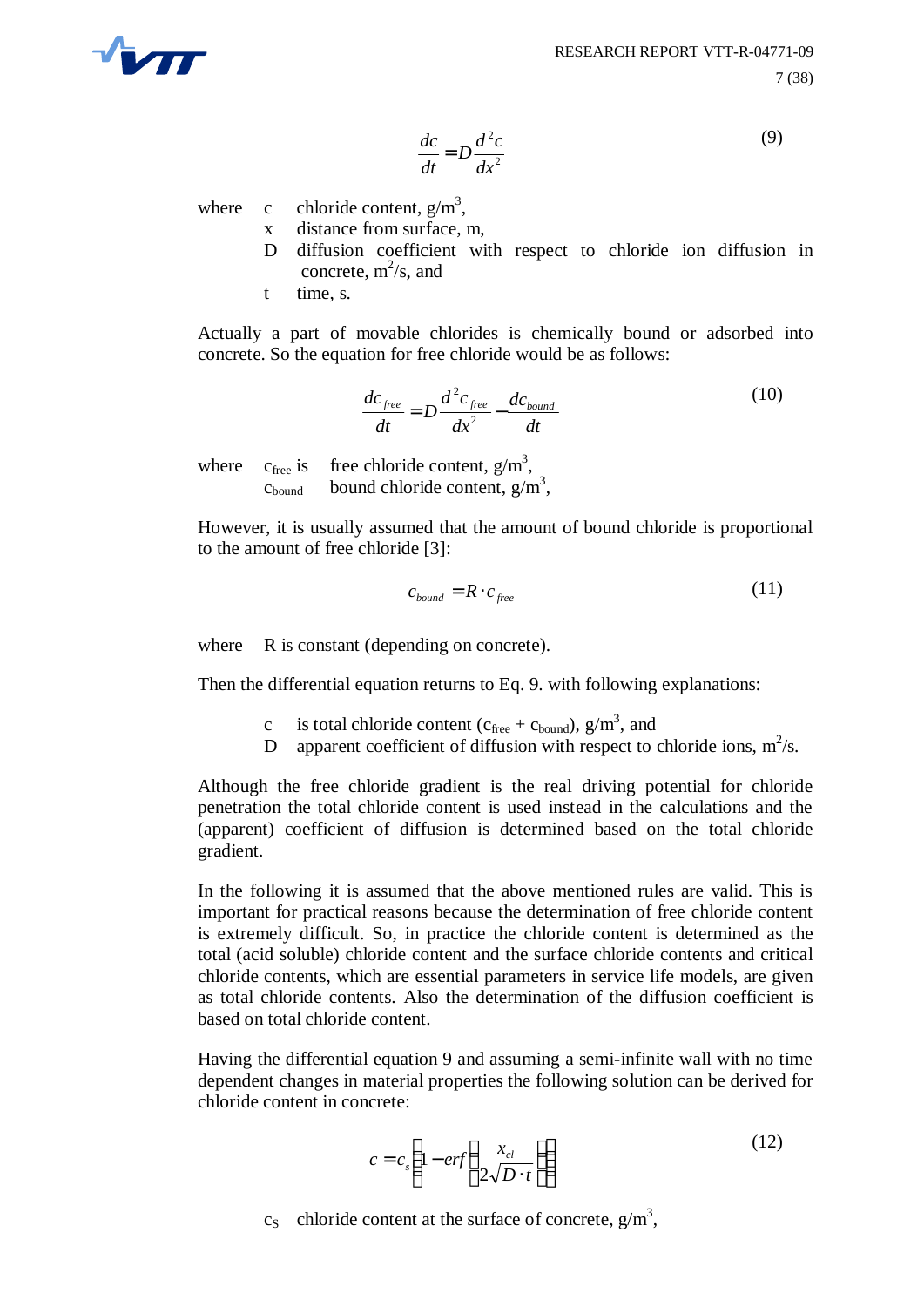

Although Equation 12 complies with the Fick's  $2<sup>nd</sup>$  law of diffusion it cannot be considered exact in case of chloride penetration into concrete. That is because the assumptions made - constant surface content, constant environmental conditions and homogeneous quality of concrete (during the whole service life) - are practically never fulfilled. Also, the error-function solution is not very user friendly - especially considering differentiation of factors for the factor approach. That is why the use of a simpler model is justified. Next, the chloride content gradient is approximated with a parabola function which closely emulates the error-function model [2].

$$
c = c_S \cdot \left(1 - \frac{x}{H}\right)^2 \qquad x \le H \tag{13}
$$

where H is the depth of chloride ion penetration, m (the distance between the surface and the lowest point of the parabola).



*Figure 2. Parabola and error-function model for chloride penetration.*

The parabola solution brings many benefits in practice. Not only the factorization for the factor approach is easier with the parabola solution but also the mathematical treatment of problems related to cracks, coatings, time-related changes in concrete quality and interaction with other degradation types are much easier to treat with the parabola model. The application of the error-function in the most simple case of chloride diffusion is not justified if it entails mathematical trade-offs in the more complicated cases.

So, starting from Eq. 13 an equation for the depth of chloride penetration, H, is derived by assuming that the chloride ion flux into concrete must be in balance with the mass growth of chloride ions in concrete. The flux of chloride ions into concrete can be presented as:

$$
J = D\left(\frac{\partial c}{\partial x}\right)_{s} \tag{14}
$$

where  $J$  is flux of chloride ions into concrete,  $g/m^2s$ ,

D the diffusion coefficient of concrete with respect to chloride ione,  $m^2/s$ ,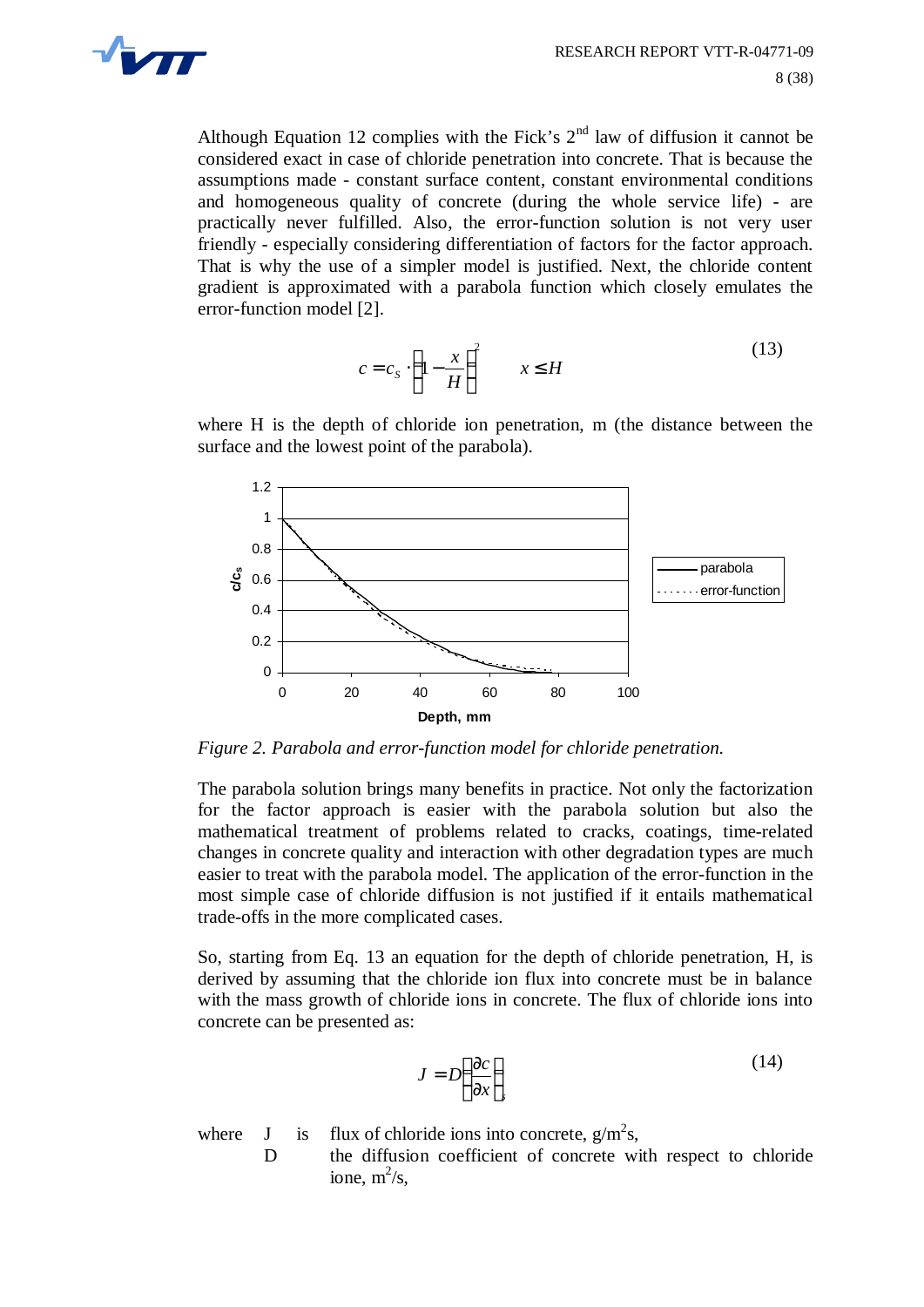

*s x c*  $\overline{1}$  $\left(\frac{\partial c}{\partial t}\right)^{n}$ l ſ ∂ ∂ gradient of the chloride content at the surface  $(x = 0)$ , mol/m<sup>3</sup>/m.

Applying Eq. 13 to Eq. 14 the following solution is obtained:

$$
J = D \frac{2c_s}{H}
$$
 (15)

The existing mass of chloride ions in concrete is:

$$
Q_{cl} = \int_{0}^{H} c \, dx = \frac{c_s H}{3} \tag{16}
$$

Thus the rate of mass growth is:

$$
\frac{dQ_{cl}}{dt} = \frac{dH}{dt}\frac{c_s}{3}
$$
 (17)

By combining Equations 15 and 17, separating the variables, and integrating  $(H =$ 0 when  $t = 0$ ) the equation becomes:

$$
H = \sqrt{12 \cdot D \cdot t} \tag{18}
$$

Inserting this to Equation 13 results in [2]:

$$
c = c_s \cdot \left(1 - \frac{x}{2\sqrt{3 \cdot D \cdot t}}\right)^2 \tag{19}
$$

The depth of the critical chloride content (with respect to initiation of corrosion) can be presented as a function of t by solving it from Eq. 19 and replacing c by the critical chloride content c<sub>crit</sub>.

$$
x_{Cl} = \left(1 - \sqrt{\frac{c_{crit}}{c_S}}\right) 2\sqrt{3 \cdot D \cdot t}
$$
 (20)

where  $x_{\text{Cl}}$  is depth of critical chloride content at moment t, m,  $c_{\text{crit}}$  critical chloride content,  $g/m<sup>3</sup>$ .



*Figure 3. Chloride profile on concrete surface.*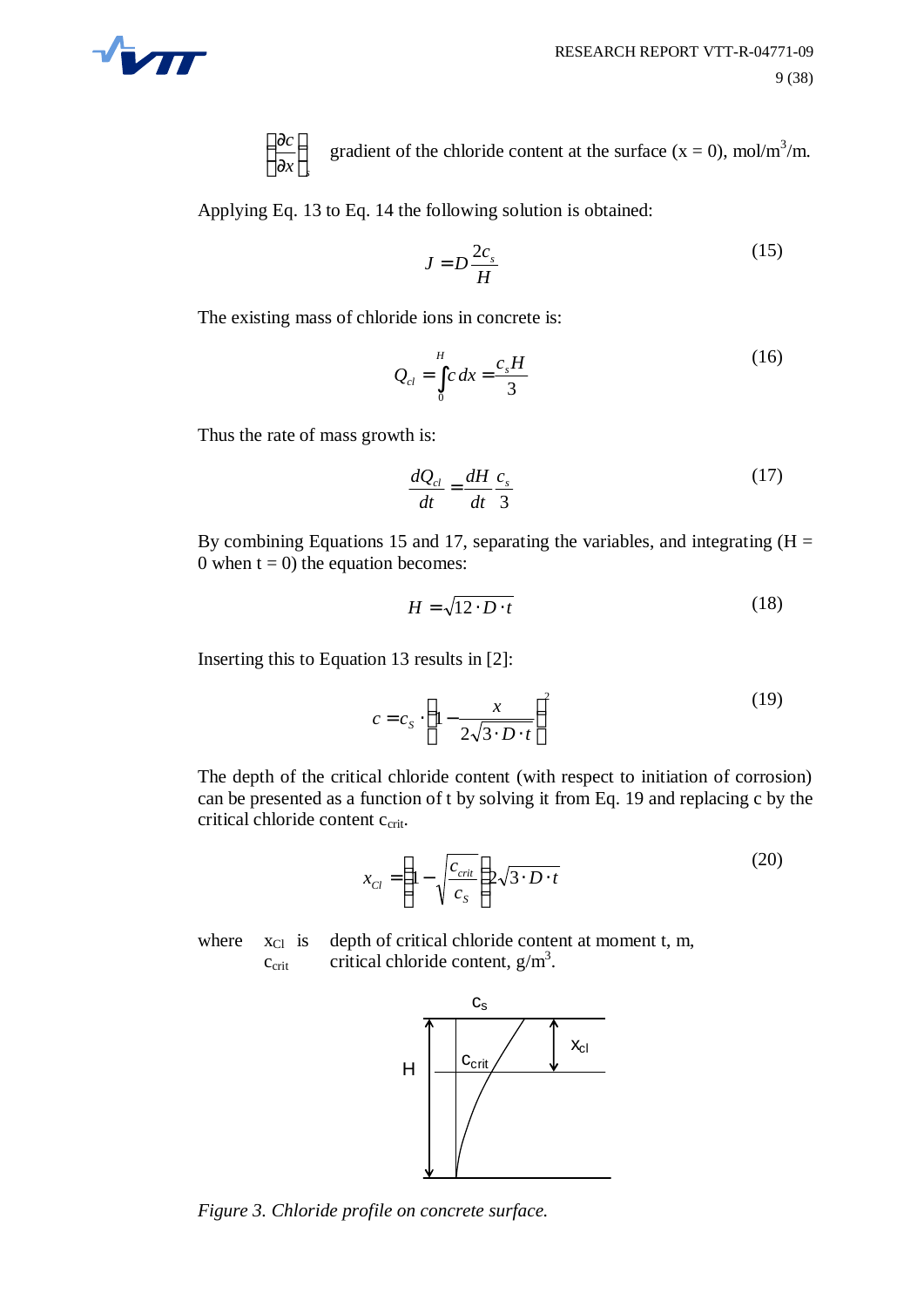

In this form it is obvious that the depth of the critical chloride content approximately complies with the "square-root-of-time"-law in the same way as the depth of carbonation:

$$
x_{Cl} = k_{cl} \sqrt{t} \tag{21}
$$

where  $k_{cl}$  coefficient of chloride penetration, mm/ $\sqrt{year}$  and t time, year.

The coefficient of chloride penetration can be determined as:

$$
k_{cl} = 2\sqrt{3D} \cdot \left(1 - \sqrt{\frac{c_{crit}}{c_s}}\right)
$$
 (22)

Corrosion starts when the critical chloride content reaches the reinforcement. From Equations 21 and 22 the initiation time of corrosion can be determined as follows.

$$
t_0 = \left(\frac{C}{k_{cl}}\right)^2 = \frac{C^2}{12D \cdot \left(1 - \sqrt{\frac{c_{crit}}{c_s}}\right)^2}
$$
 (23)

The critical chloride content, c<sub>crit</sub>, is usually expressed as a percentage of the weight of cement  $[% (CI)$  by weight of cement]. The corresponding amount as  $[g(CI)/m^3]$  is obtained as follows:

$$
c_{\text{crit}} = 0.01 \cdot M_{\text{cem}} \cdot p_{\text{crit}} \tag{24}
$$

where  $c_{\text{crit}}$  is critical chloride content,  $g[\text{CI}]/\text{m}^3$  $M_{\text{cem}}$  amount of cement in concrete,  $g/m^3$ ,  $p_{\text{crit}}$  critical chloride content, %(Cl<sup>-</sup>) by weight of cement.

Using the "factor approach" the initiation time can be presented as:

$$
t_0 = t_{0r} \cdot A \cdot B \cdot E \tag{25}
$$

where 
$$
t_{0r}
$$
 is reference initiation time of corrosion  $\left( = \frac{C_r^2}{12D_r \cdot \left(1 - \sqrt{\frac{c_{\text{crit}}}{c_s}}\right)^2} \right)$   
\nA material factor  $\left( = \frac{D_r}{D} \right)$   
\nB structural factor  $\left( = \frac{C^2}{C_r^2} \right)$   
\nE environmental factor  $\left( = \frac{\left(1 - \sqrt{\frac{c_{\text{crit}}}{c_s}}\right)^2}{\left(1 - \sqrt{\frac{c_{\text{crit}}}{c_s}}\right)^2} \right)$ .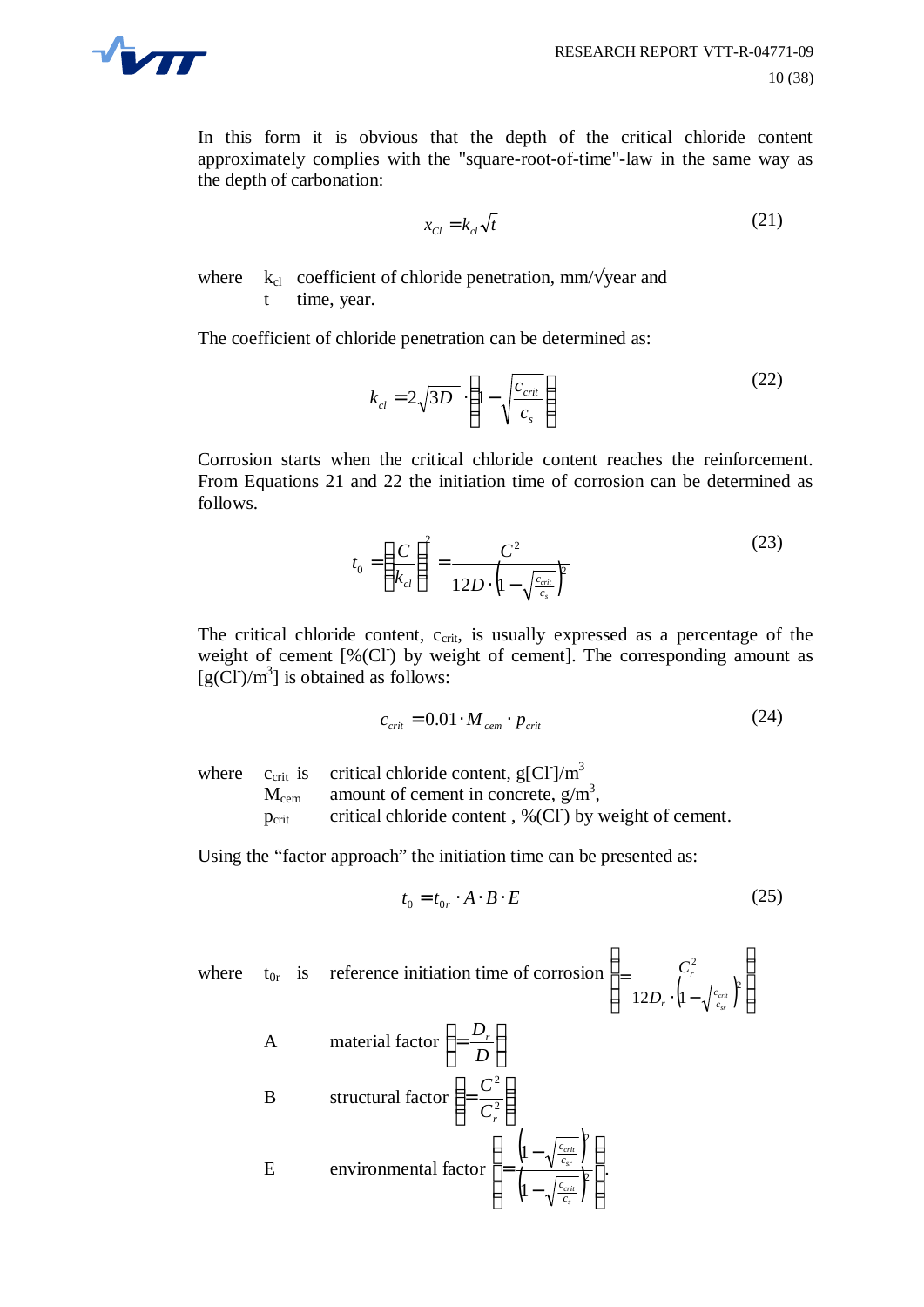

# **4 Carbonation at a Crack of Concrete**

Carbonation rate at a crack of concrete can be derived using the same principles as those applied in the case of a normal concrete surface. The  $CO<sub>2</sub>$ -gas first diffuses into a crack and then to concrete at the sides of the crack. The flux of the diffused  $CO<sub>2</sub>$  mass must equal the chemically bound  $CO<sub>2</sub>$  mass at the sides of the crack. In the following the problem is applied only to one side of the crack.

The  $CO<sub>2</sub>$  flux through half of a crack can be presented as (ref. Eq. 1). The axis y denotes the distance from the surface at the crack and the axis z denotes the distance from the crack surface into the concrete:

$$
J_{Ry} = D_R \frac{\Delta c_R}{y_{ca}} \frac{w}{2}
$$
 (26)

|             | where $J_R$ is flux of carbon dioxide into concrete, $g/m^2 s$ ,         |
|-------------|--------------------------------------------------------------------------|
| $D_R$       | the diffusion coefficient of concrete with respect to $CO_2$ , $m^2/s$ , |
| <b>Y</b> ca | depth of carbonation at the crack, m,                                    |
| W           | width of the crack, m                                                    |
|             | $\Delta c_R = c_s - c_x, g(CO_2)/m^3,$                                   |
| $C_{S}$     | $CO2$ content of air at the surface of concrete, $g(CO2)/m3$ and         |
| $C_{\rm x}$ | $CO_2$ content of air at the depth $y_{ca}$ , $g(CO_2)/m^3$ .            |
|             |                                                                          |

The diffusion to concrete at one side of the crack is (ref. Eq. 1)

$$
J_{Rz} = \int_{0}^{y_{cg}} D \frac{\Delta c_{Ry}}{z_y} dy
$$
 (27)

where  $\Delta c_{\text{Ry}}$  is CO<sub>2</sub>-content in the crack at the distance y from the origin,  $g(CO_2)/m^3$ 

> $z<sub>y</sub>$  is depth of carbonation at the crack at the distance y from the origin, m.

The  $CO_2$ -content in the crack is assumed to reduce linearly to 0 at the depth of  $y_{ca}$ . More difficult is to know the depth of carbonation at the side of the crack. Next, it is assumed that the depth of carbonation changes as related to  $(y/y_{ca})^n$  where n is an unknown exponent (solved later). For simplification the origin is assumed to be at the tip of the carbonated wedge at the crack, i.e. at  $y_{ca}$  from the surface. Thus  $\Delta c_{\text{Ry}}$  and  $z_y$  can be expressed as functions of y:

$$
\Delta c_{Ry} = \Delta c_R \cdot \left(\frac{y}{y_{ca}}\right)
$$
\n(28 a)  
\n
$$
z_y = z_{ca} \left(\frac{y}{y_{ca}}\right)^n
$$
\n(28 b)

- where  $\Delta c_R$  is CO<sub>2</sub>-content at the crack at the surface of the structure,  $g(CO_2)/m^3$ ,
	- $z_{ca}$  is depth of carbonation at the side of the crack at the surface of the structure, m.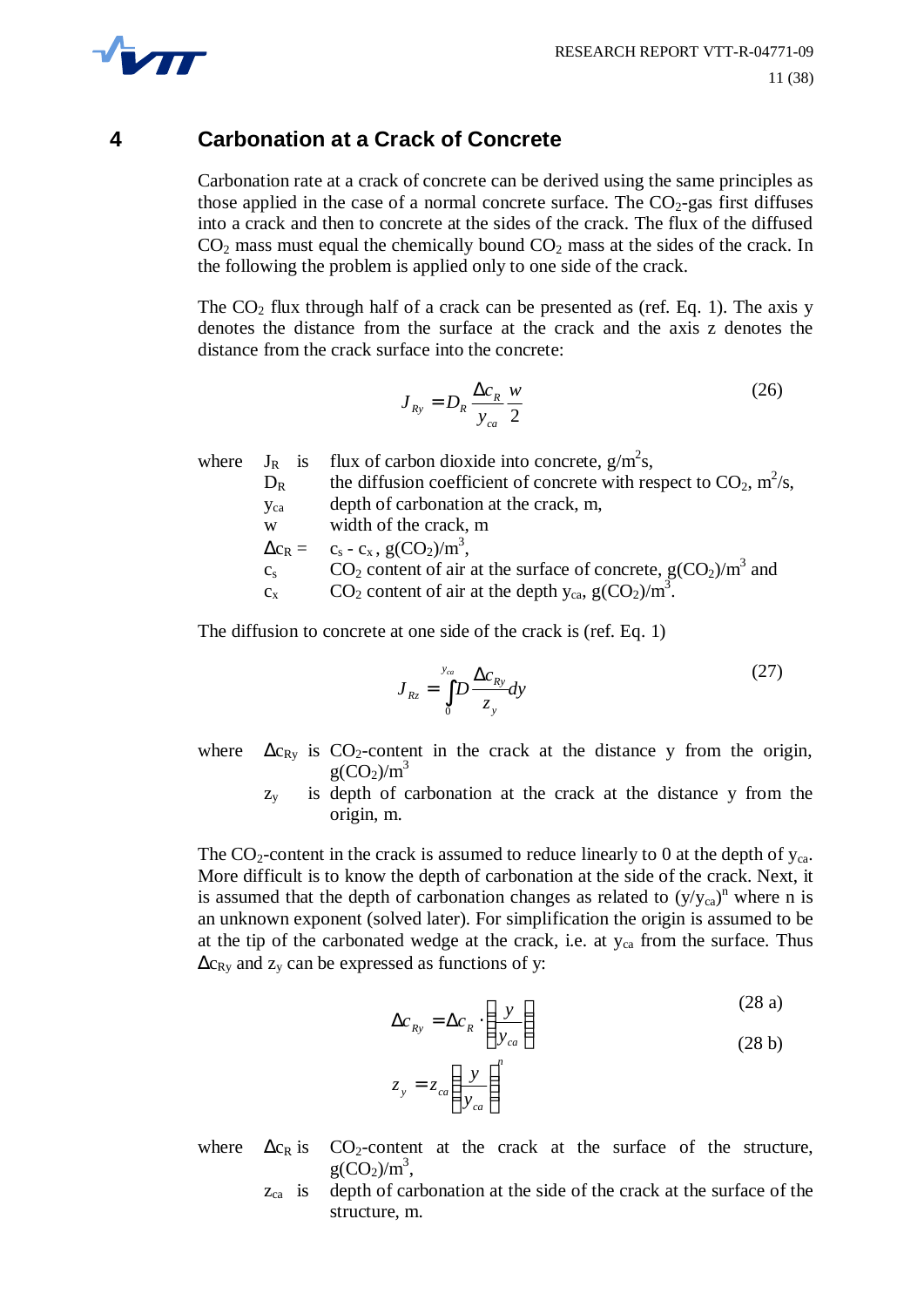



*Figure 4. Carbonation at a crack of concrete.*

Eq. 27 will then be:

$$
J_{Rz} = \int_{0}^{y_{ca}} D \frac{\Delta c_R}{z_{ca}} \left( \frac{y}{y_{ca}} \right)^{1-n} dy = D \frac{\Delta c_R}{z_{ca}} \frac{y_{ca}}{2-n}
$$
(29)

The mass of already carbonated concrete at one side of the crack is:

$$
Q_{ca} = a \cdot \int_{0}^{y_{ca}} z_y dy = a \cdot z \int_{0}^{y_{ca}} \left(\frac{y}{y_{ca}}\right)^n dy = \frac{a \cdot z_{ca} \cdot y_{ca}}{n+1}
$$
(30)

where  $Q_{ca}$  is the mass of bound  $CO<sub>2</sub>$  at one side of the crack, g, a  $CO_2$ -binding capacity of concrete,  $g(CO_2)/m^3$ .

Both y<sub>ca</sub> and z<sub>ca</sub> are time-related variables. So, the rate of mass growth in y and z directions is divided as follows:

$$
\frac{dQ_{ca}}{dt} = \left(\frac{dQ_{ca}}{dt}\right)_y + \left(\frac{dQ_{ca}}{dt}\right)_z
$$
\n(31)

As combined with the fluxes of  $CO<sub>2</sub>$  in y and z directions there is the requirement:

$$
J_{Ry} + J_{Rz} = \left(\frac{dQ_{ca}}{dt}\right)_y + \left(\frac{dQ_{ca}}{dt}\right)_z \tag{32}
$$

It is now assumed that the diffusion in the y direction corresponds to the mass growth in the y direction and the diffusion in the z direction corresponds to mass growth in the z direction. From Eq. 26 the y direction becomes:

$$
D_R \frac{\Delta c_R}{y_{ca}} \frac{w}{2} = \frac{a \cdot z_{ca}}{n+1} \frac{dy_{ca}}{dt}
$$
 (33)

Correspondingly from Eq. 29 in the z direction: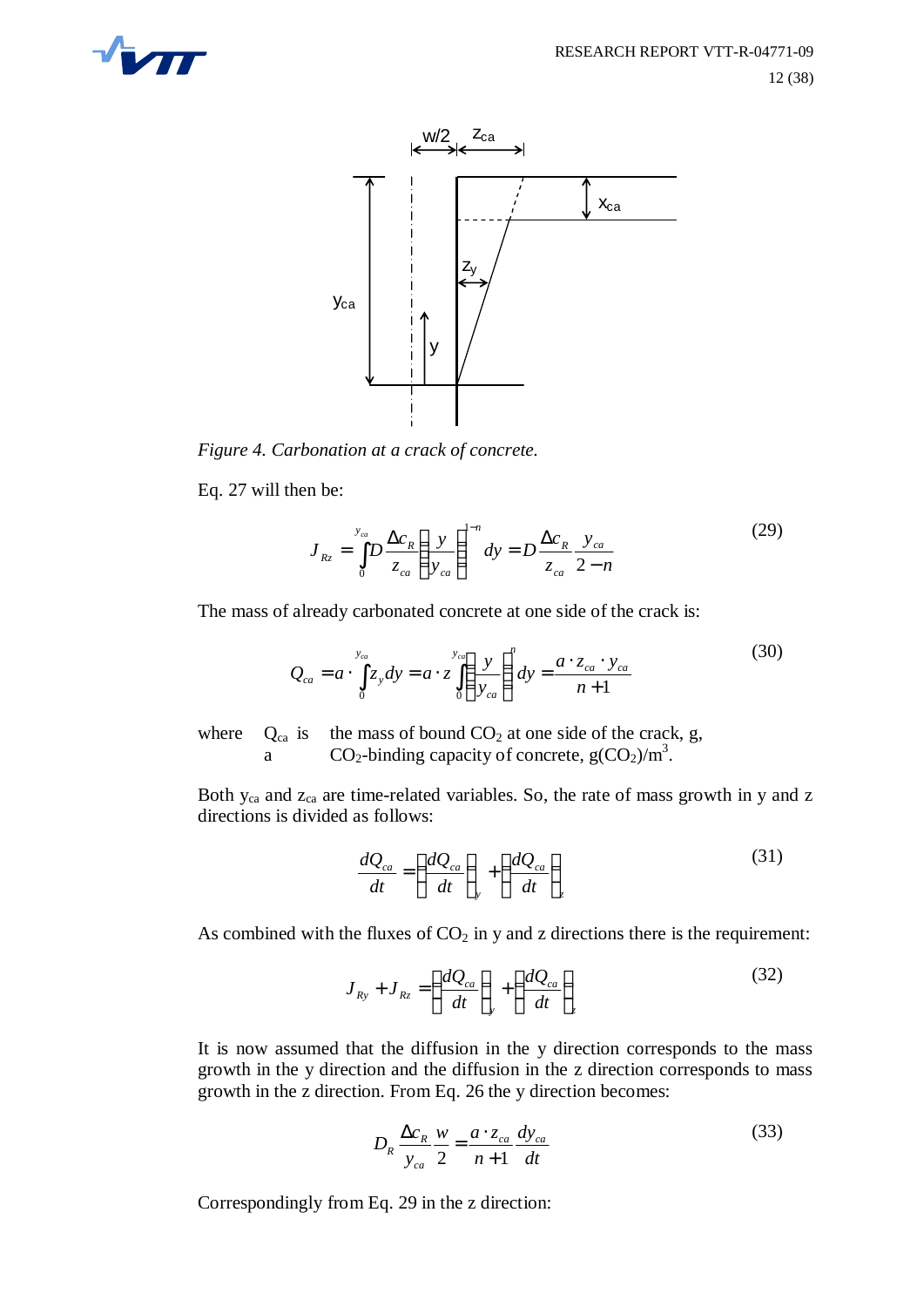

$$
D\frac{\Delta c_R}{z_{ca}}\frac{y_{ca}}{2-n} = \frac{a \cdot y_{ca}}{n+1}\frac{dz_{ca}}{dt}
$$
(34)

From 34 by differentiating the variables and integrating ( $t = 0$ ,  $z_{ca} = 0$ )

$$
z_{ca} = \sqrt{\frac{n+1}{2-n} \frac{D \cdot \Delta c_R}{a} \cdot t}
$$
 (35)

This equals to Eq. 5 assuming  $\Delta c = \Delta c_R$  and n = 1. Thus, the previously made assumptions related to the carbonation in z-direction can be considered proven correct. The sides of the carbonated wedge are proven to be linear  $(n = 1)$  and  $z_{ca}$  $=$   $X_{ca}$ .

In the y-direction (Eq. 33) the origin is then set to the mouth of crack. Thus finding (n = 1, z =  $x_{ca} = k_{ca} \dot{\vee} t$ ):

$$
\int_{0}^{y_{ca}} y_{ca} dy_{ca} = \frac{D_R \cdot \Delta c_R \cdot w}{a \cdot k_{ca}} \cdot \int_{0}^{t} \frac{1}{\sqrt{t}} dt
$$
\n(36)

from which it can be solved:

$$
y_{ca} = \sqrt{\frac{4 \cdot D_R \cdot \Delta c_R \cdot w}{a \cdot x_{ca}} \cdot t} \tag{37}
$$

and further noting Eq. 5.

$$
y_{ca} = \sqrt{\frac{2 \cdot D_R \cdot w \cdot 2 \cdot D \cdot \Delta c_R \cdot t}{D} = \sqrt{\frac{2 \cdot D_R \cdot w \cdot}{D} x_{ca}} \tag{38}
$$

This is the same function as that derived by Schießl [9]. Thus  $y_{ca}$  is proportional to the square root of  $x_{ca}$ . By inserting Eq. 5:

$$
y_{ca} = \sqrt{\frac{2 \cdot D_R \cdot w \cdot L_{ca}}{D}} \cdot \sqrt[4]{t}
$$
 (39)

From 39 the initiation time of corrosion at a crack can be solved ( $y_{ca} = C$  when t =  $t_0$ :

$$
t_{0R} = \frac{C^4}{\left(\frac{2 \cdot D_R \cdot w \cdot}{D} k_{ca}\right)^2}
$$
 (40)

Noting Eq. 7 a practical solution results:

$$
t_{0R} = \frac{C^2}{\left(\frac{2 \cdot D_R \cdot w}{D}\right)^2} \cdot t_0
$$
 (41)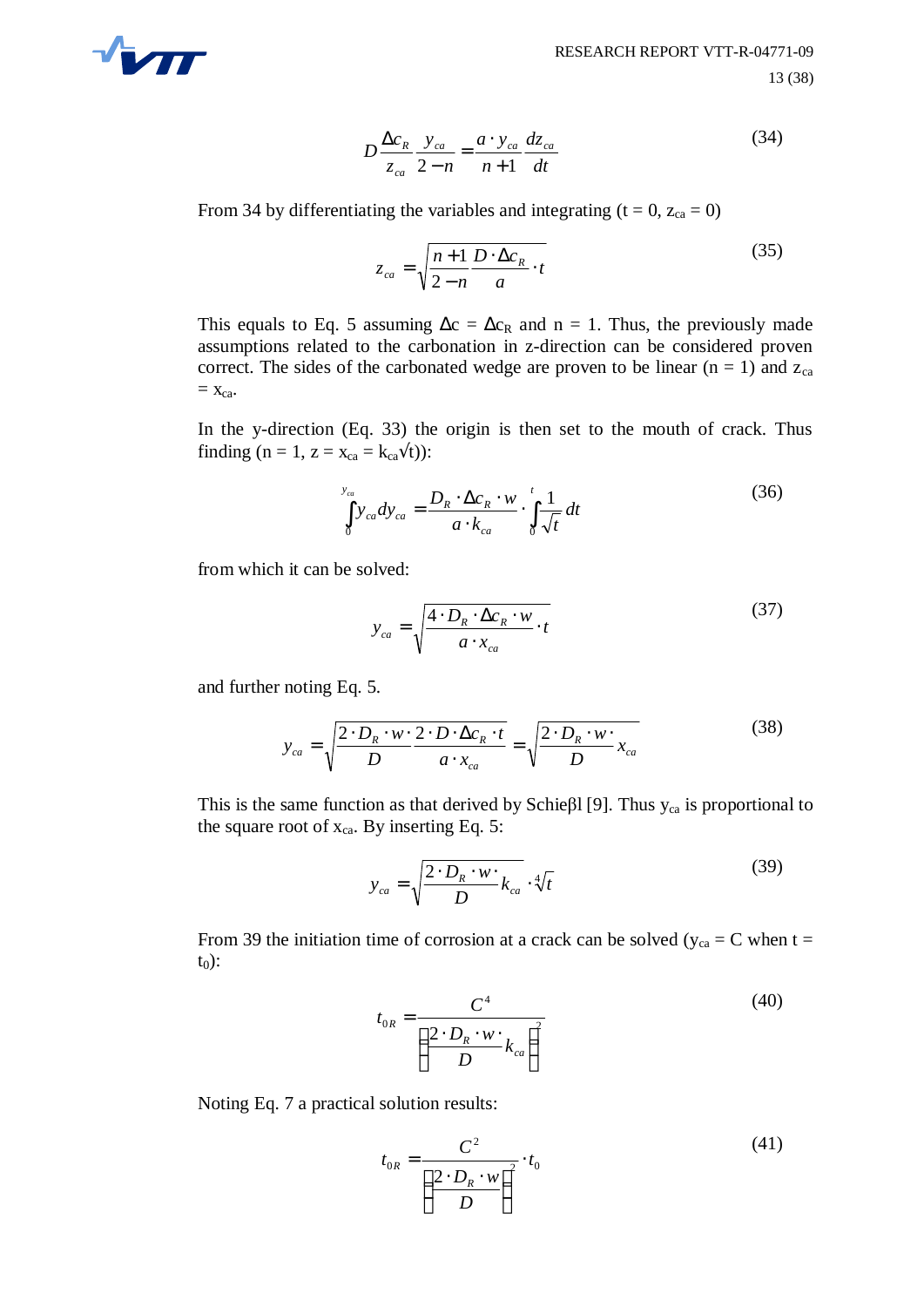

The initiation time of corrosion at a crack can be determined by multiplying the initiation time of corrosion at a normal concrete surface by a crack factor,  $F_R$ , which is

$$
F_R = \left(\frac{C}{2 \cdot w}\right)^2 \cdot \left(\frac{D}{D_R}\right)^2 \tag{42}
$$

### **5 Chloride Penetration at a Crack of Concrete**

A mathematical model for the penetration of chloride ions at the crack of concrete is derived based on the same principles as those applied in the case of carbonation. The flux of chloride ions into a crack and then into concrete at the sides of the crack must equal the mass growth of chloride ions in concrete. The axis y denotes the distance from the surface at the crack and the axis z denotes the distance from the crack surface into concrete. The parabola model is assumed for the chloride gradient at the crack:

$$
c_{Ry} = c_{Rs} \cdot \left(1 - \frac{y}{H_R}\right)^2 \qquad y \le H_R \tag{43}
$$

where  $c_{Ry}$  is chloride content at the crack at the distance of y from the surface,  $g/m^3$ ,

 $c_{\text{Rs}}$  chloride content at the mouth of the crack (at surface level of structure),  $g/m^3$ ,

y distance from surface, m,

 $H_R$  the depth of chloride penetration at the crack, m.

Thus the chloride ion flux into one wall of the crack is (comparing Eq. 15 and Eq. 26):

$$
J_{Ry} = D_R \frac{2c_{Rs}}{H_R} \cdot \frac{w}{2}
$$
 (44)

where  $J_{Ry}$  is flux of chloride ions into crack,  $g/m^2s$ ,

- $D_R$  the diffusion coefficient of the crack with respect to chloride ions,  $m^2/s$ ,
- w width of the crack, m.

As in the case of chloride diffusion at the concrete surface, an equation for the mass growth of chloride ions at a crack can be presented (compare Equations 16 and 17):

$$
\frac{dQ_{cl}}{dt} = \frac{dH_R}{dt} \frac{c_{Rs}}{3} \cdot \frac{w}{2}
$$
(45)

However, the chloride ions are assumed to further diffuse into concrete at the sides of the crack. The diffusion through concrete at one side of the crack is (compare Eq. 27):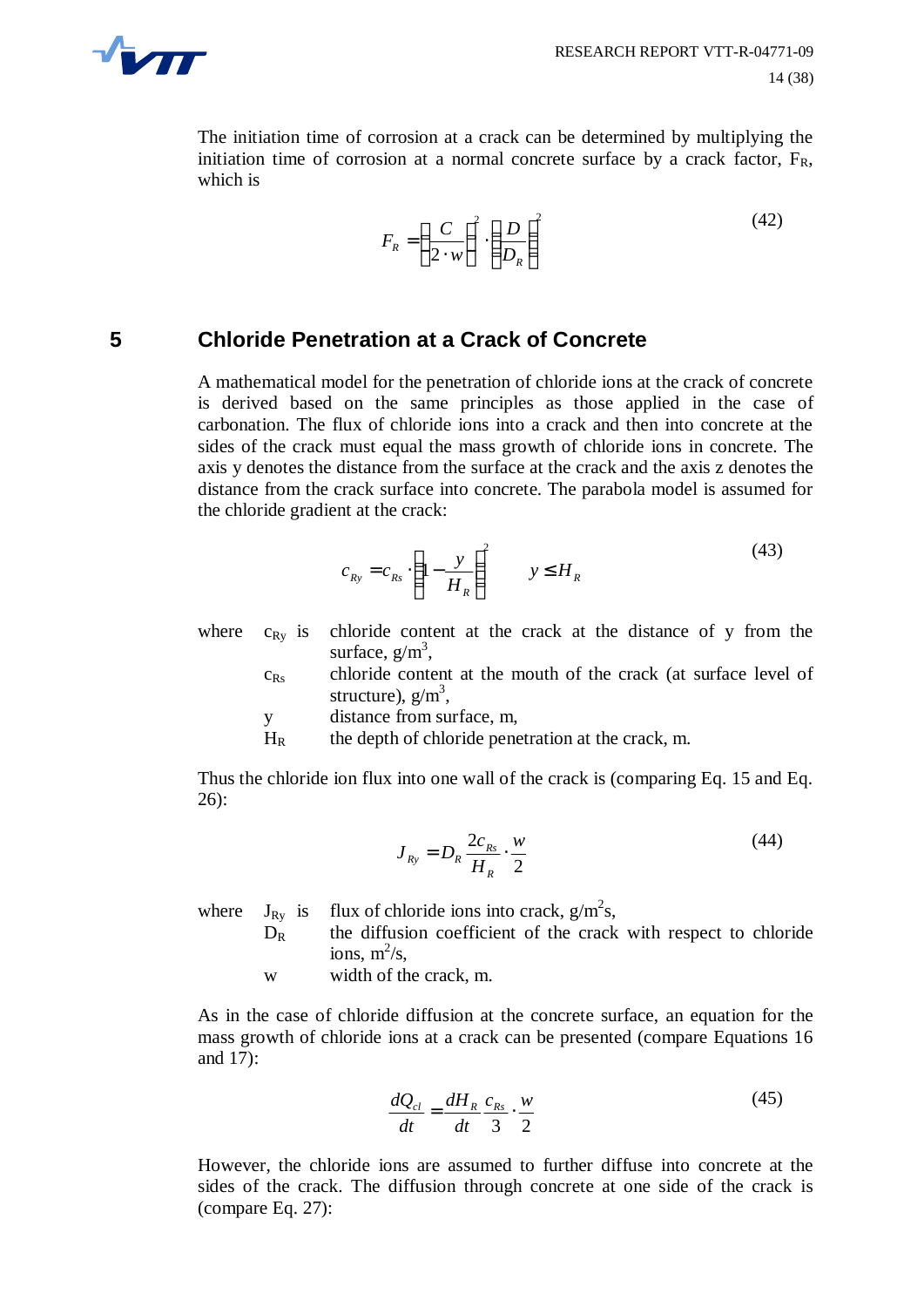

$$
J_{Rz} = \int_{0}^{H_R} D \frac{2 \cdot c_{Ry}}{H_{zy}} dy
$$
 (46)

where  $c_{Rv}$  is chloride ion content at the crack at the distance y from the origin,  $g/m^3$ ,

> $H_{zy}$  depth of chloride penetration in z-direction at the crack at the distance y from the origin, m.

The chloride ion content at the crack is assumed to reduce according to Eq. 43. The depth of chloride penetration into the wall of the crack (in z-direction) is unknown, but it is assumed that  $H_{zy}$  (the depth of chloride penetration as a function of y) is related to  $(1-y/H_R)^n$  where n is an unknown exponent. To make the calculations easier the origin is changed to the tip of the chloride contaminated wedge at the crack, i.e. at  $H_R$  from the surface. Thus  $c_{Ry}$  and  $H_{zy}$  are presented as:

$$
c_{Ry} = c_R \left(\frac{y'}{H_R}\right)^2
$$
(47 a)  

$$
H_{zy} = H_z \left(\frac{y'}{H_R}\right)^n
$$
(47 b)

- where  $H_{zy}$  depth of chloride ion penetration at the side of the crack in zdirection, m,
	- y' distance from the tip of the chloride contaminated wedge  $(= H_R$ y), m,
	- $H<sub>z</sub>$  depth of chloride ion penetration in z-direction at the mouth of the crack, m.



*Figure 5. Chloride penetration at a crack of concrete.*

Then from Eq. 46 follows:

$$
J_{Rz} = \int_{0}^{H_R} D \frac{c_R}{H_z} \left( \frac{y'}{H_R} \right)^{2-n} dy' = D \frac{c_R}{H_z} \frac{H_R}{3-n}
$$
(48)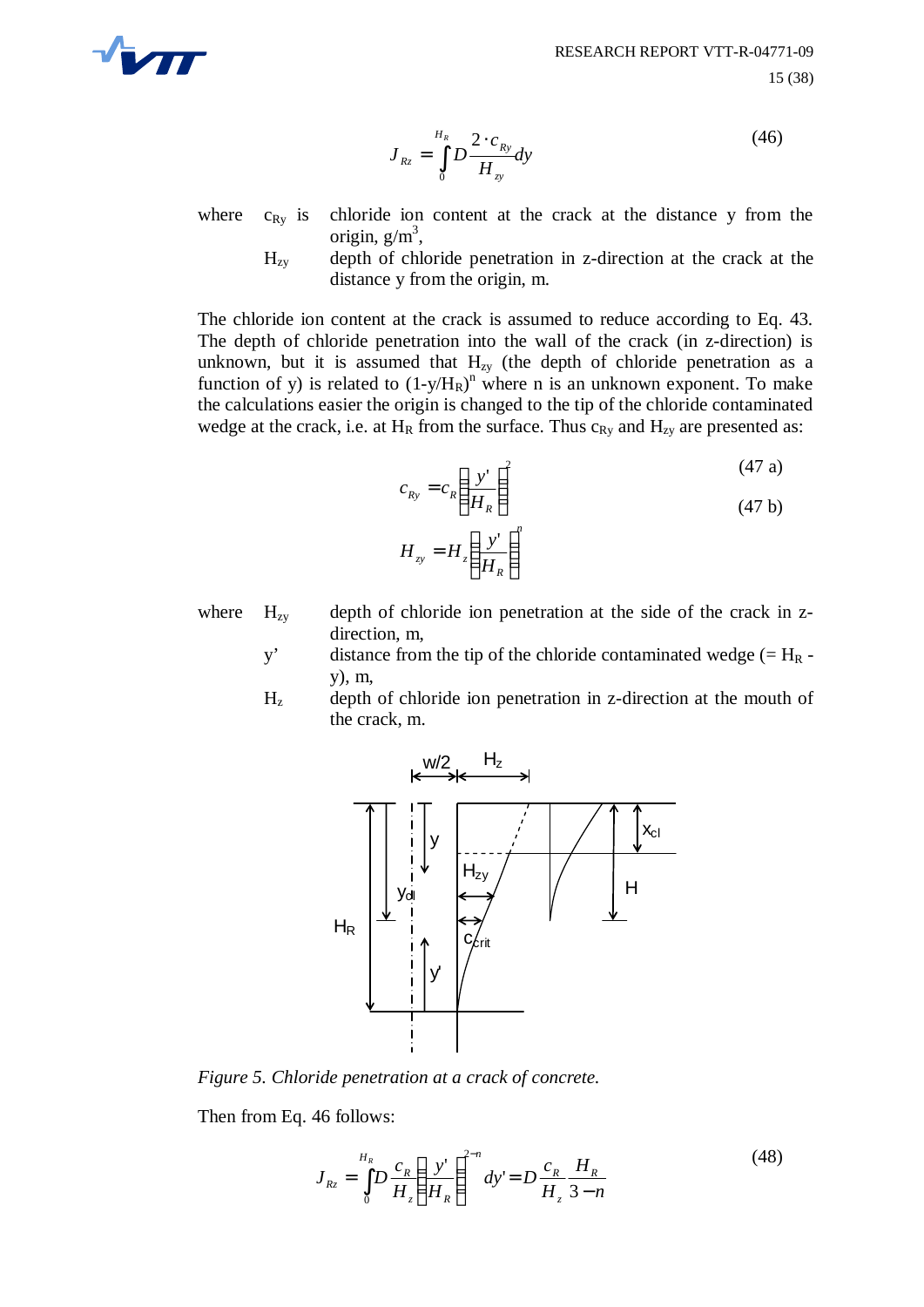

The mass of chlorides ions in concrete is:

$$
Q_{cl} = \int_{0}^{H_R} \frac{c_y \cdot H_{zy}}{3} dy = c_R \cdot H_z \int_{0}^{H_R} \left(\frac{y'}{H_R}\right)^{2+n} dy = \frac{c_R \cdot H_z \cdot H_R}{n+3}
$$
(49)

where  $Q_{cl}$  is the mass of chloride ions at one side of the crack,  $g/m$ .

Both  $H<sub>z</sub>$  and  $H<sub>R</sub>$  are time dependent variables. So the rate of mass growth is determined as follows:

$$
\frac{dQ_{cl}}{dt} = \left(\frac{dQ_{cl}}{dt}\right)_y + \left(\frac{dQ_{cl}}{dt}\right)_z = \frac{c_R \cdot H_z}{n+3} \frac{dH_R}{dt} + \frac{c_R \cdot H_R}{n+3} \frac{dH_z}{dt}
$$
(50)

It is now assumed (as in the case of carbonation) that the diffusion in the y direction corresponds to the mass growth in the y direction and the diffusion in the z direction corresponds to mass growth in the z direction. Then by taking Eq. 44 it is determined in the y-direction:

$$
D_R \frac{2 \cdot c_R}{H_R} \frac{w}{2} = \frac{c_R \cdot H_z}{n+3} \frac{dH_R}{dt}
$$
 (51)

And correspondingly in the z-direction (Eq. 48):

$$
D\frac{c_R}{H_z}\frac{H_R}{3-n} = \frac{c_R \cdot H_R}{n+3}\frac{dH_z}{dt}
$$
 (52)

From 52 by differentiating the variables and integrating ( $t = 0$ ,  $H_z = 0$ ) it is found that:

$$
H_z = \sqrt{\frac{n+3}{3-n} \cdot 2 \cdot D \cdot t}
$$
 (53)

This is equal to Equation 18 assuming that  $n = 15/7 \approx 2.14$ . The sides of the chloride contaminated wedge are curved and related approximately to the function  $(y'/H_R)^{2.14}$ . The depth of the chloride content at the mouth of the crack can be assumed to be the same as the depth of the chloride content on an uncracked concrete surface (H<sub>z</sub> = H =  $\sqrt{12Dt}$ ).

In the y-direction the origin is set back to the surface. Thus it is obtained (ref. Eq. 51):

$$
\int_{0}^{H_R} H_R dH_R = (n+3) \frac{D_R \cdot w}{\sqrt{12D}} \cdot \int_{0}^{t} \frac{1}{\sqrt{t}} dt
$$
\n(54)

from which it can be solved:

$$
H_R = \sqrt{\frac{2 \cdot (n+3)}{\sqrt{3}} \frac{D_R \cdot w}{\sqrt{D}} \cdot \sqrt{t}} \tag{55}
$$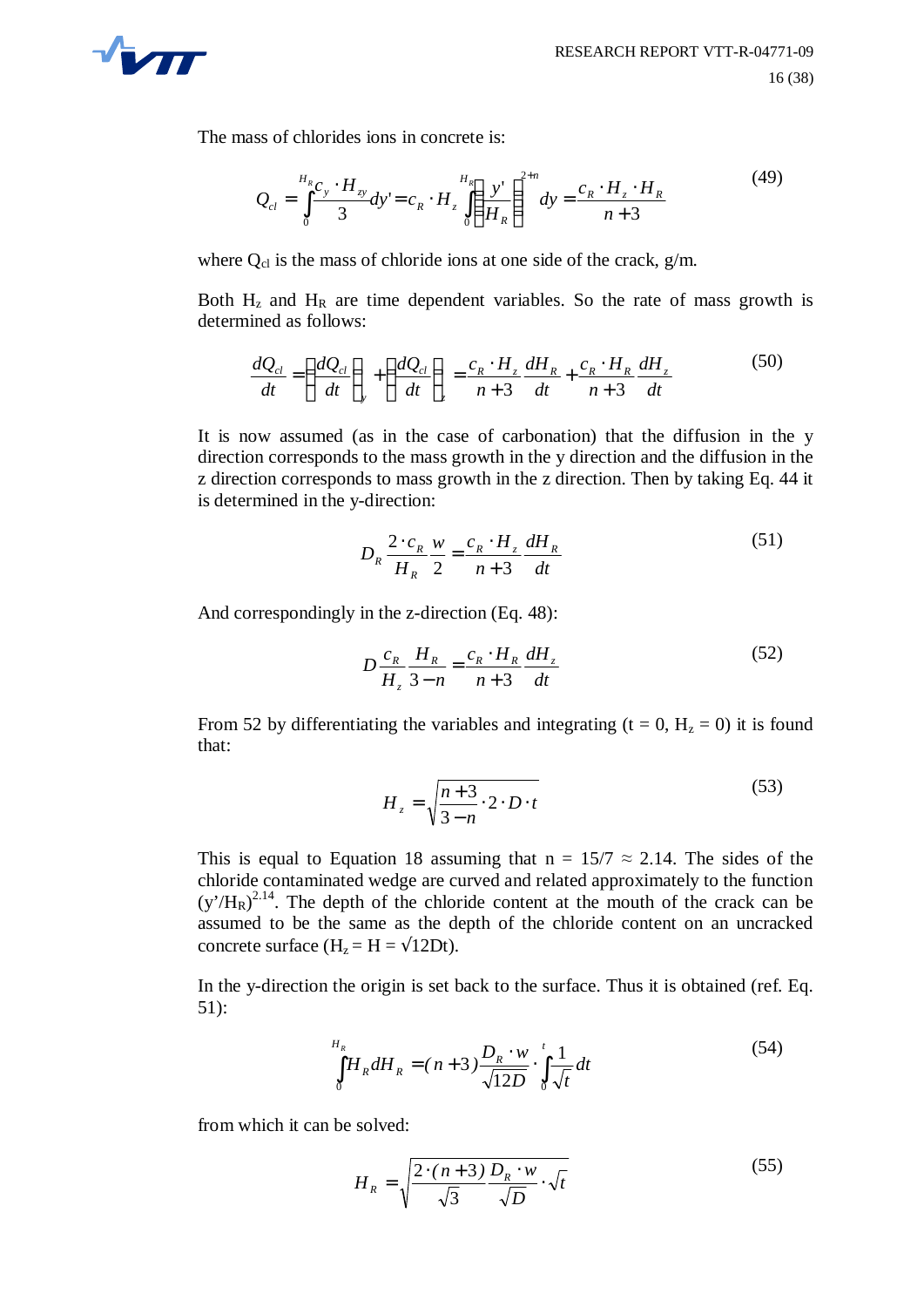

and further noting Eq. 15.

$$
H_R = \sqrt{\frac{n+3}{3} \cdot \frac{D_R \cdot w}{D} \sqrt{12 \cdot D \cdot t}} = \sqrt{\frac{12}{7} \frac{D_R \cdot w}{D} H}
$$
(56)

Thus  $H_R$  is proportional to the square root of H. The critical depth of chloride content at a crack, y<sub>cl</sub>, can also be presented as a function of x<sub>cl</sub>:

$$
y_{cl} = \left(1 - \sqrt{\frac{c_{crit}}{c_s}}\right) \cdot H_R = \left(1 - \sqrt{\frac{c_{crit}}{c_s}}\right) \sqrt{\frac{12}{7} \frac{D_R \cdot w \cdot}{D} \frac{x_{cl}}{\left(1 - \sqrt{\frac{c_{crit}}{c_s}}\right)}}\tag{57}
$$

or as a function of t.

$$
y_{cl} = \left(1 - \sqrt{\frac{c_{crit}}{c_s}}\right)^{\frac{1}{2}} \cdot \left(\frac{12}{7} \frac{D_R \cdot w}{D} k_{cl}\right)^{\frac{1}{2}} \cdot t^{\frac{1}{4}}
$$
(58)

Finally from Eq. 58 the initiation time of corrosion at a crack can be solved:

$$
t_{0R} = \frac{C^4}{\left(\frac{12 \cdot D_R \cdot w \cdot}{7 \cdot D}\right)^2 \left(1 - \sqrt{\frac{c_{crit}}{c_S}}\right)^2 \cdot k^2_{cl}}
$$
(59)

However, noting still Eq. 23, it is found:

$$
t_{0R} = \frac{C^2}{\left(\frac{12 \cdot D_R \cdot w}{7 \cdot D}\right)^2 \left(1 - \sqrt{\frac{c_{crit}}{c_S}}\right)^2} \cdot t_0
$$
\n(60)

The initiation time of corrosion at a crack can be determined by multiplying the initiation time of corrosion on a normal concrete surface by a crack factor,  $F_R$ , which is

$$
F_R = \left(\frac{7 \cdot C}{12 \cdot w}\right)^2 \cdot \left(\frac{D}{D_R}\right)^2 \cdot \left(\frac{1}{1 - \sqrt{\frac{c_{crit}}{c_s}}}\right)^2 \tag{61}
$$

#### **6 Carbonation on a Coated Concrete Surface**

Coatings retard the penetration  $CO<sub>2</sub>$  into concrete. Thus they reduce the rate of carbonation of concrete and lengthen the initiation time of corrosion. In the following a "coating factor" is derived for the initiation time of corrosion at a coated concrete surface. The flux of  $CO<sub>2</sub>$  through the coating is [3]: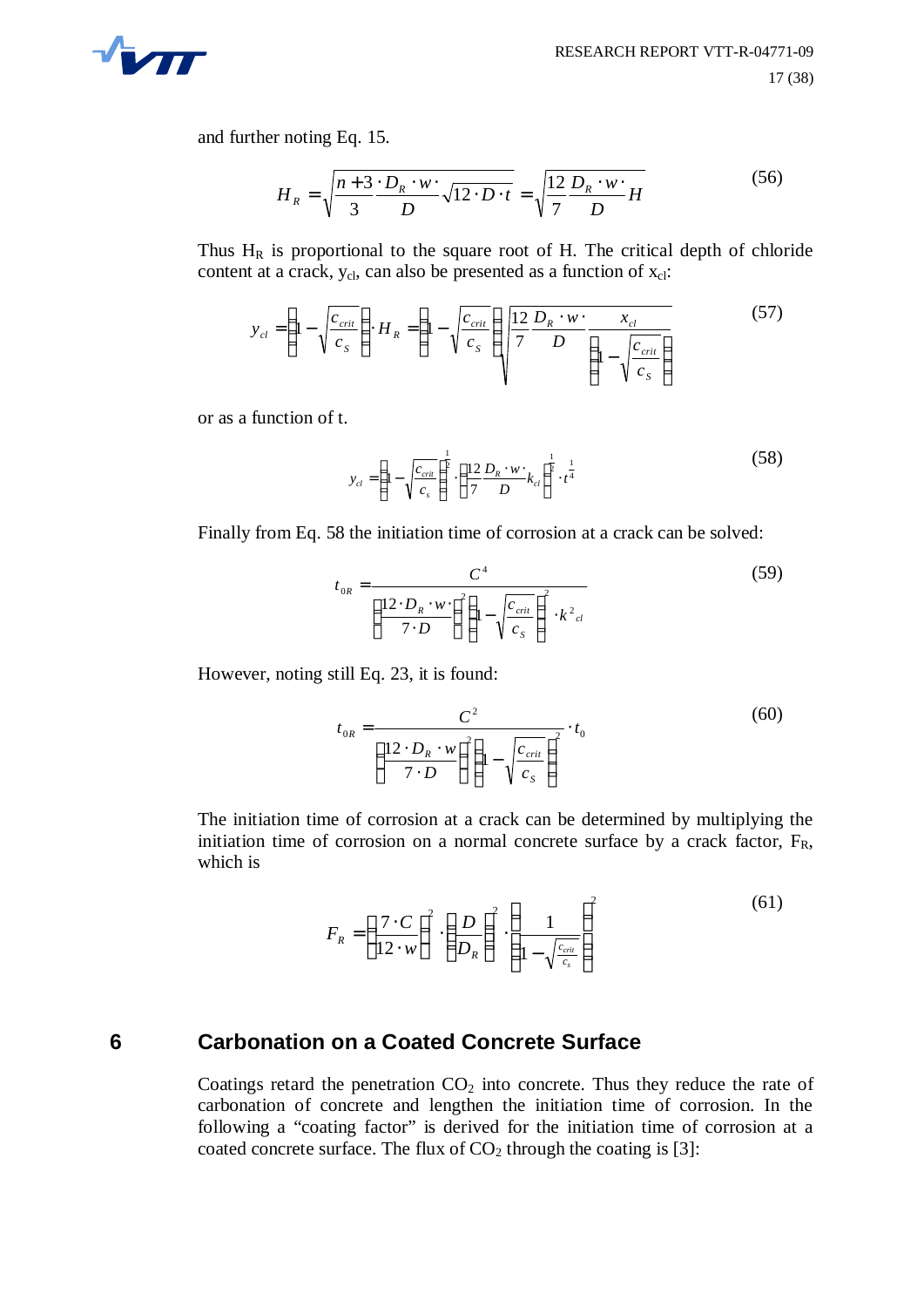

$$
J_c = D_c \frac{(c_s - c_g)}{h_c} \tag{62}
$$

where  $J_c$  is flux of carbon dioxide through coating,  $g/m^2s$ ,

- $D_c$  the diffusion coefficient of the coating with respect to  $CO<sub>2</sub>$ ,  $m^2/s$ ,
- h<sub>c</sub> thickness of the coating, m,
- $c_s$  CO<sub>2</sub> content of air at the surface of the coated concrete,  $g(CO_2)/m^3$ , and
- $c_g$  CO<sub>2</sub> content of air at the concrete side of the coating,  $g(CO_2)/m^3$ .

The  $CO<sub>2</sub>$  flux in concrete assuming that  $c<sub>0</sub>$  is approximately 0 is:

$$
J_1 = D \frac{(c_g - c_0)}{x_1} \approx D \frac{c_g}{x_1}
$$
 (63)

- where  $J_1$  is flux of CO<sub>2</sub> into concrete,  $g/(m^2s)$ ,
	- D diffusion coefficient of concrete,  $m^2/s$ ,
	- $c_0$  CO<sub>2</sub> content at the depth of x1 in concrete,  $g(CO_2)/m^3$
	- $x_1$  depth of carbonation (behind the coating), m.



*Figure 6. Carbonation under a coating.*

By setting  $J_c = J_1$  the  $CO_2$  content immediately behind the coating  $(c_g)$  can be solved as follows [3]:

$$
c_g = \frac{c_s}{1 + \frac{D}{x_1} \cdot \frac{h_c}{D_c}}
$$
(64)

Thus the rate of mass growth of bound  $CO<sub>2</sub>$  in concrete is:

$$
\frac{dQ_{ca}}{dt} = a\frac{dx_1}{dt} \tag{65}
$$

where t time, s.

By combining Equations 63 and 65, it is found that: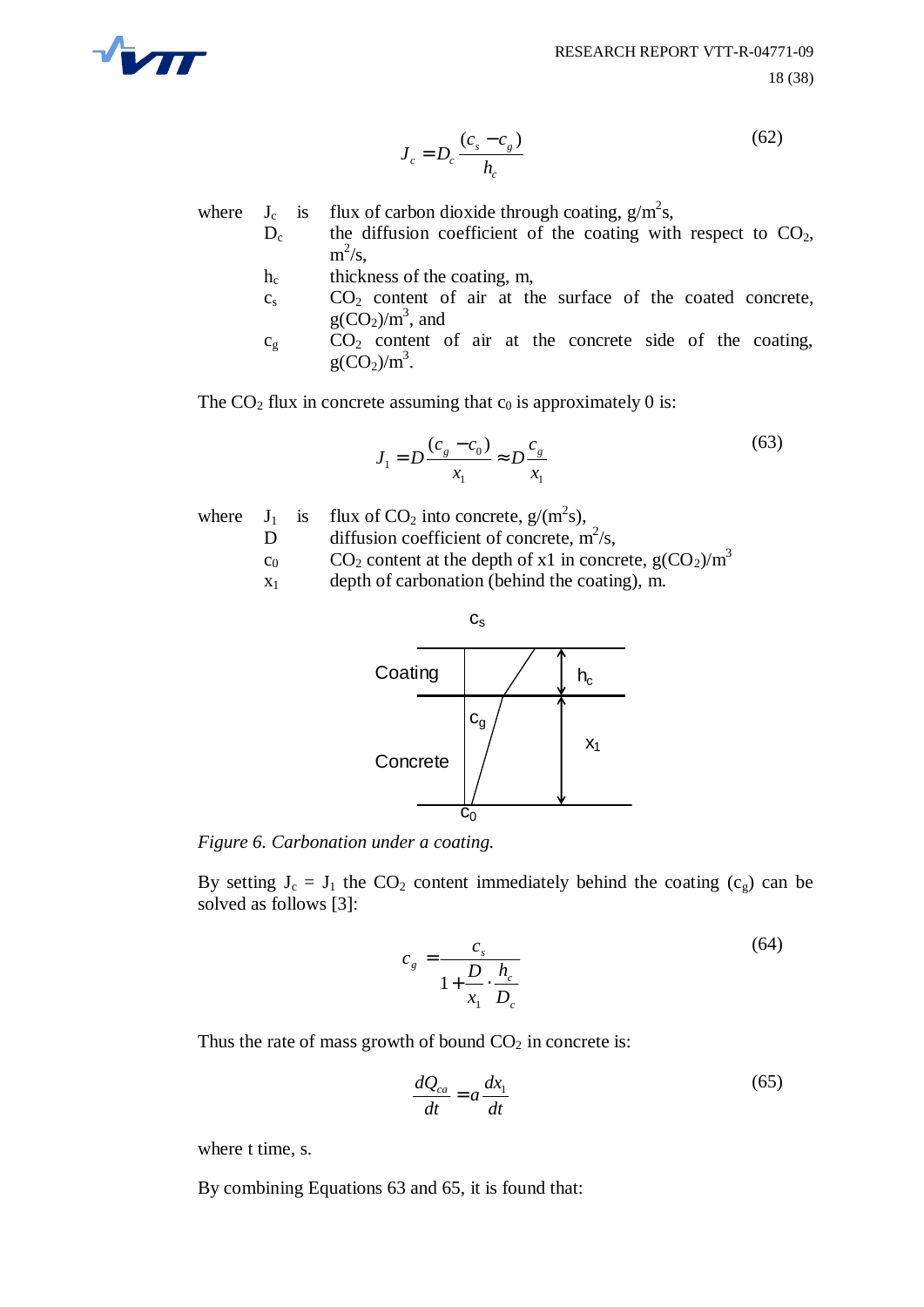

$$
D\frac{c_s}{x_1 + \frac{D \cdot h_c}{D_c}} = a\frac{dx_1}{dt}
$$
\n(66)

By separating the variables and integrating  $(t = 0, x_1 = 0)$  it is seen that:

$$
t = \frac{a \cdot x_1^2}{2 \cdot D \cdot c_s} \left( 1 + 2 \frac{D \cdot h_c}{x_1 \cdot D_c} \right)
$$
 (67)

when t is the initiation time of corrosion,  $t_{0c}$ ,  $x_1$  is C:

$$
t_{0c} = \frac{a \cdot C^2}{2 \cdot D \cdot c_s} \left( 1 + 2 \frac{D \cdot h_c}{C \cdot D_c} \right)
$$
 (68)

By noting Eq. 7 we get:

$$
t_{0c} = t_0 \cdot \left(1 + 2\frac{D \cdot h_c}{C \cdot D_c}\right) \tag{69}
$$

where  $t_{0c}$  is initiation time of a coated structure, a t<sub>0</sub> initiation time of uncoated structure.

Thus the coating factor of initiation time is:

$$
B_c = 1 + 2 \frac{D}{C} \frac{h_c}{D_c}
$$
 (70)

where  $B_c$  is the coating factor.

The coating factor can be easily tabulated by the concrete parameter D/C and the coating parameter  $D_c/h_c$ .

#### **7 Chloride Penetration on a Coated Concrete Surface**

In the case of chloride penetration on a coated concrete surface the first step is to solve the chloride content immediately beneath the coating. The flux through the coating is:

$$
J_c = D_c \frac{(c_s - c_g)}{h_c} \tag{71}
$$

where  $J_c$  is flux of chloride ions through coating,  $g/m^2s$ ,  $D<sub>c</sub>$  the diffusion coefficient of the coating with respect to chloride

- ions,  $m^2/s$ ,
- h<sub>c</sub> thickness of the coating, m,
- c<sub>s</sub> chloride content at the surface of the coated concrete,  $g/m<sup>3</sup>$ , and
- $c_g$  chloride content immediately behind the coating,  $g/m<sup>3</sup>$ .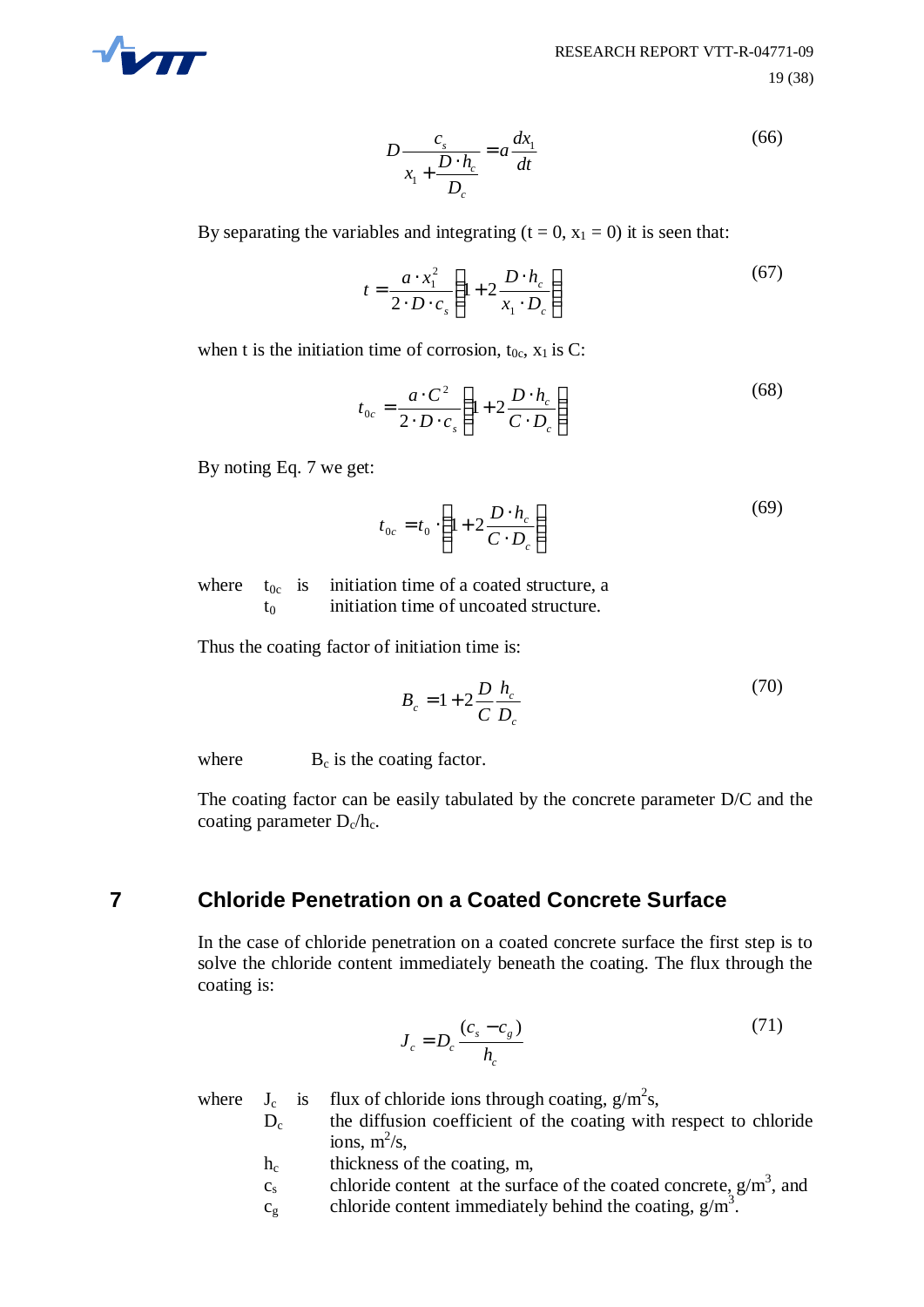

The flux under the coating is according to Eq. 15:

$$
J_1 = D \frac{2c_g}{H_1}
$$
 (72)

where  $J_1$  is flux of chloride ions towards concrete,  $g/m^2s$ , H1 depth of chloride penetration, m.

By setting  $J_c$  equal to  $J_1$  it is found that:

$$
c_{g} = \frac{c_{s}}{1 + \frac{2D}{H_{1}} \frac{h_{c}}{D_{c}}}
$$
(73)

The rate of mass growth of chloride ions in concrete is according to Eq. 17:

$$
\frac{dQ_{cl}}{dt} = \frac{dH_1}{dt} \frac{c_s}{3}
$$
 (74)

By setting this equal to  $J_1$  and separating factors it is seen that:

$$
\left(H_1 + \frac{2D \cdot h_c}{D_c}\right) dH_1 = 6D \cdot dt \tag{75}
$$

By integrating  $(t = 0, H_1 = 0)$  it is found that:

$$
t = \frac{H_1^2}{12 \cdot D} \left( 1 + \frac{4D \cdot h_c}{H_1 \cdot D_c} \right)
$$
 (76)



*Fig 7. Chloride penetration under a coating.*

The solution of the interaction factor is not so easy as in the case carbonation because the service life is not determinable based on the total penetration of chloride but on the critical chloride content. It is also seen that the surface content of chlorides in concrete is lowered by the coating so that the efficient surface content is  $c_g$  instead of  $c_s$ . From equation 76 the total depth of chloride penetration can be solved as follows.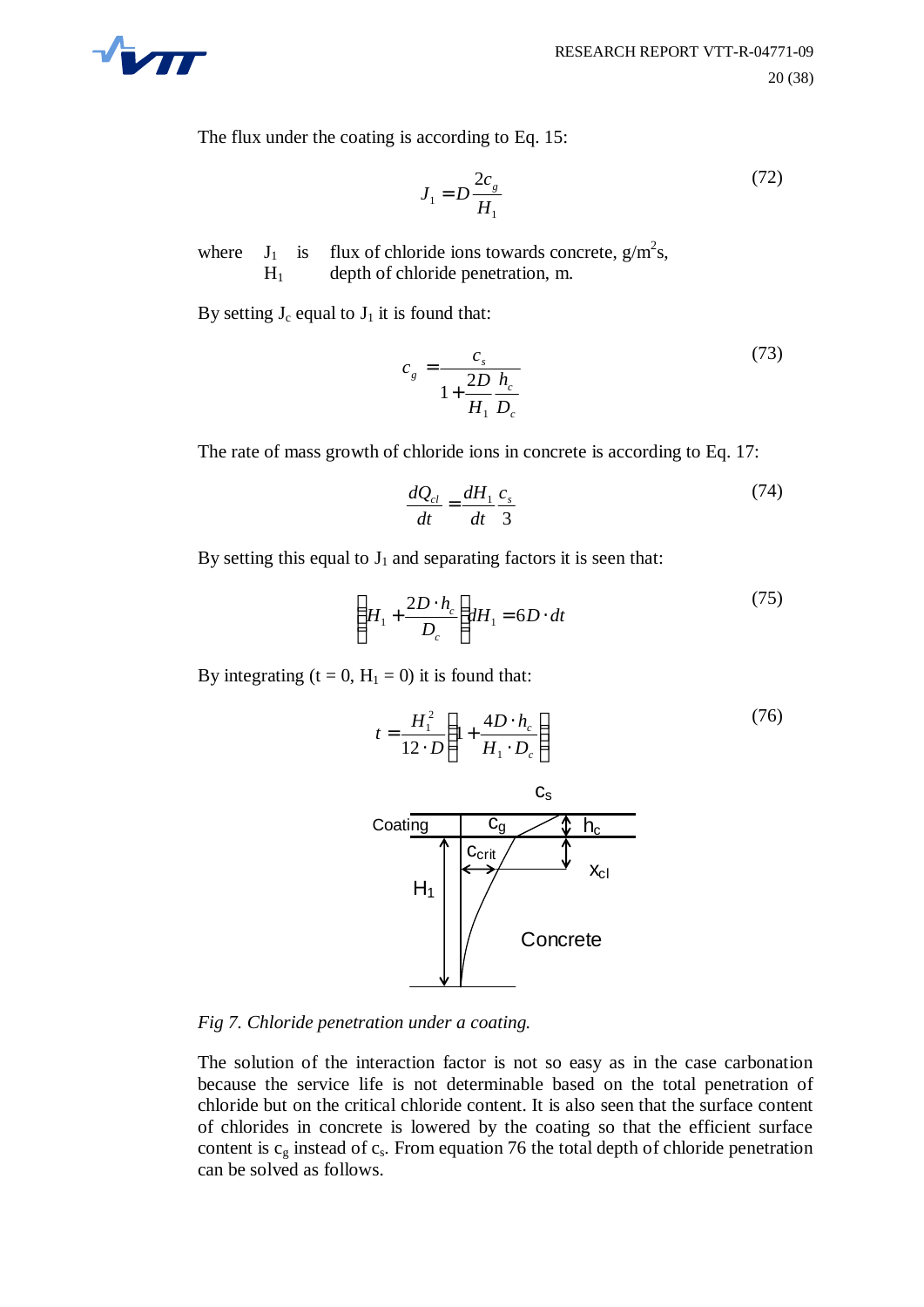

$$
H_1 = \sqrt{\left(\frac{2 \cdot D \cdot h}{D_c}\right)^2 + 12 \cdot D \cdot t} - \frac{2 \cdot D \cdot h}{D_c}
$$
 (77)

The depth of critical chloride content can then be determined as follows:

$$
x_{cl} = \left(1 - \sqrt{\frac{c_{crit}}{c_g}}\right) \cdot H_1 \tag{78}
$$

where  $c_g$  is the chloride content of concrete immediately behind the coating and is determined from Eq. 73, and,

 $x_{\text{cl}}$  the depth of critical chloride content.

The time equals to the initiation time of corrosion,  $t_{0c}$ , when the depth of critical chloride content attains the depth of concrete cover, C. An arithmetical solution is difficult to present but the problem can be solved by Goal Seek or Solver. Finally the relation ship  $t_{0c}/t_0$  is determined ( $t_0$  is the initiation time of corrosion at a noncoated surface). The results can be tabulated by factors  $c_{\rm crit}/c_s$ ,  $D/D_c$  and  $h/C$ representing environmental conditions (factor E), material properties (factor A) and structural measures (factor B).

### **8 The Effect of Aging on Carbonation of Concrete**

Some properties of concrete improve with age because of continuous hydration of cement minerals. Such properties are the strength, diffusion resistance, electric resistivity etc. When studying diffusion problems like carbonation the actual diffusion coefficient reduces with time as follows [1, 5, 6, 10]:

$$
D = D_N \left(\frac{t_N}{t}\right)^n \tag{79}
$$

where D diffusion coefficient of concrete with respect to  $CO_2$ ,  $m^2/s$ ,  $D_N$  diffusion coefficient of concrete at the nominal age of concrete  $t_N$ ,  $m^2/s$ , t age of structure, years,

- $t_N$  nominal age of concrete (= 28 d = 0.0767 years),
- n exponent depending on the quality of cement.

Thus  $CO<sub>2</sub>$  flux through the surface of the structure is dependent on time:

$$
J = D_N \cdot \left(\frac{t_N}{t}\right)^n \frac{\Delta c}{x_{ca}} \tag{80}
$$

Setting this equal to the mass growth of bound  $CO<sub>2</sub>$  (ref. Eq.4) it is found that:

$$
D_N \cdot \left(\frac{t_N}{t}\right)^n \frac{\Delta c}{x_{ca}} = a \frac{dx_{ca}}{dt}
$$
 (81)

where t is time (or age of the structure), s.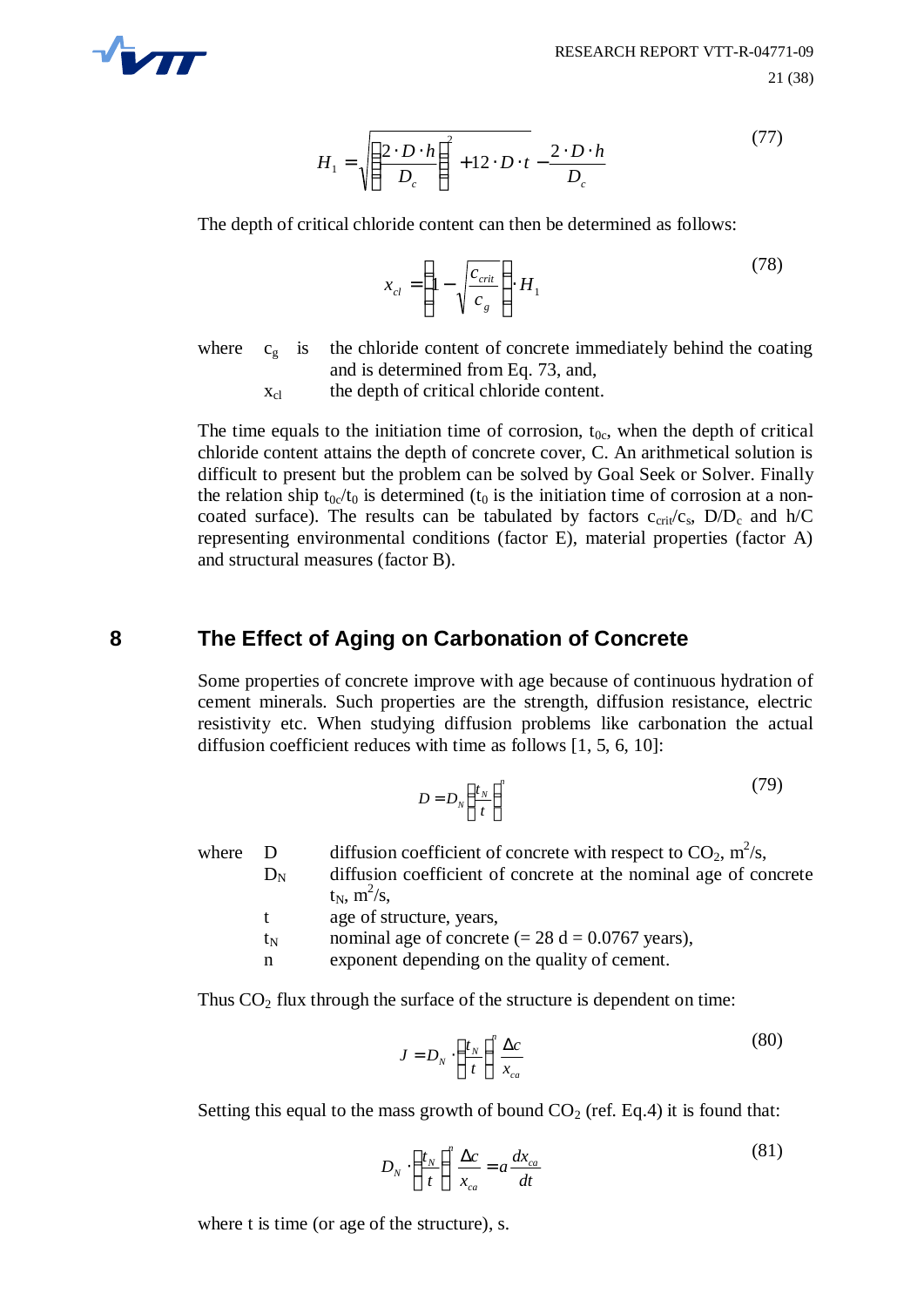

By integrating over time ( $x_{ca} = 0$  when  $t = 0$ ) the following solution is obtained:

$$
x_{ca} = \sqrt{\frac{2D_N \cdot \Delta c \cdot t_N}{a \cdot (1 - n)}} \cdot \left(\frac{t}{t_N}\right)^n \tag{82}
$$

For initiation time of corrosion it is then found (t =  $t_0$  when  $x_{ca} = C$ )

$$
t_0 = \left(\frac{C^2 \cdot a \cdot (1-n)}{2D_N \cdot \Delta c \cdot t_N}\right)^{\frac{1}{1-n}} \cdot t_N \tag{83}
$$

As applied to the factor method one can write:

$$
t_0 = t_{0r} \cdot A \cdot B \cdot E \tag{84}
$$

where  $t_{0r}$  is reference initiation time of corrosion

$$
= \left(\frac{C_r^2 \cdot a_r \cdot (1 - n_r)}{2D_{Nr} \cdot \Delta c_r \cdot t_N}\right)^{\frac{1}{1 - n_r}} \cdot t_N,
$$
  
\nA material factor  $= \frac{\left(\frac{a_r}{D} \cdot (1 - n)\right)^{\frac{1}{1 - n_r}}}{\left(\frac{a_r}{D_r} \cdot (1 - n_r)\right)^{\frac{1}{1 - n_r}}},$   
\nB structural factor  $= \frac{C^{\frac{2}{1 - n_r}}}{C_r^{\frac{2}{1 - n_r}}},$   
\nE environmental factor  $= \frac{\Delta c^{\frac{1}{1 - n_r}}}{\Delta c^{\frac{1}{1 - n_r}}}.$ 

The parameter n depends partly on the cement partly on the environment [10]. Thus it is impossible to completely separate environmental factors from material factors and structural factors.

#### **9 The Effect of Aging on Chloride Penetration in Concrete**

As in the case of carbonation also diffusion coefficient with respect to chloride diffusion is considered to be reduced with time [1, 5, 6, 10]:

$$
D = D_N \left(\frac{t_N}{t}\right)^n \tag{85}
$$

where D diffusion coefficient of concrete with respect to Cl,  $m^2/s$ ,  $D_N$  diffusion coefficient of concrete at the nominal age of concrete  $t_N$ ,  $m^2/s$ .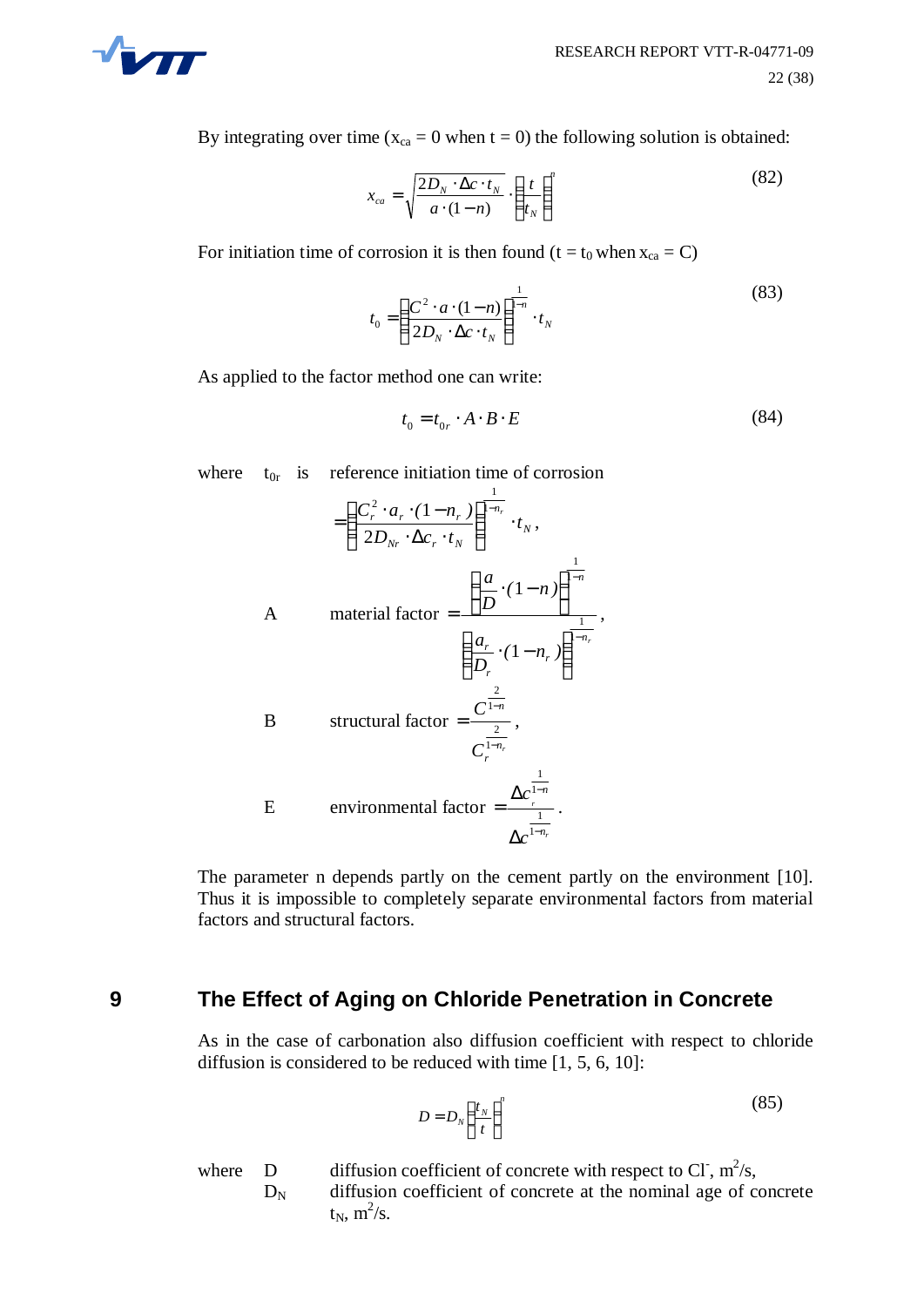

By setting  $J = dQ_{cl}/dt$  (ref Eq. 15 and 17) it is found that:

$$
D_N \left(\frac{t_N}{t}\right)^n \cdot \frac{2 \cdot c_s}{H} = \frac{dH}{dt} \frac{c_s}{3}
$$
 (86)

By combining separating variables H and t, and integrating  $(H = 0$  when  $t = 0$ ):

$$
H = \sqrt{\frac{12}{1 - n} \cdot D_N \cdot t_N} \cdot \left(\frac{t}{t_N}\right)^{\frac{1 - n}{2}}
$$
 (87)

The depth of the critical chloride content (with respect to initiation of corrosion) is thus:

$$
x_{Cl} = \left(1 - \sqrt{\frac{c_{crit}}{c_S}}\right) \sqrt{\frac{12}{1 - n} \cdot D_N \cdot t_N} \left(\frac{t}{t_N}\right)^{\frac{1 - n}{2}}
$$
(88)

The initiation time of corrosion is:

$$
t_0 = \left(\frac{C^2}{\left(1 - \sqrt{\frac{c_{\text{crit}}}{c_s}}\right)^2} \cdot \frac{1 - n}{12} \frac{1}{D_N \cdot t_N}\right)^{\frac{1}{1 - n}} \cdot t_N
$$
 (89)

Using the "factor method" the initiation time can be presented as:

$$
t_0 = t_{0r} \cdot A \cdot B \cdot E \tag{90}
$$

where  $t_{0r}$  is reference initiation time of corrosion

$$
= \left(\frac{C_r^2 \cdot (1 - n_r)}{12D_{Nr} \cdot t_N \cdot \left(1 - \sqrt{\frac{c_{crit}}{c_{sr}}}\right)^2}\right)^{\frac{1}{1 - n_r}} \cdot t_N,
$$
\nA material factor 
$$
= \frac{\left(\frac{(1 - n)}{12D_N \cdot t_N}\right)^{\frac{1}{1 - n}}}{\left(12D_{Nr} \cdot t_N\right)^{\frac{1}{1 - n_r}}},
$$
\nB structural factor 
$$
= \frac{C^{\frac{2}{1 - n_r}}}{C_r^{\frac{2}{1 - n_r}}},
$$
\nE environmental factor 
$$
\left(\frac{1 - \sqrt{\frac{c_{crit}}{c_{sr}}}}{1 - \sqrt{\frac{c_{crit}}{c_{sr}}}}\right)^{\frac{2}{1 - n_r}}.
$$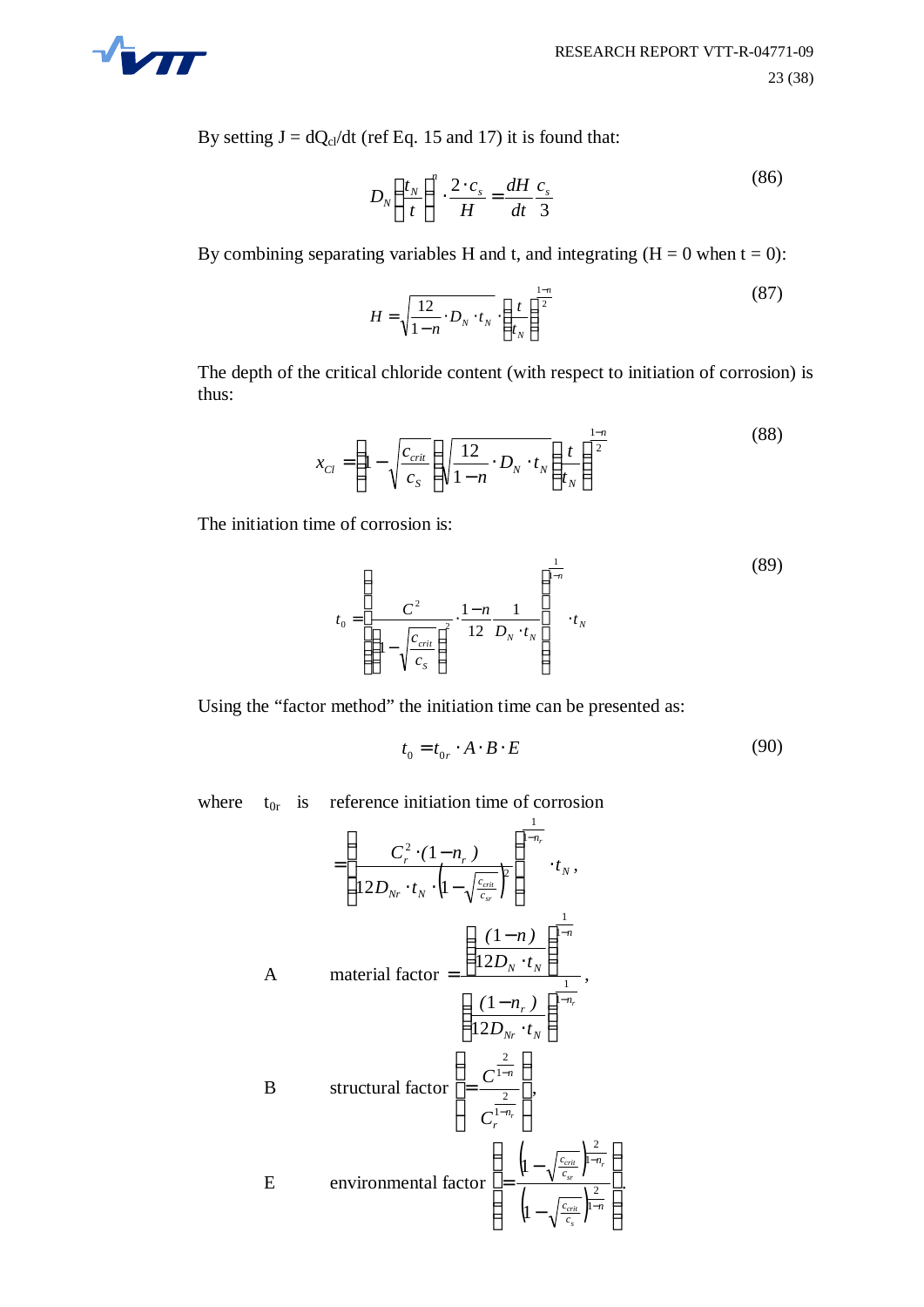

As with carbonation, the exponent n depends on both environmental conditions and cement types [10]. So the separation of environmental factors from material factors and structural factors is not possible.

# **10 The Effect of Frost Attack on Carbonation of Concrete**

There are two forms of frost attack: one - internal attack - causing internal cracks in concrete, and the other - frost scaling - causing cracking and disintegration of concrete at the surface of a structure. Internal frost attack reduces the compressive strength and other physical properties of concrete. The diffusion coefficient with respect to both  $CO<sub>2</sub>$  and chlorides increases as a result of internal frost attack. Assuming that the increase of the diffusion coefficient can be expressed as a function of time the following model for the effective diffusion coefficient would be applied:

$$
D_{\text{eff}} = D_N \cdot k_{\text{Inffrost}}(t) \tag{91}
$$

where  $D_{\text{eff}}$  effective diffusion coefficient of concrete with respect to  $CO<sub>2</sub>$ ,  $m^2/s$ ,  $D_N$  diffusion coefficient of concrete without the effect of frost,  $m^2/s$ ,

 $k_{\text{Int Frost}}$  reduction coefficient taking into account the effect of internal frost action on the diffusion coefficient

t age of structure, years.

The other type of frost attack which is usually associated with chloride salts causes scaling of concrete surface. Thus the thickness of concrete cover is diminished as a result of frost scaling [4]:

$$
x_{\text{caveff}} = x_{\text{ca}}(t) \cdot -x_{\text{FrSc}}(t) \tag{92}
$$

where  $X_{\text{car-eff}}$  effective depth of carbonation, m,  $x_{ca}$  original depth of carbonation, m,  $x_{\text{frSc}}$  depth of scaled concrete from the surface of the structure, m, t age of structure, years.

Applying Equations 91 and 92 to Equation 1, setting it equal to Eq. 4, and adding coefficients for temperature and moisture variations and hydration of cement, the following differential equation is obtained:

$$
D_N \cdot \left(\frac{t_N}{t}\right)^n \cdot k_T(t) \cdot k_{RH}(t) \cdot k_{\text{IntFrost}}(t) \cdot \frac{\Delta c}{x_{ca}(t) - x_{\text{frSc}}(t)} = a \frac{dx_{ca}}{dt} \tag{93}
$$

This function cannot be solved analytically because the variables cannot be separated. So, the problem can only be solved by numerical methods. The numerical solution can be formulated as follows: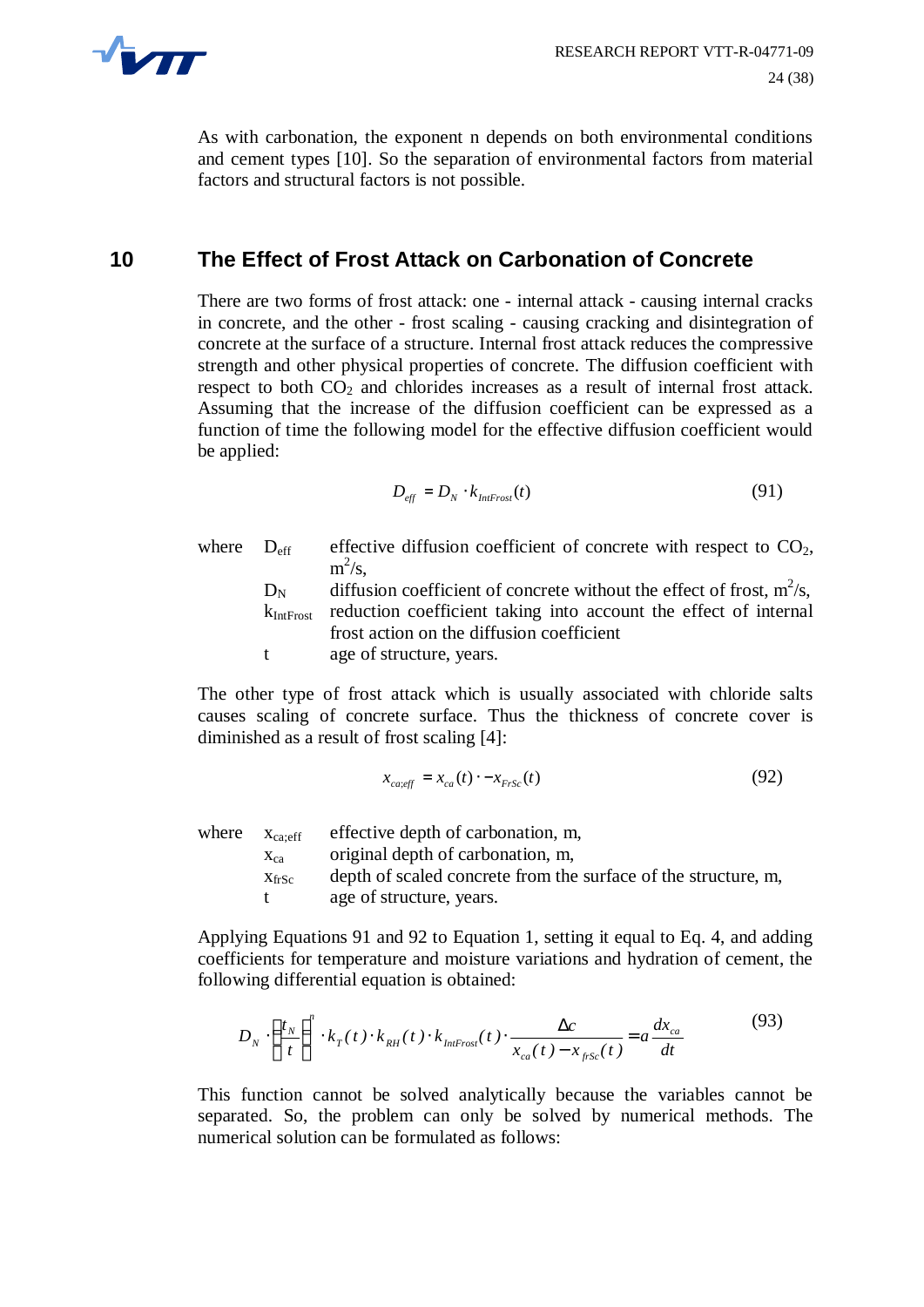

$$
x_{ca} = \sum \Delta x_{ca}
$$
\n
$$
\Delta x_{ca}(t + \Delta t) = \frac{D_N}{a} \cdot \left(\frac{t_N}{t}\right)^n \cdot k_T(t) \cdot k_{RH}(t) \cdot k_{Infrost}(t) \cdot \frac{\Delta c}{x_{ca}(t) - x_{FrSc}(t)} \cdot \Delta t
$$
\n(94)

where  $k_T$  is coefficient taking into account the effect of the momentary temperature on the diffusion coefficient, and

> $k_{RH}$  coefficient taking into account the momentary relative humidity on the diffusion coefficient.

The numerical simulation can be conducted in a simple or a more profound way. Here a simple way, in which only the effects of frost attack are considered, is presented. Thus the diffusion coefficient is not assumed to reduce with time as a result of hydration. Also the temperature and moisture coefficients are ignored as the calculations are performed on annual bases (daily and hourly fluctuations of temperature and moisture can be ignored). The increase of the diffusion coefficient (as a result of internal frost attack) is assumed to occur linearly. Likewise the frost scaling is assumed to proceed linearly with time. Then the Eq. 94 can be simplified in the following form [11]:

$$
x_{ca} = \sum \Delta x_{ca}
$$
  
\n
$$
\Delta x_{ca}(t + \Delta t) = \frac{k_{ca}^2}{2} \cdot \frac{k_{IntFr} \cdot t}{x_{ca}(t) - k_{FrSc} \cdot t} \cdot \Delta t
$$
\n(95)

where  $k_{\text{Inf}}$  is a coefficient of linear internal frost attack, and  $k_{FrSc}$  a coefficient of linear frost-salt attack.

Considering, for example, that the diffusion coefficient of  $CO<sub>2</sub>$  is doubled when the limit state of service life with respect to frost attack is reached, then the coefficient of internal frost attack would be:

$$
k_{\text{Intr}} = \frac{2}{t_{\text{L};\text{Intr}}}
$$
 (1/ year) (96)

where  $t_{\text{Lipf}}$  is the predicted service life of the structure with respect to internal frost attack.

Likewise considering that the limit depth of scaling is 20 mm at the end of the service life of the structure. Then the coefficient  $k_{FfSc}$  for frost scaling is:

$$
k_{Frsc} = \frac{20}{t_{L, Frsc}} \quad (mm / year)
$$
\n(97)

where  $t_{\text{L:IntFr}}$  is the predicted service life of the structure with respect to frostsalt attack.

Considering further that the original predicted initiation time of corrosion with respect to carbonation is  $t_{0;ca}$ . Then the coefficient of carbonation is: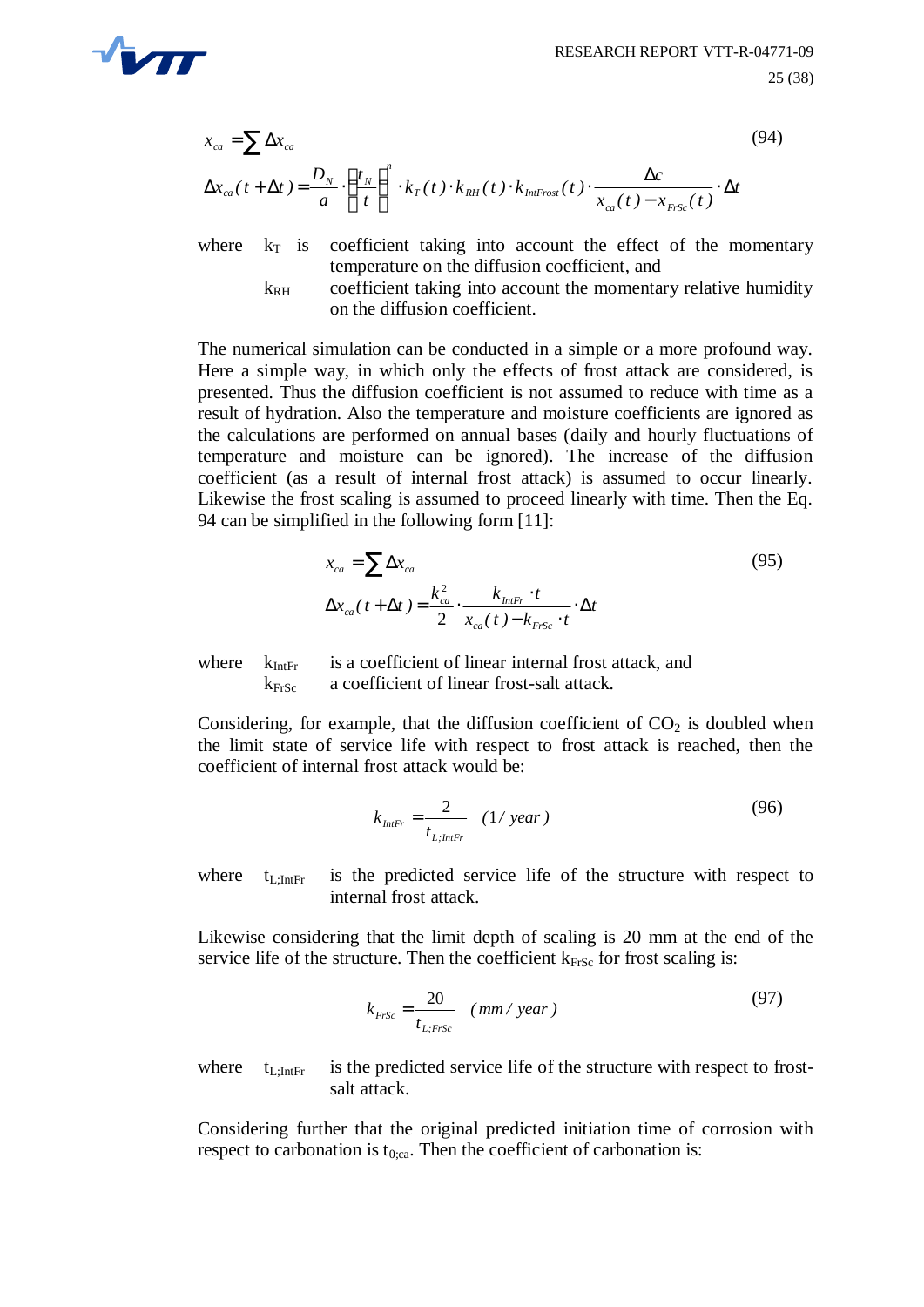

$$
k_{ca} = \frac{C}{\sqrt{t_{0,ca}}} \quad (mm/\sqrt{a})
$$
\n(98)

where  $t_{0;ca}$  is the original predicted initiation time of corrosion with respect to carbonation, and,

C concrete cover, mm.

In the following first the determination of the interaction factor of initiation time of corrosion interacted by internal frost attack is presented. This interaction factor,  $I_{t0ca}$ ; IntEr, is calculated as the relation of the reduced initiation time of corrosion due to internal frost attack to the original initiation time (without interaction). The original initiation time of corrosion,  $t_{0;ca}$ , and the service life with respect to internal frost attack,  $t_{\text{L}}$ I<sub>ntFr</sub>, are assumed to be known and they are parameters with which the interaction factor is tabulated. The calculation procedure goes on as follows:

- 1) Give the original  $t_{0:ca}$  and  $t_{L:IntFr}$
- 2) Calculate the corresponding  $k_{ca}$  (Eq. 98) and  $k_{IntFr}$  (Eq. 96)
- 3) Calculate in a table as a function of time from 0 to 250 years the annual (1) carbonation depth without interaction, (2) internal frost attack and (3) carbonation as interacted by internal frost attack using Eq. 95 (the frost scaling in now ignored).
- 4) Determine (1) t<sub>0;ca</sub> as the time when the carbonation depth exceeds the concrete cover (should be the same as that given at stage 1), (2)  $t_{\text{L-intFr}}$  as the time when the internal frost attack exceeds the limit state of service life (should be the same as that given at stage 1), and (3) time when the carbonation depth exceeds the concrete cover with interaction  $(t_{0:ca:Int})$ .
- 5) Determine the ratio  $I_{t0ca;IntFr} = t_{0;ca;Int}/t_{0;ca}$ .

Table 1 shows the calculation table. The initiation time of corrosion is reached when the figure in the carbonation columns attains 1. Likewise the service life with respect to internal frost attack corresponds to the value 1 for internal frost attack. Concrete cover is not an essential parameter in this case. The interaction parameters are presented in Table 2.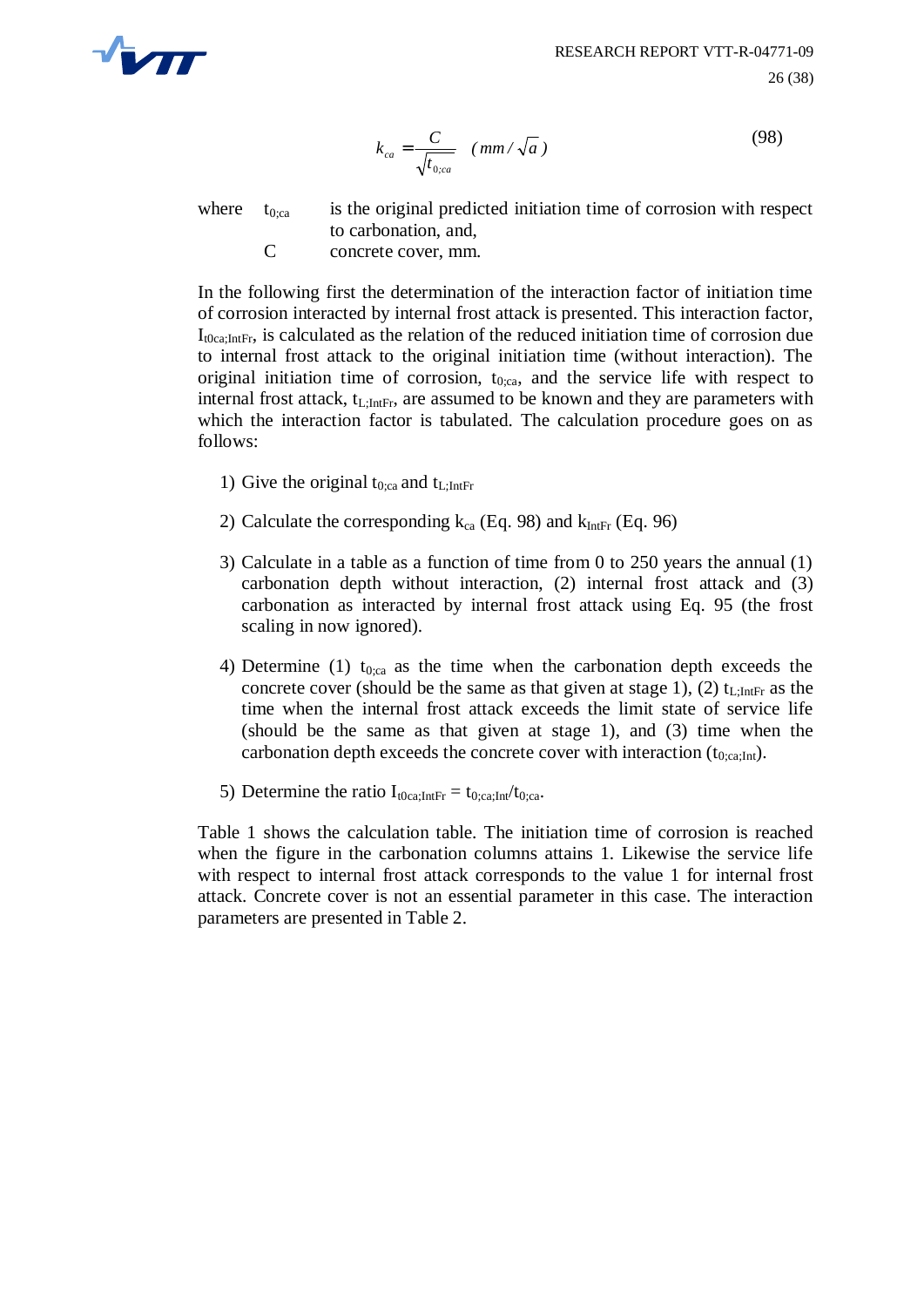

|                                 |              |              | Carbonation Internal Frost Int Carbonation |                            |
|---------------------------------|--------------|--------------|--------------------------------------------|----------------------------|
| Cover, mm                       | 25           |              | 100 %                                      | =Increment of carbonation  |
| Service life, year              | 50           | 40           |                                            | at the end of Int Frost SL |
| Coefficient                     | 3.54         | 0.025        | 0.025                                      |                            |
| t <sub>L</sub> (analysis), year | 49           | 40           | 34                                         |                            |
|                                 |              |              | 0.69                                       | =Interaction Factor        |
| t                               |              |              |                                            |                            |
| 0                               | 0.00         | 0.00         | 0.00                                       |                            |
| 1                               | 0.14         | 0.03         | 0.14                                       |                            |
| 2                               | 0.21         | 0.05         | 0.22                                       |                            |
| 3                               | 0.26         | 0.08         | 0.27                                       |                            |
| 4                               | 0.30         | 0.10         | 0.31                                       |                            |
| 5                               | 0.33         | 0.13         | 0.34                                       |                            |
| 6                               | 0.36         | 0.15         | 0.38                                       |                            |
| 7                               | 0.39         | 0.18         | 0.41                                       |                            |
| 8                               | 0.41         | 0.20         | 0.44                                       |                            |
| 9                               | 0.44         | 0.23         | 0.47                                       |                            |
| 10                              | 0.46         | 0.25         | 0.49                                       |                            |
| 11                              | 0.48         | 0.28         | 0.52                                       |                            |
| 12                              | 0.50         | 0.30         | 0.54                                       |                            |
| 13                              | 0.52         | 0.33         | 0.57                                       |                            |
| 14                              | 0.54         | 0.35         | 0.59                                       |                            |
| 15                              | 0.56         | 0.38         | 0.62                                       |                            |
| 16                              | 0.58         | 0.40         | 0.64                                       |                            |
| 17                              | 0.60         | 0.43         | 0.66                                       |                            |
| 18                              | 0.61         | 0.45         | 0.68                                       |                            |
| 19                              | 0.63         | 0.48         | 0.70                                       |                            |
| 20                              | 0.65         | 0.50         | 0.73                                       |                            |
| 21                              | 0.66         | 0.53         | 0.75                                       |                            |
| 22<br>23                        | 0.68         | 0.55         | 0.77                                       |                            |
|                                 | 0.69         | 0.58         | 0.79                                       |                            |
| 24<br>25                        | 0.71<br>0.72 | 0.60<br>0.63 | 0.81<br>0.83                               |                            |
| 26                              | 0.73         | 0.65         | 0.85                                       |                            |
| 27                              | 0.75         | 0.68         | 0.87                                       |                            |
| 28                              | 0.76         | 0.70         | 0.89                                       |                            |
| 29                              | 0.77         | 0.73         | 0.91                                       |                            |
| 30                              | 0.79         | 0.75         | 0.93                                       |                            |
| 31                              | 0.80         | 0.78         | 0.95                                       |                            |
| 32                              | 0.81         | 0.80         | 0.96                                       |                            |
| 33                              | 0.82         | 0.83         | 0.98                                       |                            |
| 34                              | 0.84         | 0.85         | 1.00                                       |                            |
| 35                              | 0.85         | 0.88         | 1.02                                       |                            |
| 36                              | 0.86         | 0.90         | 1.04                                       |                            |
| 37                              | 0.87         | 0.93         | 1.06                                       |                            |
| 38                              | 0.88         | 0.95         | 1.08                                       |                            |
| 39                              | 0.89         | 0.98         | 1.09                                       |                            |
| 40                              | 0.91         | 1.00         | 1.11                                       |                            |
| 41                              | 0.92         | 1.03         | 1.13                                       |                            |
| 42                              | 0.93         | 1.05         | 1.15                                       |                            |
| 43                              | 0.94         | 1.08         | 1.17                                       |                            |
| 44                              | 0.95         | 1.10         | 1.19                                       |                            |
| 45                              | 0.96         | 1.13         | 1.20                                       |                            |
| 46                              | 0.97         | 1.15         | 1.22                                       |                            |
| 47                              | 0.98         | 1.18         | 1.24                                       |                            |
| 48                              | 0.99         | 1.20         | 1.26                                       |                            |
| 49                              | 1.00         | 1.23         | 1.27                                       |                            |
| 50<br>51                        | 1.01<br>1.02 | 1.25<br>1.28 | 1.29<br>1.31                               |                            |
| 52                              | 1.03         | 1.30         | 1.33                                       |                            |
| 53                              | 1.04         | 1.33         | 1.34                                       |                            |
| 54                              | 1.05         | 1.35         | 1.36                                       |                            |
| 55                              | 1.06         | 1.38         | 1.38                                       |                            |
|                                 |              |              |                                            |                            |

#### *Table 1. Calculation table of interaction parameters Internal Frost -> Carbonation.*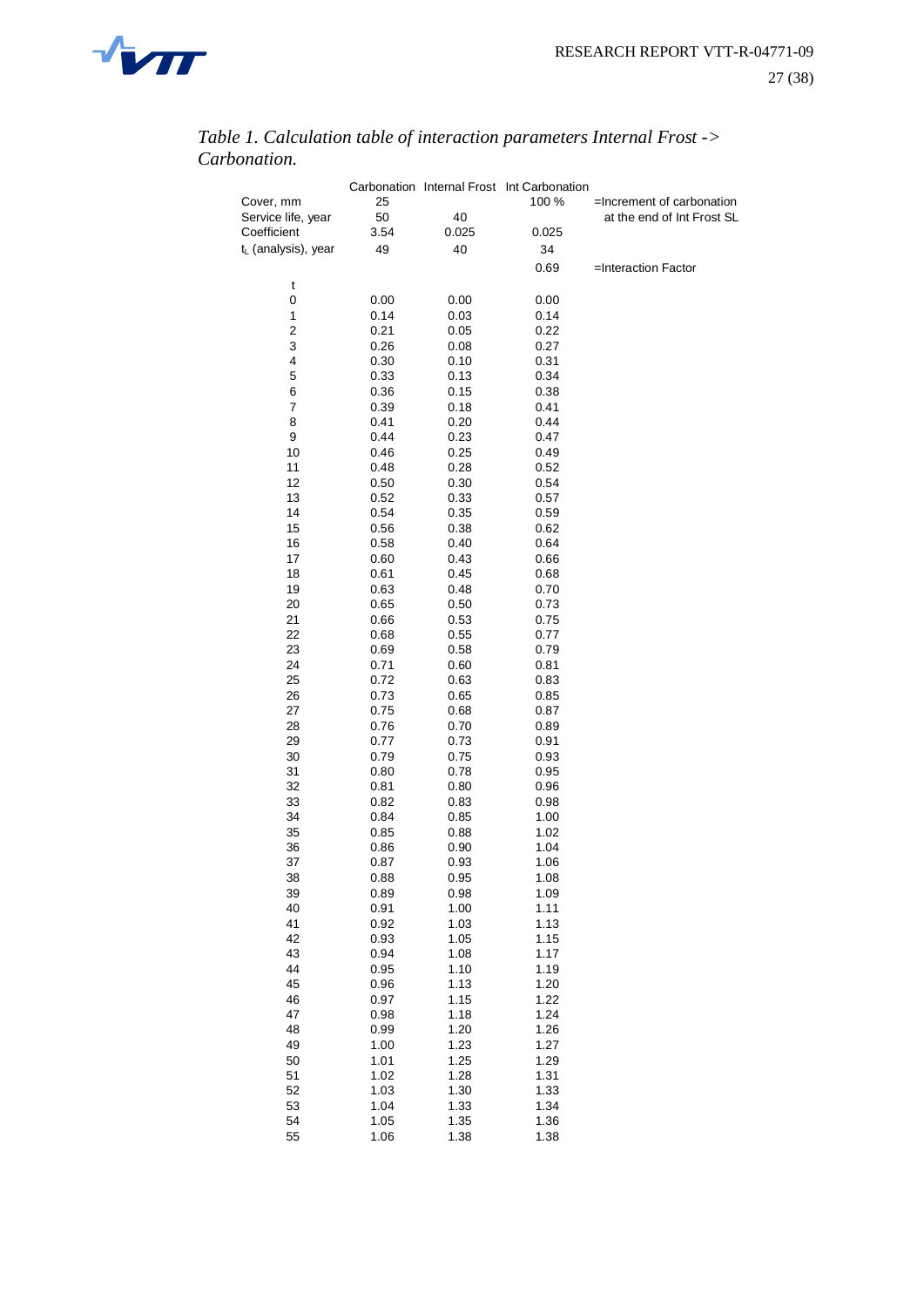

|            | $\cdots$      |      |      | $\ddot{\phantom{0}}$ |      |      |      |      |      | $\sqrt{2}$ , $\frac{1}{1}$ |
|------------|---------------|------|------|----------------------|------|------|------|------|------|----------------------------|
| $t_{0;ca}$ | $t_{L;Intfr}$ |      |      |                      |      |      |      |      |      |                            |
|            | 20            | 40   | 60   | 80                   | 100  | 120  | 140  | 160  | 180  | 200                        |
| 10         | 0.80          | 0.90 | 0.90 | 0.90                 | 0.90 | 0.90 | 1.00 | 1.00 | 1.00 | 1.00                       |
| 20         | 0.70          | 0.80 | 0.85 | 0.90                 | 0.90 | 0.90 | 0.90 | 0.95 | 0.95 | 0.95                       |
| 30         | 0.67          | 0.77 | 0.80 | 0.83                 | 0.87 | 0.90 | 0.90 | 0.90 | 0.90 | 0.93                       |
| 40         | 0.60          | 0.73 | 0.78 | 0.83                 | 0.85 | 0.85 | 0.88 | 0.90 | 0.90 | 0.90                       |
| 50         | 0.59          | 0.69 | 0.78 | 0.82                 | 0.84 | 0.86 | 0.88 | 0.88 | 0.90 | 0.90                       |
| 60         | 0.54          | 0.68 | 0.73 | 0.78                 | 0.81 | 0.83 | 0.85 | 0.86 | 0.88 | 0.88                       |
| 70         | 0.52          | 0.64 | 0.71 | 0.75                 | 0.78 | 0.81 | 0.83 | 0.86 | 0.86 | 0.87                       |
| 80         | 0.51          | 0.62 | 0.68 | 0.73                 | 0.77 | 0.80 | 0.81 | 0.84 | 0.85 | 0.86                       |
| 90         | 0.48          | 0.60 | 0.66 | 0.72                 | 0.75 | 0.78 | 0.80 | 0.82 | 0.83 | 0.84                       |
| 100        | 0.46          | 0.58 | 0.65 | 0.70                 | 0.74 | 0.76 | 0.79 | 0.80 | 0.82 | 0.83                       |
| 110        | 0.45          | 0.56 | 0.63 | 0.68                 | 0.72 | 0.74 | 0.77 | 0.79 | 0.81 | 0.82                       |
| 120        | 0.44          | 0.55 | 0.62 | 0.66                 | 0.71 | 0.73 | 0.76 | 0.77 | 0.79 | 0.81                       |
| 130        | 0.42          | 0.53 | 0.60 | 0.65                 | 0.69 | 0.72 | 0.74 | 0.77 | 0.78 | 0.80                       |
| 140        | 0.41          | 0.53 | 0.59 | 0.64                 | 0.68 | 0.71 | 0.73 | 0.76 | 0.77 | 0.78                       |
| 150        | 0.40          | 0.51 | 0.58 | 0.63                 | 0.66 | 0.70 | 0.72 | 0.74 | 0.76 | 0.78                       |
| 160        | 0.39          | 0.50 | 0.57 | 0.62                 | 0.65 | 0.69 | 0.71 | 0.74 | 0.75 | 0.77                       |
| 170        | 0.38          | 0.49 | 0.56 | 0.61                 | 0.64 | 0.67 | 0.70 | 0.72 | 0.74 | 0.76                       |
| 180        | 0.37          | 0.48 | 0.55 | 0.60                 | 0.64 | 0.66 | 0.69 | 0.72 | 0.73 | 0.75                       |
| 190        | 0.37          | 0.47 | 0.54 | 0.59                 | 0.63 | 0.66 | 0.68 | 0.70 | 0.72 | 0.74                       |
| 200        | 0.36          | 0.46 | 0.53 | 0.58                 | 0.62 | 0.65 | 0.67 | 0.70 | 0.71 | 0.73                       |

*Table 2. Interaction factor, It0ca;IntFr , as a function of the original initiation time of corrosion (t0;ca) and the service life with respect to internal frost attack (tL;IntFr).*

The interaction factor for initiation time of corrosion as interacted by frost-salt attack is calculated in the same way. The process goes on as follows:

- 1) Give the original  $t_{0;ca}$  and  $t_{L;FrSc}$ .
- 2) Calculate the corresponding  $k_{ca}$  (Eq. 98) and  $k_{IntFr}$  (Eq. 97)
- 3) Calculate as a function of time from 0 to 250 years the annual (1) carbonation depth without interaction, (2) depth of frost scaling, and (3) carbonation depth as interacted by frost scaling using Eq. 95 (the internal frost attack is now ignored).
- 4) Determine (1)  $t_{0;ca}$  as the time when the carbonation depth exceeds the concrete cover (should be the same as that given at stage 1), (2)  $t_{\text{L} \text{FrSc}}$  as the time when the internal frost attack exceeds the limit state of service life (should be the same as that given at stage 1), and (3) time when the carbonation depth exceeds the concrete cover with interaction  $(t_{0;ca;FrSc})$ .
- 5) Determine the ratio  $I_{t0ca:FrSc} = t_{0:ca:FrSc}/t_{0:ca}$ .

Now, concrete cover is an influencing factor and must be given together with the results. The calculation table is presented in Table 3. The results of calculation are presented in Table 4 (for  $C = 25$  mm).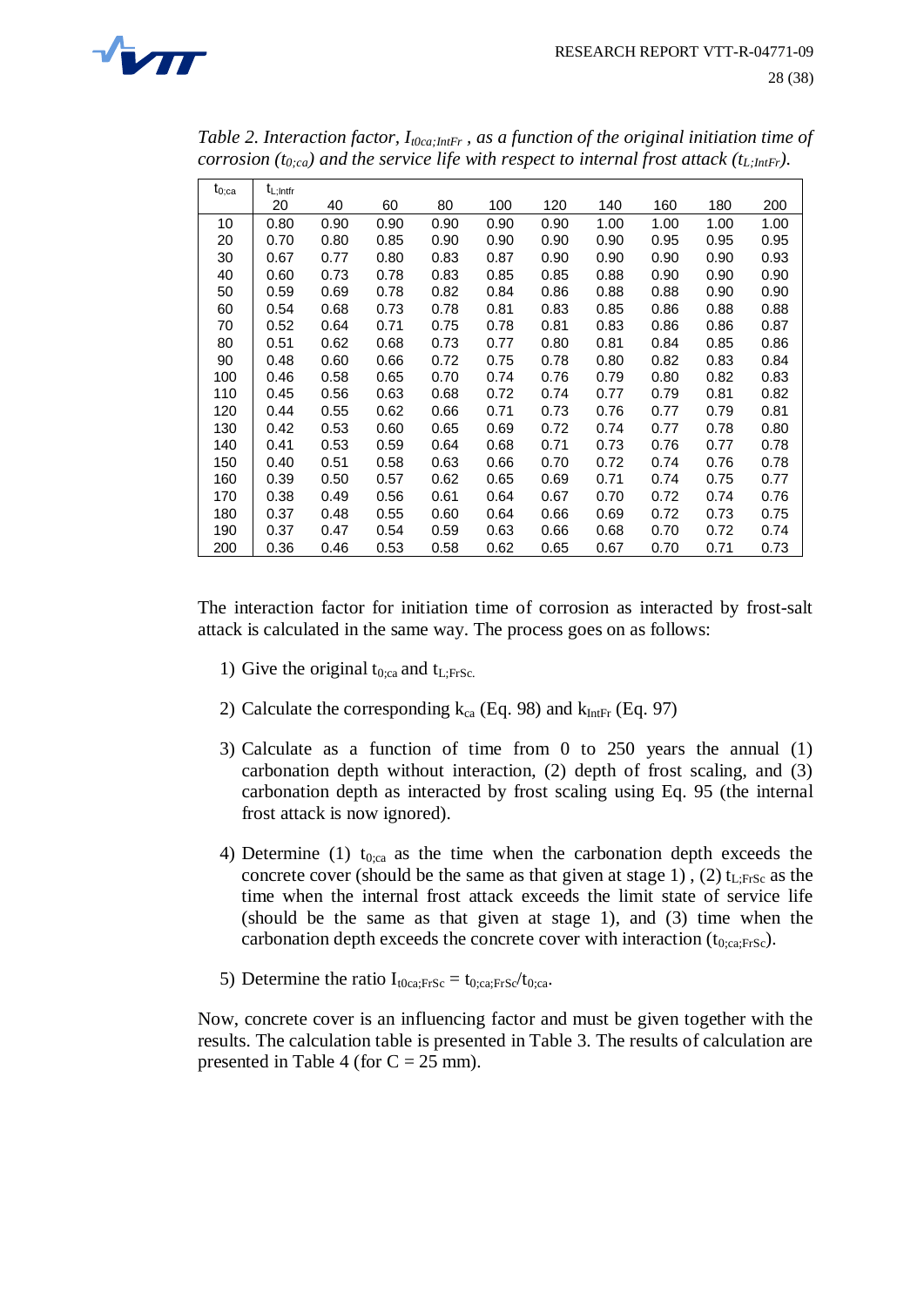

|                                   |              | Carbonation Frost Scaling | Int Carbonation |                     |
|-----------------------------------|--------------|---------------------------|-----------------|---------------------|
| Cover, mm                         | 25           | 20<br>40                  |                 |                     |
| Service life, year<br>Coefficient | 50           |                           |                 |                     |
| t <sub>L</sub> (analysis), year   | 3.54<br>49   | 0.5<br>40                 | 29              |                     |
|                                   |              |                           |                 |                     |
|                                   |              |                           | 0.59            | =Interaction Factor |
| t                                 |              |                           |                 |                     |
| 0                                 | 0.00         | 0.00                      | 0.00            |                     |
| $\mathbf{1}$                      | 0.14         | 0.03                      | 0.14            |                     |
| 2                                 | 0.21         | 0.05                      | 0.22            |                     |
| 3                                 | 0.26         | 0.08                      | 0.28            |                     |
| 4                                 | 0.30         | 0.10                      | 0.32            |                     |
| 5<br>6                            | 0.33         | 0.13                      | 0.37<br>0.40    |                     |
| 7                                 | 0.36<br>0.39 | 0.15<br>0.18              | 0.44            |                     |
| 8                                 | 0.41         | 0.20                      | 0.47            |                     |
| 9                                 | 0.44         | 0.23                      | 0.50            |                     |
| 10                                | 0.46         | 0.25                      | 0.53            |                     |
| 11                                | 0.48         | 0.28                      | 0.56            |                     |
| 12                                | 0.50         | 0.30                      | 0.59            |                     |
| 13                                | 0.52         | 0.33                      | 0.62            |                     |
| 14                                | 0.54         | 0.35                      | 0.65            |                     |
| 15                                | 0.56         | 0.38                      | 0.68            |                     |
| 16                                | 0.58         | 0.40                      | 0.70            |                     |
| 17                                | 0.60         | 0.43                      | 0.73            |                     |
| 18                                | 0.61         | 0.45                      | 0.75            |                     |
| 19                                | 0.63         | 0.48                      | 0.78            |                     |
| 20                                | 0.65         | 0.50                      | 0.81            |                     |
| 21                                | 0.66         | 0.53                      | 0.83            |                     |
| 22                                | 0.68         | 0.55                      | 0.85            |                     |
| 23                                | 0.69         | 0.58                      | 0.88            |                     |
| 24                                | 0.71         | 0.60                      | 0.90            |                     |
| 25                                | 0.72         | 0.63                      | 0.93            |                     |
| 26                                | 0.73         | 0.65                      | 0.95            |                     |
| 27                                | 0.75         | 0.68                      | 0.97            |                     |
| 28                                | 0.76         | 0.70                      | 1.00            |                     |
| 29                                | 0.77         | 0.73                      | 1.02            |                     |
| 30                                | 0.79         | 0.75                      | 1.04            |                     |
| 31                                | 0.80         | 0.78                      | 1.06            |                     |
| 32                                | 0.81         | 0.80                      | 1.09            |                     |
| 33                                | 0.82         | 0.83                      | 1.11            |                     |
| 34                                | 0.84         | 0.85                      | 1.13            |                     |
| 35                                | 0.85         | 0.88                      | 1.15            |                     |
| 36                                | 0.86         | 0.90                      | 1.18            |                     |
| 37                                | 0.87         | 0.93                      | 1.20            |                     |
| 38                                | 0.88         | 0.95                      | 1.22            |                     |
| 39                                | 0.89         | 0.98                      | 1.24            |                     |
| 40                                | 0.91         | 1.00                      | 1.26            |                     |
| 41<br>42                          | 0.92         | 1.03                      | 1.28<br>1.31    |                     |
| 43                                | 0.93<br>0.94 | 1.05<br>1.08              | 1.33            |                     |
| 44                                | 0.95         | 1.10                      | 1.35            |                     |
| 45                                | 0.96         | 1.13                      | 1.37            |                     |
| 46                                | 0.97         | 1.15                      | 1.39            |                     |
| 47                                | 0.98         | 1.18                      | 1.41            |                     |
| 48                                | 0.99         | 1.20                      | 1.43            |                     |
| 49                                | 1.00         | 1.23                      | 1.45            |                     |
| 50                                | 1.01         | 1.25                      | 1.48            |                     |
| 51                                | 1.02         | 1.28                      | 1.50            |                     |
| 52                                | 1.03         | 1.30                      | 1.52            |                     |
| 53                                | 1.04         | 1.33                      | 1.54            |                     |
| 54                                | 1.05         | 1.35                      | 1.56            |                     |
| 55                                | 1.06         | 1.38                      | 1.58            |                     |

*Table 3. Calculation table of interaction parameters Frost-Salt Scaling -> Carbonation.*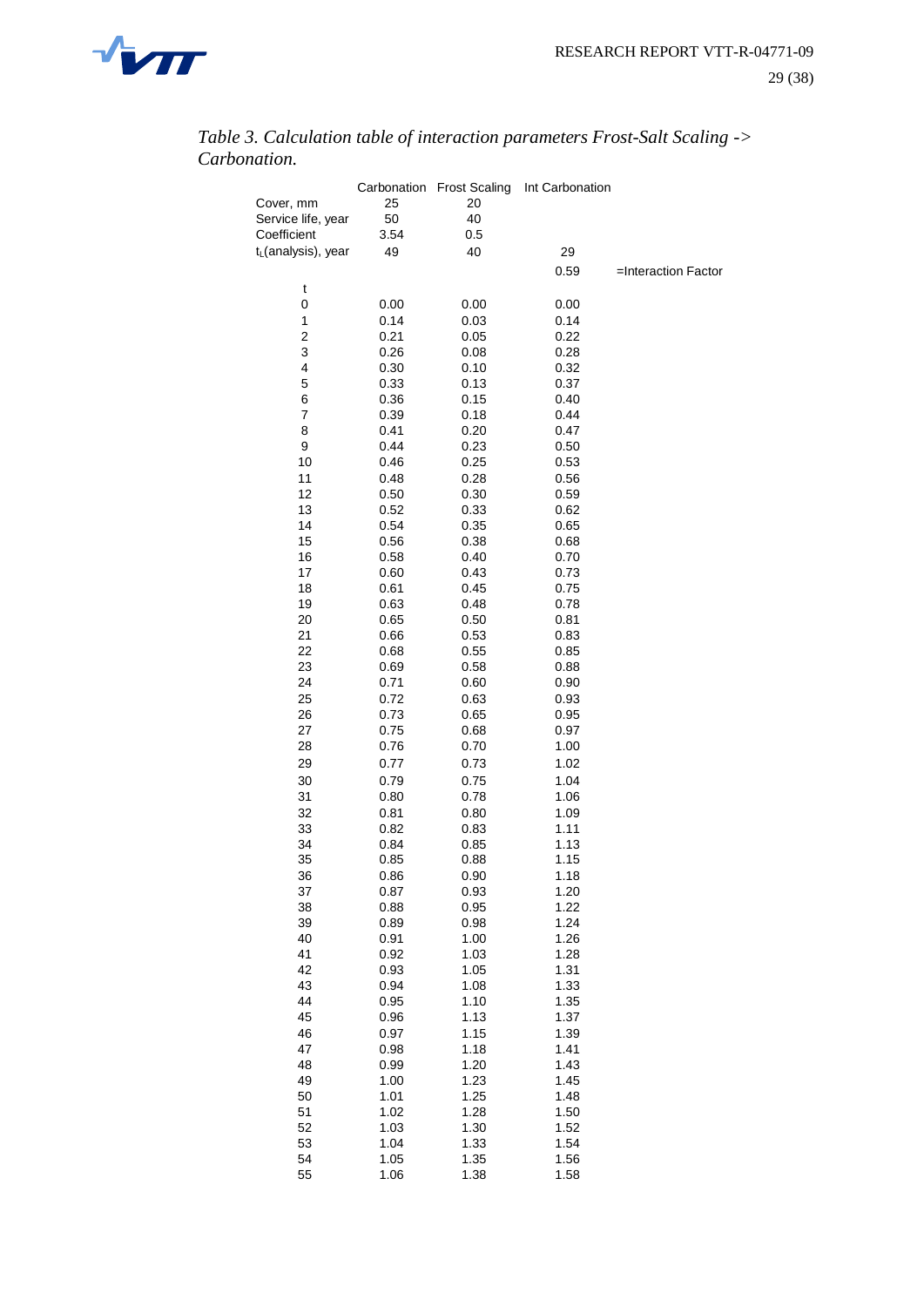

*Table 4. Interaction factor It0ca;FrSc as a function of the original initiation time of corrosion (t0;ca) and the service life with respect to frost-salt attack (tL; FrSc). Concrete cover C = 25 mm.*

| ${\rm t_{0;ca}}$ | $t_{L;FrSc}$ |      |      |      |      |      |      |      |      |      |
|------------------|--------------|------|------|------|------|------|------|------|------|------|
|                  | 20           | 40   | 60   | 80   | 100  | 120  | 140  | 160  | 180  | 200  |
| 10               | 0.80         | 0.90 | 0.90 | 0.90 | 0.90 | 0.90 | 1.00 | 1.00 | 1.00 | 1.00 |
| 20               | 0.65         | 0.80 | 0.85 | 0.85 | 0.90 | 0.90 | 0.90 | 0.95 | 0.95 | 0.95 |
| 30               | 0.53         | 0.70 | 0.77 | 0.83 | 0.87 | 0.87 | 0.90 | 0.90 | 0.90 | 0.90 |
| 40               | 0.45         | 0.63 | 0.73 | 0.78 | 0.83 | 0.85 | 0.85 | 0.88 | 0.88 | 0.90 |
| 50               | 0.39         | 0.59 | 0.69 | 0.76 | 0.80 | 0.82 | 0.86 | 0.86 | 0.88 | 0.90 |
| 60               | 0.34         | 0.53 | 0.64 | 0.71 | 0.76 | 0.80 | 0.81 | 0.83 | 0.85 | 0.86 |
| 70               | 0.30         | 0.49 | 0.59 | 0.67 | 0.72 | 0.75 | 0.78 | 0.81 | 0.83 | 0.84 |
| 80               | 0.28         | 0.44 | 0.56 | 0.63 | 0.70 | 0.73 | 0.76 | 0.78 | 0.81 | 0.82 |
| 90               | 0.25         | 0.42 | 0.53 | 0.61 | 0.66 | 0.71 | 0.74 | 0.76 | 0.79 | 0.81 |
| 100              | 0.22         | 0.38 | 0.49 | 0.58 | 0.64 | 0.68 | 0.72 | 0.75 | 0.77 | 0.79 |
| 110              | 0.21         | 0.36 | 0.47 | 0.55 | 0.61 | 0.65 | 0.69 | 0.72 | 0.74 | 0.77 |
| 120              | 0.19         | 0.34 | 0.45 | 0.52 | 0.59 | 0.63 | 0.67 | 0.71 | 0.73 | 0.75 |
| 130              | 0.18         | 0.32 | 0.42 | 0.50 | 0.57 | 0.61 | 0.65 | 0.68 | 0.71 | 0.74 |
| 140              | 0.17         | 0.30 | 0.40 | 0.48 | 0.54 | 0.59 | 0.63 | 0.66 | 0.69 | 0.72 |
| 150              | 0.15         | 0.28 | 0.38 | 0.46 | 0.52 | 0.57 | 0.61 | 0.65 | 0.68 | 0.70 |
| 160              | 0.15         | 0.27 | 0.36 | 0.44 | 0.50 | 0.55 | 0.60 | 0.63 | 0.66 | 0.69 |
| 170              | 0.14         | 0.25 | 0.35 | 0.43 | 0.49 | 0.54 | 0.58 | 0.62 | 0.64 | 0.67 |
| 180              | 0.13         | 0.25 | 0.34 | 0.41 | 0.47 | 0.52 | 0.56 | 0.60 | 0.63 | 0.66 |
| 190              | 0.13         | 0.23 | 0.32 | 0.40 | 0.46 | 0.51 | 0.55 | 0.59 | 0.62 | 0.65 |
| 200              | 0.12         | 0.22 | 0.31 | 0.38 | 0.44 | 0.49 | 0.54 | 0.57 | 0.60 | 0.63 |

# **11 The Effect of Frost Attack on Chloride Penetration**

The effects of frost attack on chloride penetration are very similar to those in the case of carbonation. The internal frost attack reduces the diffusion coefficient as presented in Eq. 91:

$$
D_{\text{eff}} = D_N \cdot k_{\text{Infr}}(t) \tag{99}
$$

where  $D_{\text{eff}}$  diffusion coefficient of concrete with respect to Cl, m<sup>2</sup>/s,  $D_N$  diffusion coefficient of concrete at the nominal age of concrete  $t_N$ ,  $m^2/s$ ,  $k_{\text{Int.} \text{Frost}}$  reduction coefficient taking into account the effect of internal frost on the diffusion coefficient.

Frost scaling removes concrete material from the surface. So the depth of chloride penetration is reduced accordingly:

$$
H_{\text{eff}} = H - x_{\text{FrSc}}(t) \tag{100}
$$

where H<sub>eff</sub> effective depth of chloride penetration, m, H original depth of chloride penetration, m.

Salt scaling causes the depth of chloride penetration to reduce. Thus the differential equation for interaction of chloride diffusion and frost scaling would be presented as follows: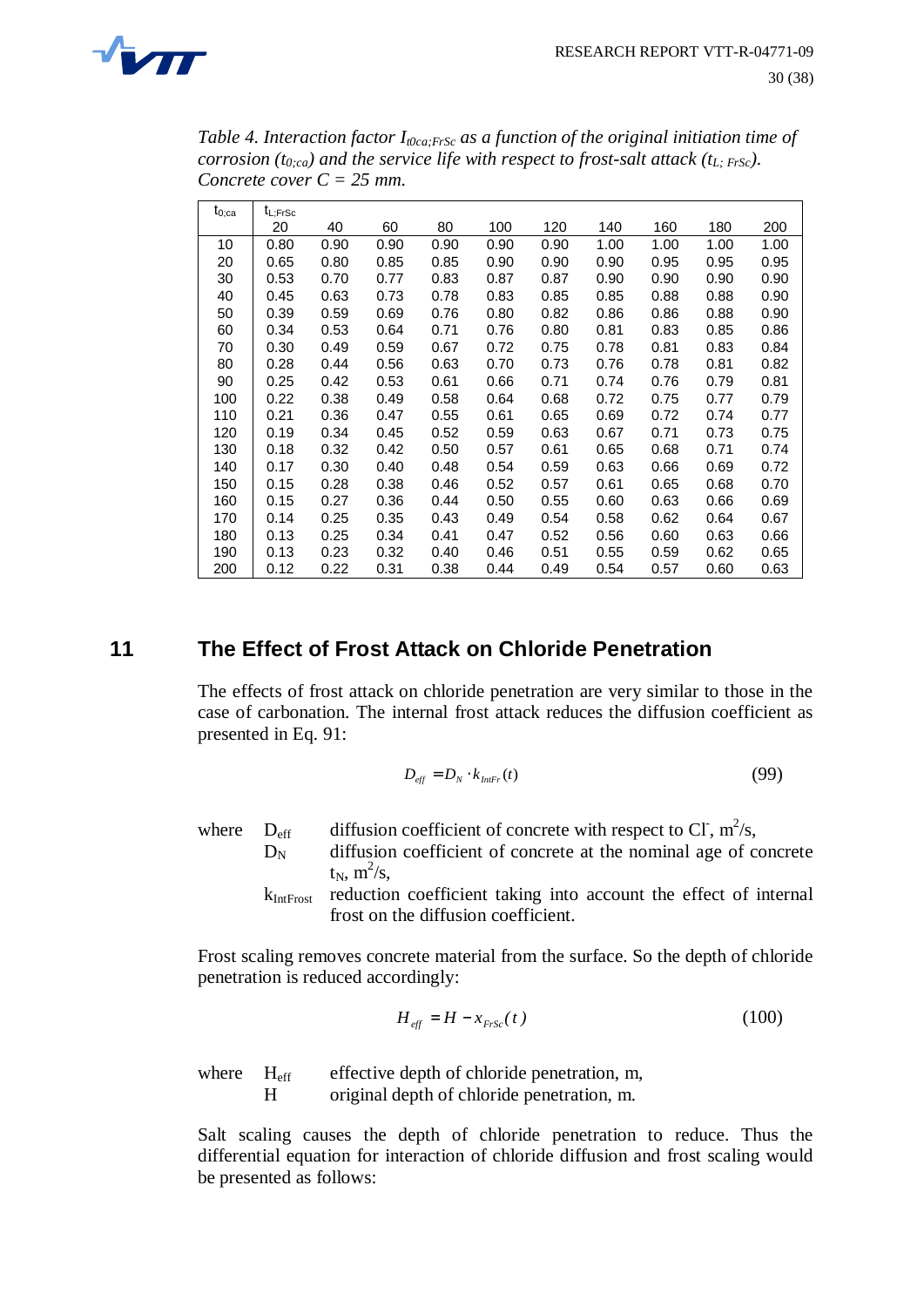

$$
D_N \cdot \left(\frac{t_0}{t}\right)^n \cdot k_T(t) \cdot k_{RH}(t) \cdot k_{\text{Inf}-\text{rost}}(t) \cdot \frac{2 \cdot c_s}{H - x_{\text{FrSc}}(t)} = \frac{dH}{dt} \frac{c_s}{3}
$$
(101)

Equation 101 cannot be solved analytically, as the variables cannot be separated, However, numerical solution is possible. The formulation would be as follows:

$$
H = \sum \Delta H
$$
\n
$$
\Delta H(t + \Delta t) = D_N \cdot \left(\frac{t_0}{t}\right)^n \cdot k_T(t) \cdot k_{RH}(t) \cdot k_{IntFros}(t) \cdot \frac{6}{H(t) - x_{FrSc}(t)} \cdot \Delta t
$$
\n
$$
x_{Cl} = \left(1 - \sqrt{\frac{c_{crit}}{c_S}}\right) \cdot H
$$
\n(102)

Or:

$$
x_{cl} = \sum \Delta x_{cl}
$$
\n
$$
\Delta x_{cl}(t + \Delta t) = D_N \cdot \left(\frac{t_0}{t}\right)^n \cdot k_T(t) \cdot k_{RH}(t) \cdot k_{Infmost}(t) \cdot \frac{6 \cdot \left(1 - \sqrt{\frac{c_{crit}}{c_S}}\right)^2}{x_{cl}(t) - x_{FrSc}(t)} \cdot \Delta t
$$
\n(103)

Noting Eq. 22 and making the same simplifications as for carbonation initiated corrosion (the diffusion coefficient is not assumed to reduce with time as a result of hydration and the temperature and moisture coefficients are ignored), the following equation is obtained for numeric simulation.

$$
x_{cl} = \sum \Delta x_{cl}
$$
  
\n
$$
\Delta x_{cl}(t + \Delta t) = \frac{k_{cl}^2}{2} \cdot \frac{k_{InFr} \cdot t}{x_{cl}(t) - k_{FrSc} \cdot t} \cdot \Delta t
$$
\n(104)

Comparing Eq. 104 to Eq. 95 one can observe complete consistency. So the interaction coefficients are the same for carbonation and chloride initiated corrosion. Thus Tables 1 and 2 can be used also for chloride initiated corrosion. In Table 3 the values for  $I_{\text{t0cl,FrSc}}$  with respect to frost-salt attack have been presented when the concrete cover is 50 mm.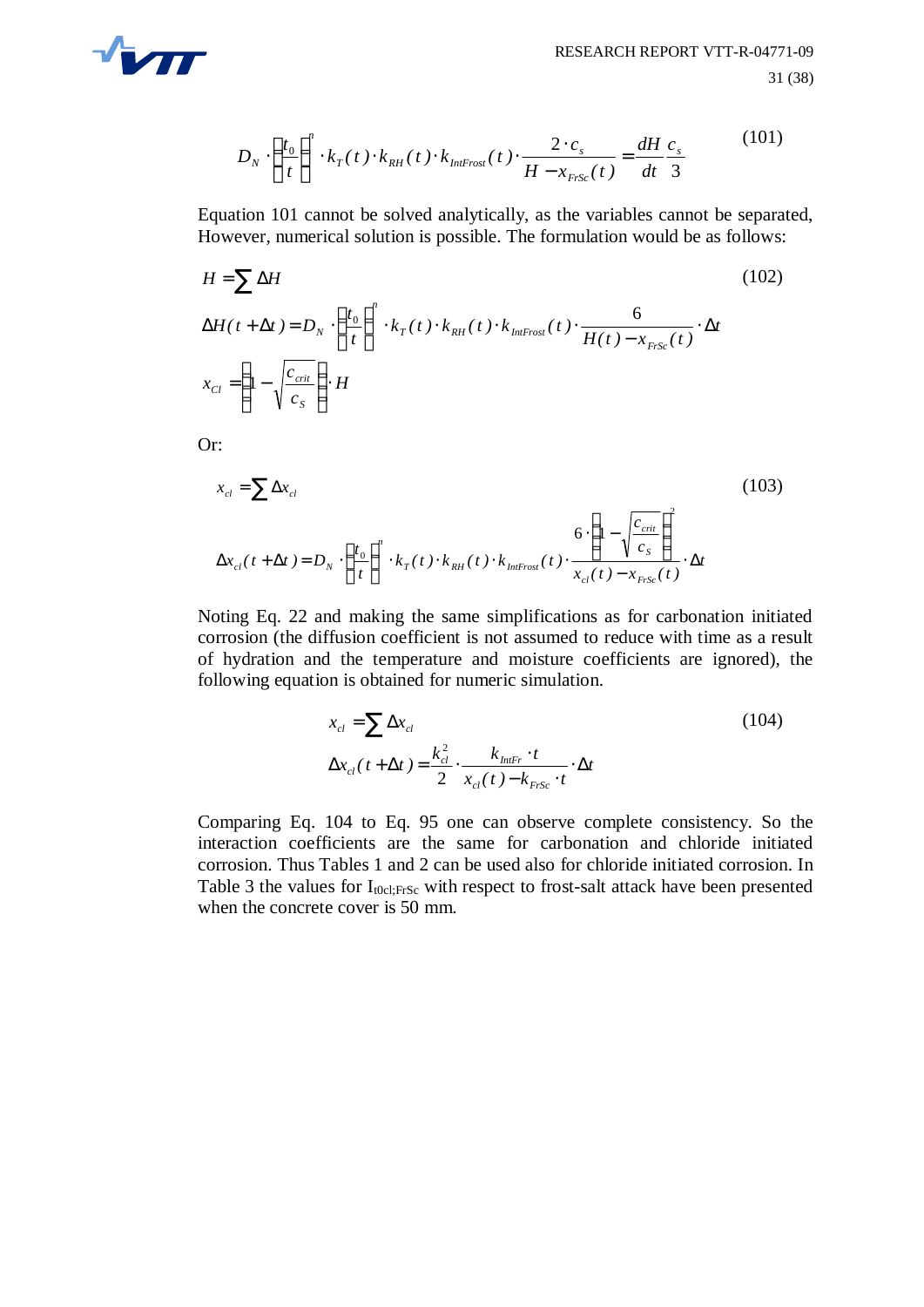

*Table 5. Interaction factor I<sub><i>t0cl;FrSc*</sub> *as a function of the original initiation time of corrosion (t0;cl) and the service life with respect to frost-salt attack (tL; FrSc). Concrete cover C = 50 mm.*

| $\mathfrak{t}_{0;\text{ca}}$ | $t_{L;FrSc}$ |      |      |      |      |      |      |      |      |      |
|------------------------------|--------------|------|------|------|------|------|------|------|------|------|
|                              | 20           | 40   | 60   | 80   | 100  | 120  | 140  | 160  | 180  | 200  |
| 10                           | 0.90         | 0.90 | 0.90 | 1.00 | 1.00 | 1.00 | 1.00 | 1.00 | 1.00 | 1.00 |
| 20                           | 0.80         | 0.85 | 0.90 | 0.95 | 0.95 | 0.95 | 0.95 | 0.95 | 0.95 | 0.95 |
| 30                           | 0.70         | 0.83 | 0.87 | 0.90 | 0.90 | 0.93 | 0.93 | 0.93 | 0.93 | 0.93 |
| 40                           | 0.63         | 0.78 | 0.85 | 0.88 | 0.90 | 0.90 | 0.93 | 0.93 | 0.93 | 0.95 |
| 50                           | 0.59         | 0.76 | 0.82 | 0.86 | 0.90 | 0.92 | 0.92 | 0.94 | 0.94 | 0.94 |
| 60                           | 0.53         | 0.71 | 0.80 | 0.83 | 0.86 | 0.88 | 0.90 | 0.92 | 0.93 | 0.93 |
| 70                           | 0.49         | 0.67 | 0.75 | 0.81 | 0.84 | 0.87 | 0.88 | 0.90 | 0.91 | 0.91 |
| 80                           | 0.44         | 0.63 | 0.73 | 0.78 | 0.82 | 0.85 | 0.87 | 0.89 | 0.90 | 0.91 |
| 90                           | 0.42         | 0.61 | 0.71 | 0.76 | 0.81 | 0.83 | 0.85 | 0.88 | 0.89 | 0.90 |
| 100                          | 0.38         | 0.58 | 0.68 | 0.75 | 0.79 | 0.82 | 0.84 | 0.86 | 0.87 | 0.89 |
| 110                          | 0.36         | 0.55 | 0.65 | 0.72 | 0.77 | 0.80 | 0.83 | 0.84 | 0.86 | 0.87 |
| 120                          | 0.34         | 0.52 | 0.63 | 0.71 | 0.75 | 0.78 | 0.81 | 0.83 | 0.85 | 0.87 |
| 130                          | 0.32         | 0.50 | 0.61 | 0.68 | 0.74 | 0.77 | 0.80 | 0.82 | 0.84 | 0.85 |
| 140                          | 0.30         | 0.48 | 0.59 | 0.66 | 0.72 | 0.76 | 0.78 | 0.81 | 0.83 | 0.84 |
| 150                          | 0.28         | 0.46 | 0.57 | 0.65 | 0.70 | 0.74 | 0.77 | 0.79 | 0.81 | 0.83 |
| 160                          | 0.27         | 0.44 | 0.55 | 0.63 | 0.69 | 0.72 | 0.75 | 0.78 | 0.81 | 0.82 |
| 170                          | 0.25         | 0.43 | 0.54 | 0.62 | 0.67 | 0.71 | 0.75 | 0.77 | 0.79 | 0.81 |
| 180                          | 0.25         | 0.41 | 0.52 | 0.60 | 0.66 | 0.70 | 0.73 | 0.76 | 0.78 | 0.80 |
| 190                          | 0.23         | 0.40 | 0.51 | 0.59 | 0.65 | 0.69 | 0.72 | 0.75 | 0.77 | 0.79 |
| 200                          | 0.22         | 0.38 | 0.49 | 0.57 | 0.63 | 0.67 | 0.71 | 0.74 | 0.76 | 0.78 |

# **12 The Effect of Carbonation on Chloride Penetration**

The effect of carbonation to chloride penetration is complex because so many phenomena occur as a result of this action [12]. Carbonation pushes the chloride front forward by liberating chlorides that were bound in non-carbonated concrete. The actual driving force of chlorides in concrete is the gradient of free chlorides, not the gradient of total chlorides as was assumed in the previous analyses. As long as the relationship of free chloride content to total chloride content is constant no error is made as the apparent diffusion constant takes into account the relationship of free chlorides to total chlorides (ref. Chapter 3). The reason why total chloride content and the apparent diffusion coefficient are used in calculations is that the measurement of total chloride content is much easier than the measurement of free chloride content.

However, as a result of carbonation the relationship of free chloride content to total chloride content is changed. This is because concrete looses its capacity to bind chlorides when  $CO<sub>2</sub>$  reacts with cement minerals. Accordingly, a part of already bound chlorides is set free during carbonation (carbonation is assumed to proceed slower than chloride penetration.). The liberated chlorides increase the free chloride content in the carbonated zone of concrete and the gradient of free chlorides grows. When using the apparent diffusion coefficient in calculations the apparent total chloride content (assuming that the relationship of free chloride content to total chloride content is the same as in non-carbonated concrete) is increased as presented in Figure 8 b.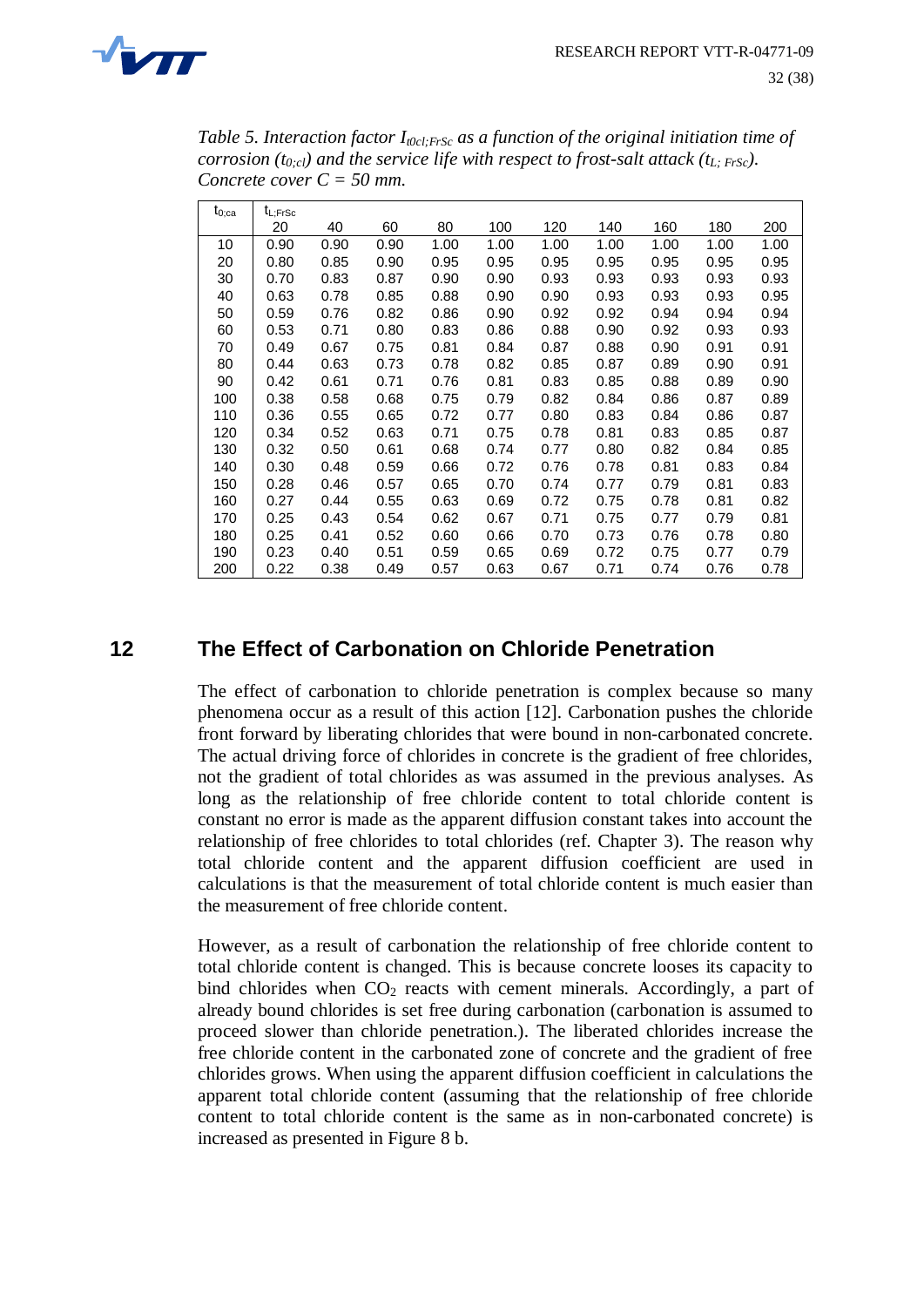



*Fig 8. (a) Free and bound chloride content in non-carbonated concrete. (b) Free, bound and apparent bound chloride content in carbonated concrete.*

Assuming that the increase of the (apparent) total chloride content i.e. the apparent bound chloride content at the surface of the structure is proportional to the relative increase of free chloride content as a result of carbonation the following relationship can be written:

$$
\frac{Cl_{lib}^{-}}{Cl_{free}^{-} + Cl_{lib}^{-}} = \frac{C_{S}^{'} - C_{S}}{C_{S}^{'} } = \alpha
$$
\n(105)

where  $CI<sub>lib</sub>$ lib is liberated free chloride content as a result of carbonation,  $g/m^3$ ,  $CI<sub>free</sub>$ free original free chloride content in non-carbonated concrete  $g/m^3$ ,  $C_s$  apparent total chloride content at the surface of the structure as a result of carbonation,  $g/m^3$ ,

Cs Original total chloride content at the surface of the structure (without the effect of carbonation),  $g/m<sup>3</sup>$ ,

α constant.

From Equation 105 the following equation is obtained for  $C_s$ :

$$
C'_{s} = \frac{C_{s}}{1 - \alpha} \tag{106}
$$

Assuming that all liberated chloride ions remain in the porosity of concrete the effect of carbonation on the chloride penetration could be evaluated by substituting  $C_s$  by  $C_s$ ' in the previous analyses of chloride penetration. However, as the free chloride content after carbonation may be greater than the free chloride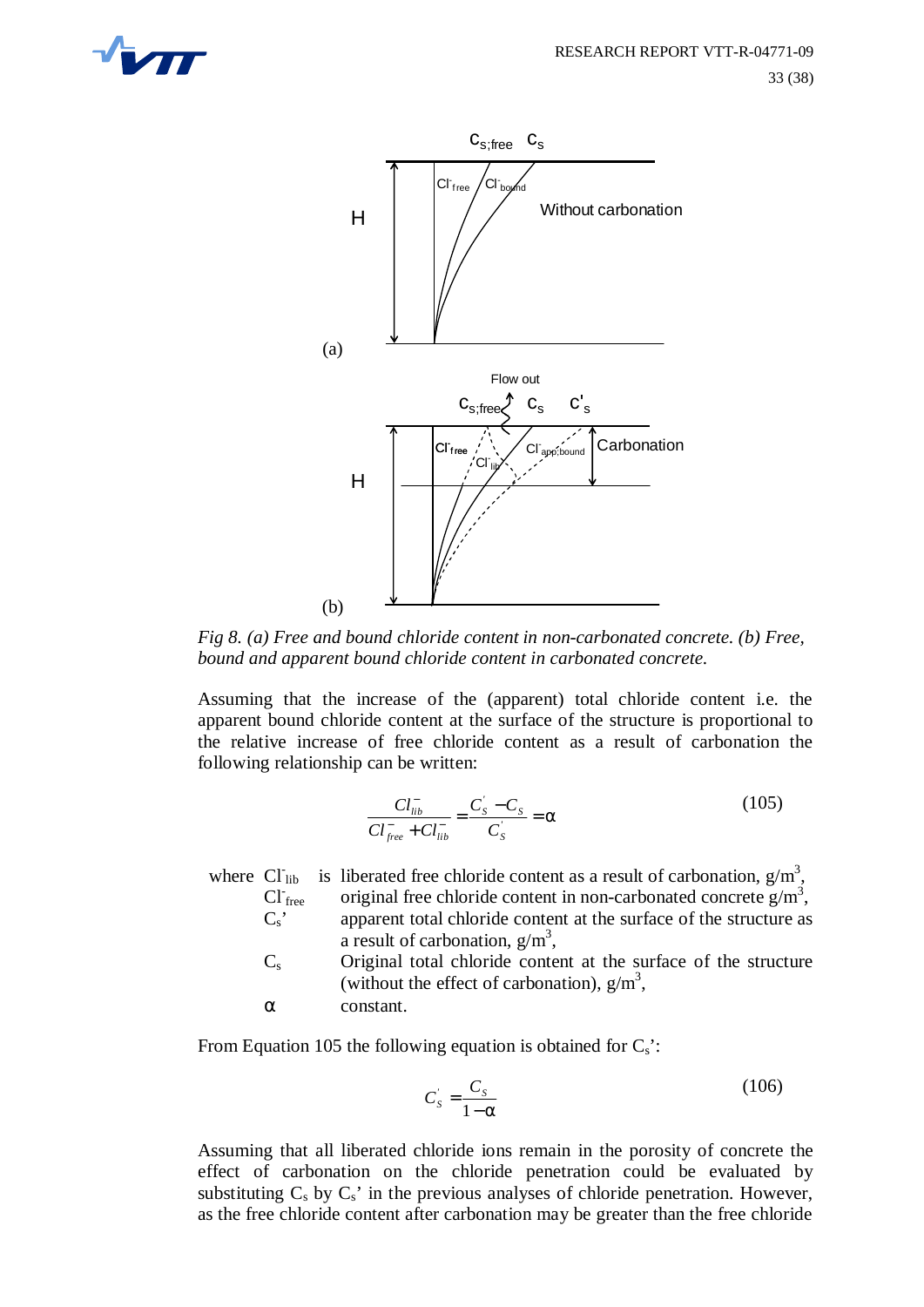

content outside concrete there will be a chloride flow also out of concrete. This outward flow reduces the apparent surface content from that presented in Eq. 106 and the Eq. 107 should be used instead.

$$
C'_{s} = \frac{\beta \cdot C_{s}}{1 - \alpha} \tag{107}
$$

where  $\beta$  is a parameter which takes into account the outward flow of free chloride ions ( $\beta$  < 1).

The total depth of chloride penetration, H, is not assumed to increase because of carbonation as in essence H it is not dependent on the surface content (Eq. 18). However, the depth of critical chloride content is expected to increase and the initiation time of corrosion is expected to decrease when the chloride content at the surface (according to Eq. 107) is increased. The Interaction factor is of the following type:

$$
I_{cl,ca} = \frac{\left(1 - \sqrt{\frac{c_{crit}}{c_{s'}}}\right)^2}{\left(1 - \sqrt{\frac{c_{crit}}{c_s}}\right)^2}
$$
(108)

where  $c_s$  is determined from Eq. 107.

# **13 The Effect of Chloride Penetration on Carbonation**

The effect of chloride penetration on the rate of carbonation is complex too [12]. The effects of chlorides may be direct or indirect. There may be a direct effect as a result of the chemical changes caused by chemically bound chlorides in the cement paste. However, the free chlorides can also have an effect indirectly. The free chlorides are hygroscopic absorbing moisture into concrete blocking the porosity of concrete from  $CO<sub>2</sub>$  and retarding the related carbonation reactions.

As the carbonation proceeds through the already carbonated concrete the properties of concrete after carbonation are more essential than those before carbonation. The physical properties may be significantly changed as a result of carbonation and these changes are much dependent on cement quality. In portland cement concrete the permeability of concrete may be reduced as a result of carbonation while in slag cement concrete the permeability may be increased. Another change which takes place in carbonation is the liberation of bound chlorides. As a result of this phenomenon the amount of free chlorides in carbonated concrete is increased. The liberation of chlorides entails increasing of the moisture content in carbonated concrete which again affects the permeability properties of concrete. The exact amount of free chlorides in the carbonated concrete is difficult to evaluate as there may be a slow flow of chlorides to both directions, towards the non-carbonated concrete and out of concrete (see discussion above).

In chloride environments the problems of carbonation are considered less important than the chloride penetration. That is why the effects of chlorides to carbonation have not been studied intensively. For a mathematical treatment of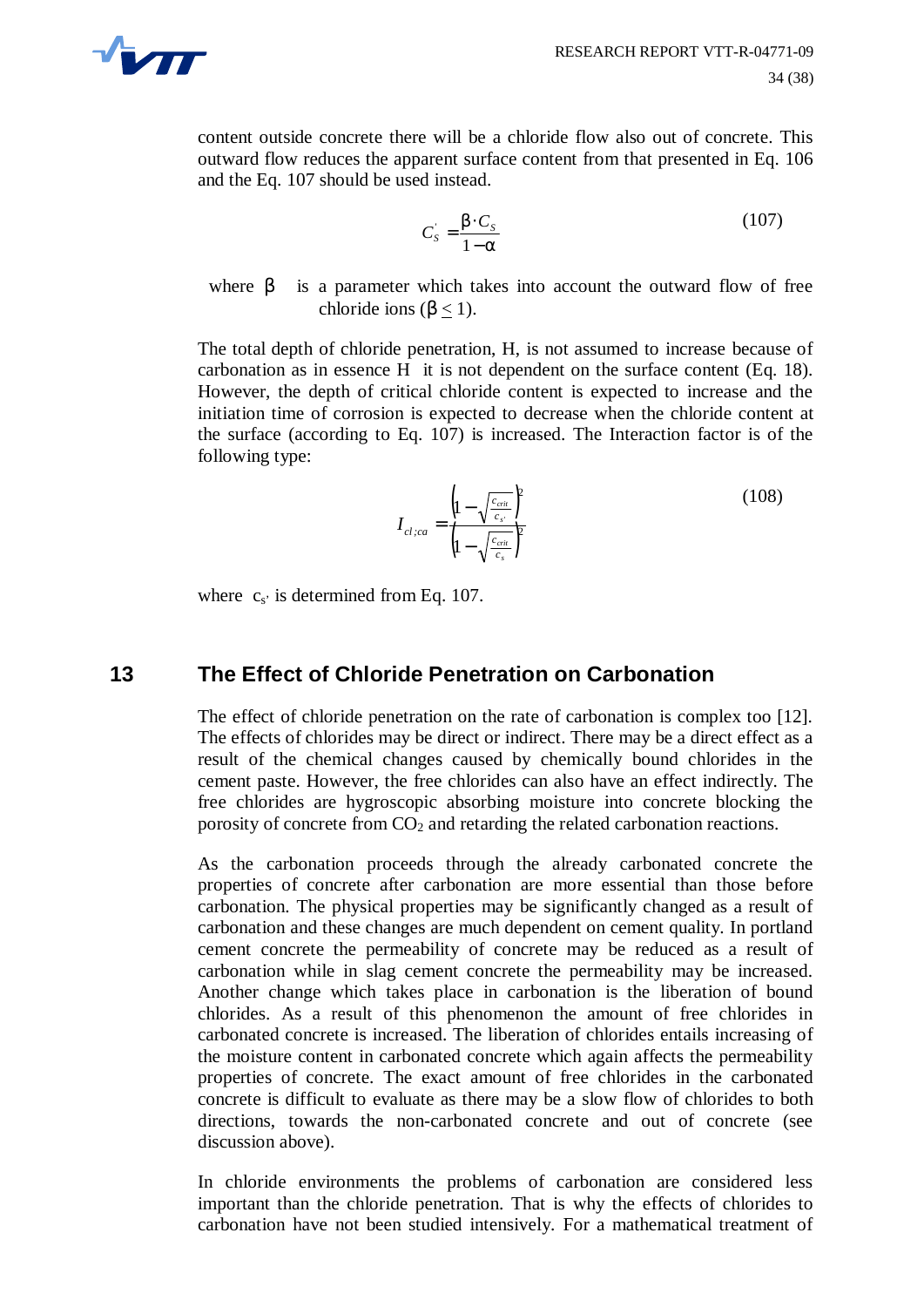

the problem there is not enough research data to base on. The shortest way for determination of interaction factors is direct testing. Based on simple carbonation tests in which the rate of carbonation is studied in chloride contaminated concretes (made of several binding agents and several chloride contents) would give as a result  $k_{ca}$ -coefficients from which the interaction factors could be determined as follows:

$$
I_{ca;cl} = \frac{k_{ca;cl}^2}{k_{ca;0}^2} \tag{109}
$$

where  $I_{\text{ca,cl}}$  is interaction factor of service life (chlorides to carbonation).

- kca;cl coefficient of carbonation in chloride contaminated concrete,  $mm/a<sup>0.5</sup>$
- $kc_{a0}$  coefficient of carbonation in concrete without chlorides,  $mm/a<sup>0.5</sup>$ .

### **14 Discussion**

One of the objectives of this research has been to present reasonably correct solutions for the material, structural and environmental factors for the service life models based on the "factor approach". In the factor approach the service life of a structure is evaluated from the following equation [8]:

$$
t_L = t_{L:ref} \cdot A \cdot B \cdot C \cdot D \cdot E \cdot F \cdot G \cdot H \cdot I \tag{110}
$$

where  $t_L$  is service life a structure, years,  $t_{\text{Lref}}$  reference service life, years, A...I factors, which take into account different influences.

The factors are organised to take into account the following influences

- A Materials
- B Structural features
- C Work execution and workmanship
- D Indoor environment
- E Outdoor environment
- F In-use conditions
- G Inspection and cure
- H Maintenance and repair
- I Interaction between degradation mechanisms.

In case it is impossible to present all influences of the same category by only one character, several characters may be given which are differentiated by a lower index (1, 2, 3 etc.). Accordingly there may be several material factors,  $(A_1, A_2, A_3)$ etc.), several structural factors,  $(B_1, B_2, B_3$  etc.) and several environmental factors,  $(E_1, E_2, E_3$  etc.). Also, there may be several interaction parameters depending on the number of the other degradation mechanisms occurring simultaneously  $(I_1, I_2,$  $I_3$  etc.).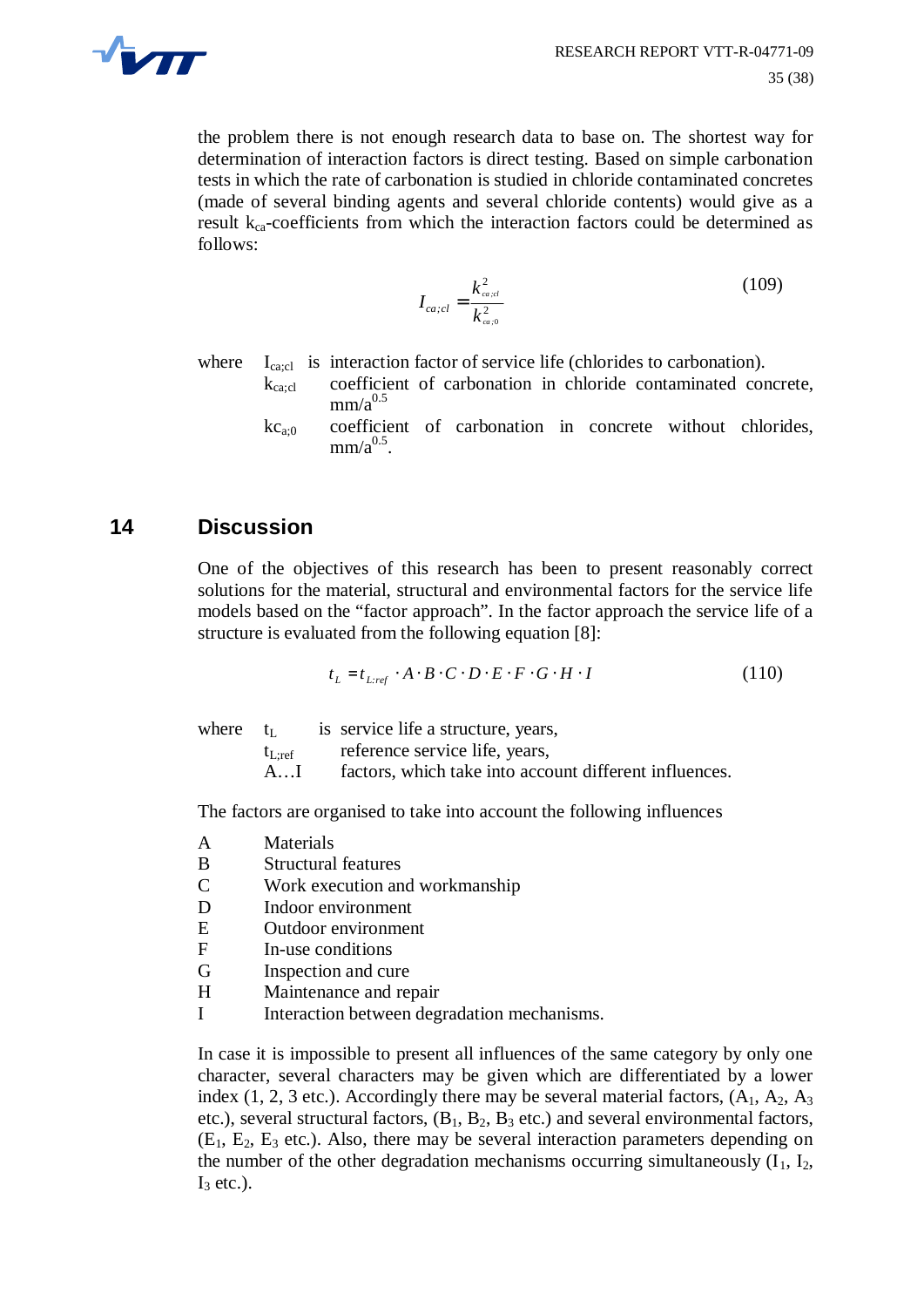

In some cases the process of degradation consists of two subsequent degradation mechanisms so that the first mechanism is a pre-condition for the second one to start. The two phases of degradation can be called the "initiation time" and the "propagation time". An example of such a 2-phase degradation process is corrosion of reinforcement which can only happen if some chemical changes occur first in concrete. Both periods of time are determined separately by the factor approach and the service life is determined as the sum of these two. The factors of the propagation time are provided with a comma to separate them from the factors of the initiation time.

$$
t_L = t_0 + t_1
$$
  
\n
$$
t_0 = t_{0,ref} \cdot A \cdots I
$$
  
\n
$$
t_1 = t_{1,ref} \cdot A' \cdots I'
$$
  
\n(111)

where  $t_0$  is initiation time of corrosion, years,  $t_1$  propagation time of corrosion, years.

In the case of corrosion of reinforcement the initiation time of corrosion is determined based on either carbonation or chloride penetration in concrete. Both carbonation and chloride penetration are able to initiate corrosion in reinforcement as they are able to destroy the passive film which normally protects reinforcement in concrete.

The actual objective of this report has been to present a theoretical basis for determination of the initiation time of corrosion with respect to carbonation and chloride penetration. The differential equations have been solved analytically whenever possible. In some cases only a numerical solution is possible.

The basic idea of the factor approach has been to classify and separate the different effects of degradation using different factors A, B, C ... etc. This makes the calculation easy and systematic. However, for the developer of models such simplification is challenging as the separation of factors is not always theoretically possible. Especially when time dependent material parameters are used in the analyses the separation of factors is practically impossible.

Usually the error-function model which fulfils the Fick's 2<sup>nd</sup> law of diffusion has been applied for the solution of chloride content in concrete. The error-function can, however, be replaced by the parabola function, which fulfils the Fick's  $1<sup>st</sup>$ law, without practical difference in the results. The parabola-model was selected consciously as it is applicable to more complicated problems of structural design. For the same reason a fairly simple "moving boundary" model was chosen for the basic solution for of carbonation.

From these starting points the following degradation problems have been solved systematically:

- Carbonation and chloride penetration on normal (sound) concrete surface
- Carbonation and chloride penetration at cracks of concrete
- Carbonation and chloride on a coated concrete surface
- The effects of internal frost attack and frost scaling on carbonation and chloride penetration.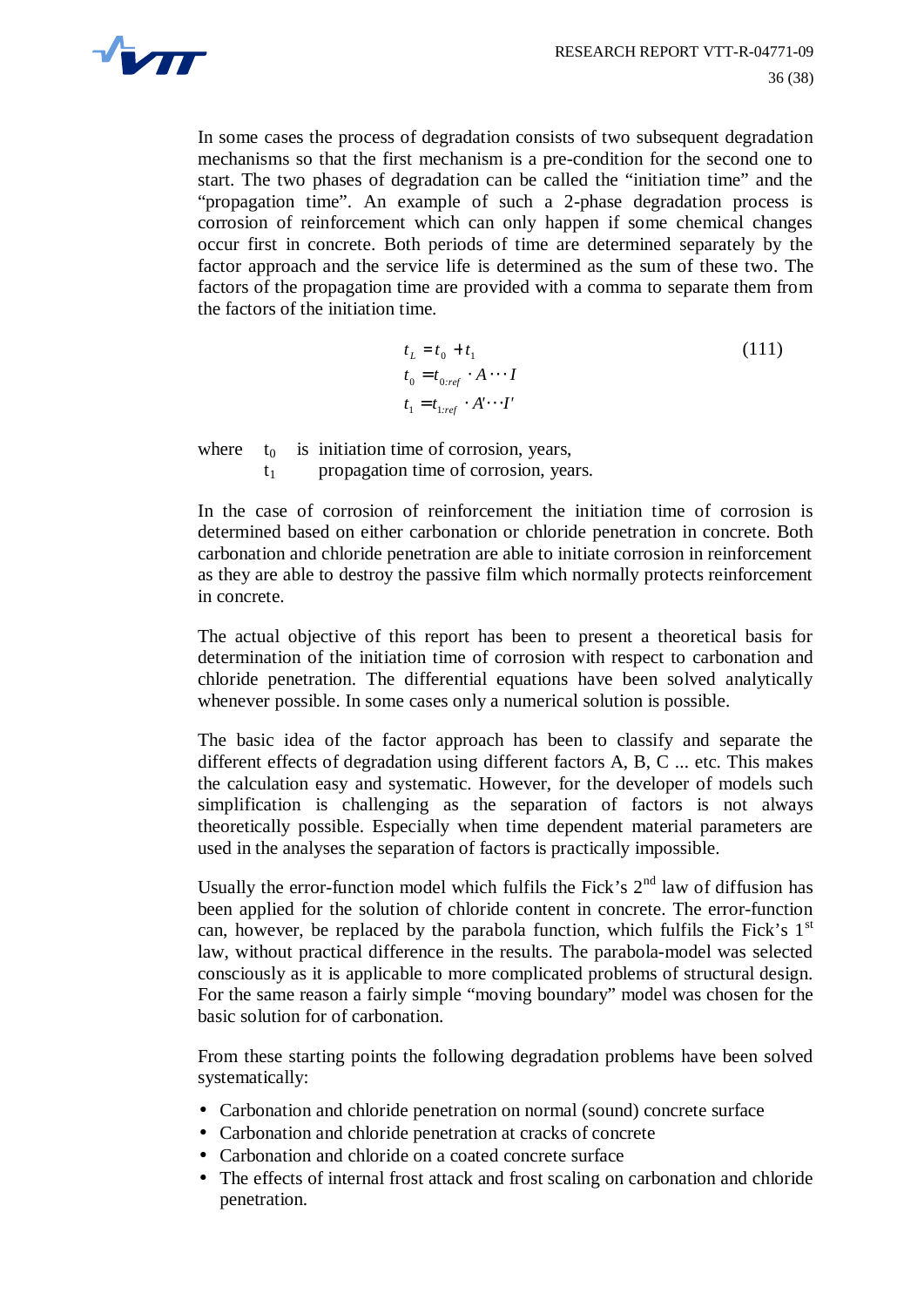

One of the special aims in the DuraInt project has been modelling of interaction between two degradation mechanisms. An arithmetic solution for interaction factors of service life models is not always possible. However, numerical solutions based on theoretically "correct" differential equations can usually be derived. In this report interaction factors of frost attack on carbonation and frost attack on chloride penetration have been determined numerically.

Carbonation and chloride penetration have also mutual interaction. Although allusions of these influences have been observed experimentally the modelling of these phenomena is still too early. So, the interaction factors of carbonation on chloride penetration and vice versa are only discussed and a route signing for a solution for them is tentatively given.

### **15 Summary**

The objective of this research was to lay a theoretical, systematic and practical basis for treating the problems of carbonation and chloride penetration in concrete. For that purpose theoretical/analytic models were first derived for carbonation and chloride penetration on a normal concrete surface. Then these solutions were extended to more challenging cases, such as cracks in concrete, coated concrete surfaces, aging of concrete and concrete affected by other degradation mechanisms. The other degradation mechanisms which were assumed to occur simultaneously with carbonation and chloride penetration were internal frost attack and frost scaling. The mutual effects of carbonation and carbonation were discussed.

The theoretical solutions for carbonation and chloride penetration problems were derived with the final purpose of developing service life models based on the 'factor approach'. In several cases a theoretically sound solution which would allow separation of material, structural and environmental parameters could be obtained. In some other cases, however, an analytical solution could not be derived but a numerical solution was given instead. Thus, the 'interaction factors' for the effects of simultaneous internal frost attack and frost-salt scaling could be numerically determined.

#### **References**

- [1] Bamforth Phil. 1997. Probabilistic Performance Based Durability design of Concrete Structures. Proc. Int. Sem. Management of Concrete Structures for long-term serviceability. University of Sheffield. pp. 32 - 44.
- [2] Bazant, Zd. P. 1979. Physical model for steel corrosion in concrete sea structures - application. Journal of the Structural Division ASCE 1979: June, pp. 1155 - 1165.
- [3] Fagerlund, G. 1996. Livslängdsberäkningar för betongkonstruktioner. Översikt med tillämpningsexempel. Lund, Lunds Tekniska Högskola, Byggnadsmaterial. TVBM-3070. 124 p. (Service life calculations of concrete structures, in Swedish)